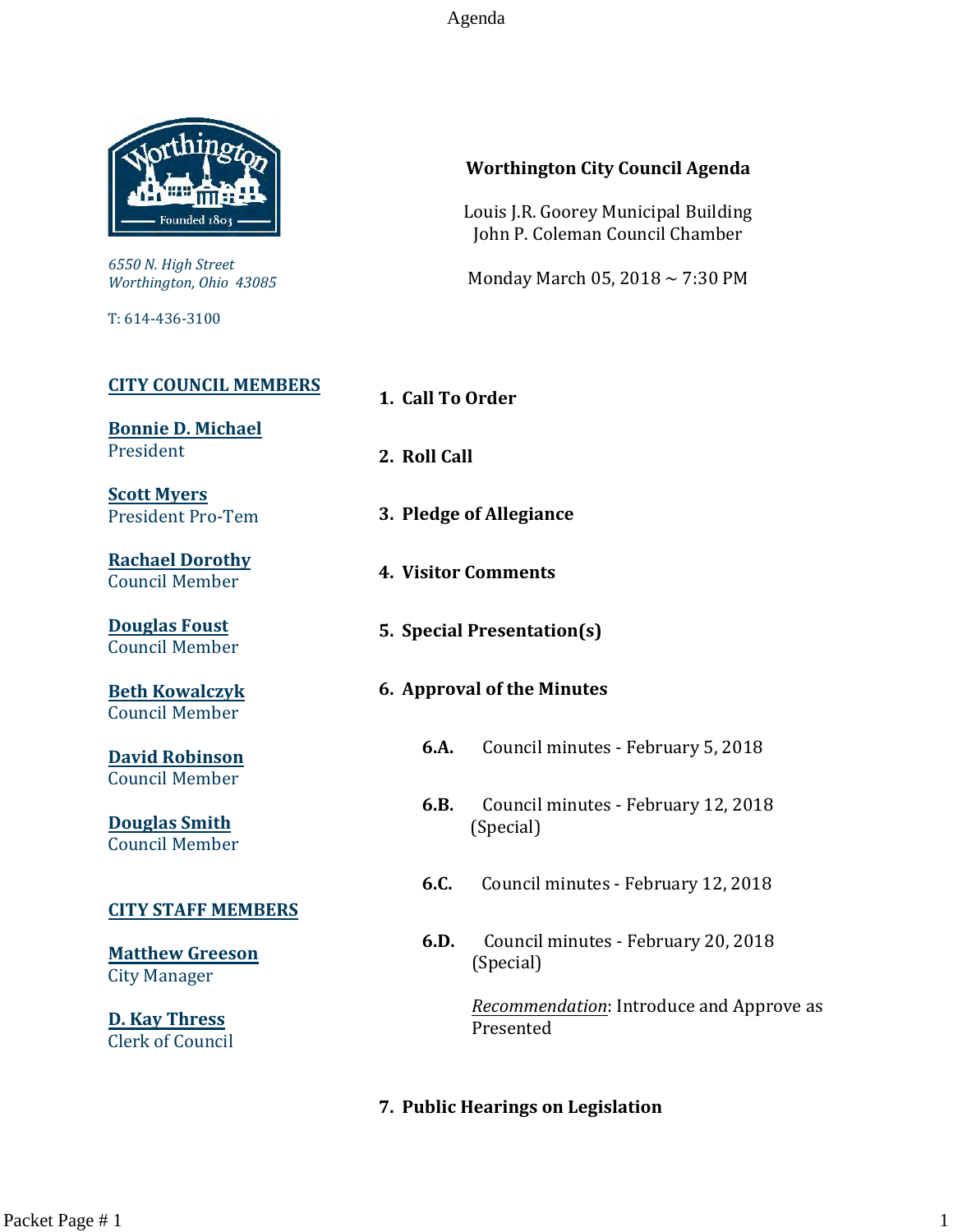#### **8. New Legislation to Be Introduced**

#### **8.A. Resolution No. 12-2018** Debt Policy

Approving a Written Debt Policy to Provide Guidance Governing the Issuance, Management, Evaluation, and Reporting of All Debt Obligations.

*Executive Summary:* The Resolution adopts the proposed Debt Policy for the City, which establishes parameters and provides guidance governing the issuance, management, evaluation, and reporting on all debt obligations of the City .

*Recommendation*: Introduce and Approve as Presented

**8.B. Resolution No. 13-2018** Job Description & Staffing Chart Amendment - Executive Assistant to the City Manager/City Clerk

Adopting a Job Description for Executive Assistant to the City Manager/City Clerk and Amending the Staffing Chart to Accommodate Said Position

*Executive Summary:* This Resolution adopts a new job description for the position of Executive Assistant to the City Manager/City Clerk and amends the 2018 Staffing Chart by deleting the positions of Secretary to the City Manager and City Clerk and adding this position.

*Recommendation*: Introduce and Approve as Presented

**8.C. Resolution No. 14-2018** Job Description & Staffing Chart Amendment - Assistant City Clerk

Amending the Job Description for Assistant City Clerk and Amending the Staffing Chart to Accommodate Said Position

*Executive Summary:* This Resolution amends the job description for the position of Assistant City Clerk and amends the 2018 Staffing Chart to add this position.

*Recommendation*: Introduce and Approve as Presented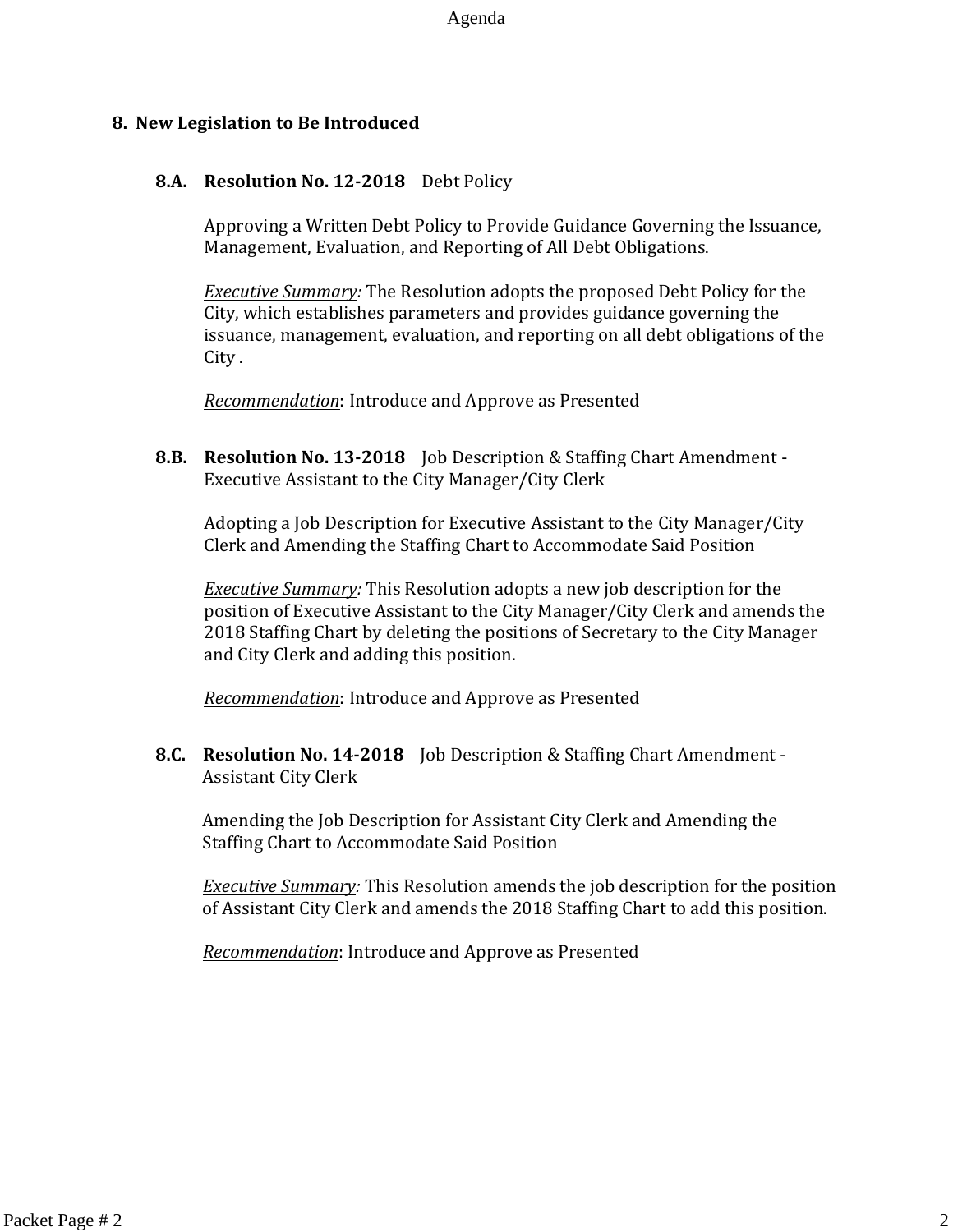**8.D. Ordinance No. 07-2018** Appropriation - Municipal Building Chimney Repairs

Amending Ordinance No. 41-2017 (As Amended) to Adjust the Annual Budget by Providing for an Appropriation from the Capital Improvements Fund Unappropriated Balance to Pay the Costs of the Municipal Building Chimney Project and all Related Expenses and Determining to Proceed with said Project. (Project No. 632-16)

*Executive Summary:* This Ordinance appropriates funds for the repair of the chimneys at the Louis J. R. Goorey Municipal Building.

*Recommendation*: Introduce for Public Hearing on March 19, 2018

#### **8.E. Ordinance No. 08-2018** Appropriation - Video Streaming

Amending Ordinance No. 41-2017 (As Amended) to Adjust the Annual Budget by Providing for an Appropriation from the Community Technology Fund and General Fund Unappropriated Balances to Provide Funds for City Council Video Streaming and all Related Expenses and Determining to Proceed with said Project.

*Executive Summary:* This Ordinance appropriates money from the Community Technology Fund (\$80,000) and creates an expense line for additional funds out of the General Fund to pay for video streaming and archiving of City Council meetings.

*Recommendation*: Introduce for Public Hearing on March 19, 2018

**8.F. Ordinance No. 09-2018** Establish Compensation - Executive Assistant to the City Manager/City Clerk

Amending Ordinance 46-2017 to Establish Compensation for the Unclassified Position of Executive Assistant to the City Manager/City Clerk

*Executive Summary:* This Ordinance establishes the compensation for the proposed Executive Assistant to the City Manager/City Clerk position.

*Recommendation*: Introduce for Public Hearing on March 19, 2018

# **9. Reports of City Officials**

# **10. Reports of Council Members**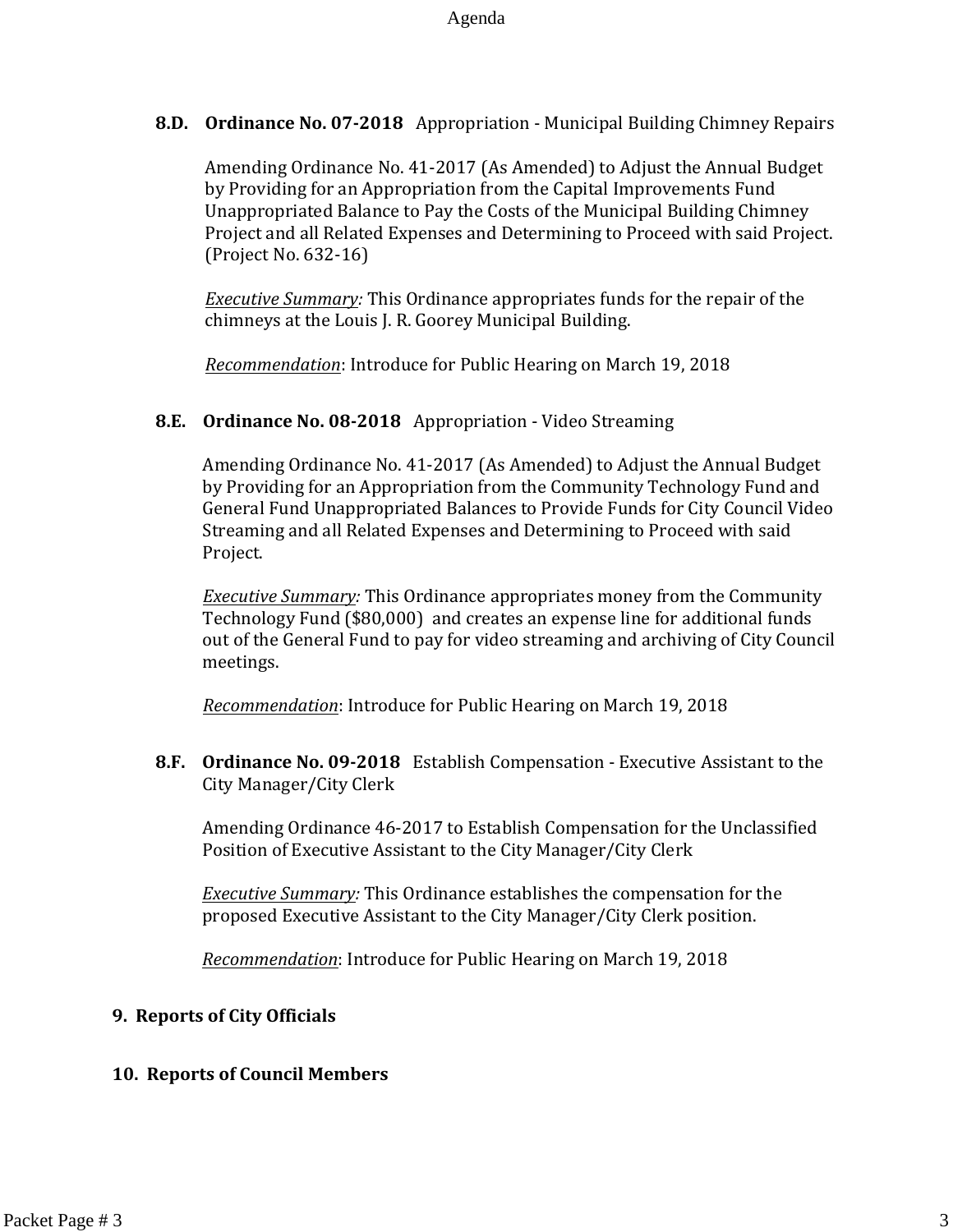# **11. Other**

# **12. Executive Session**

# **13. Adjournment**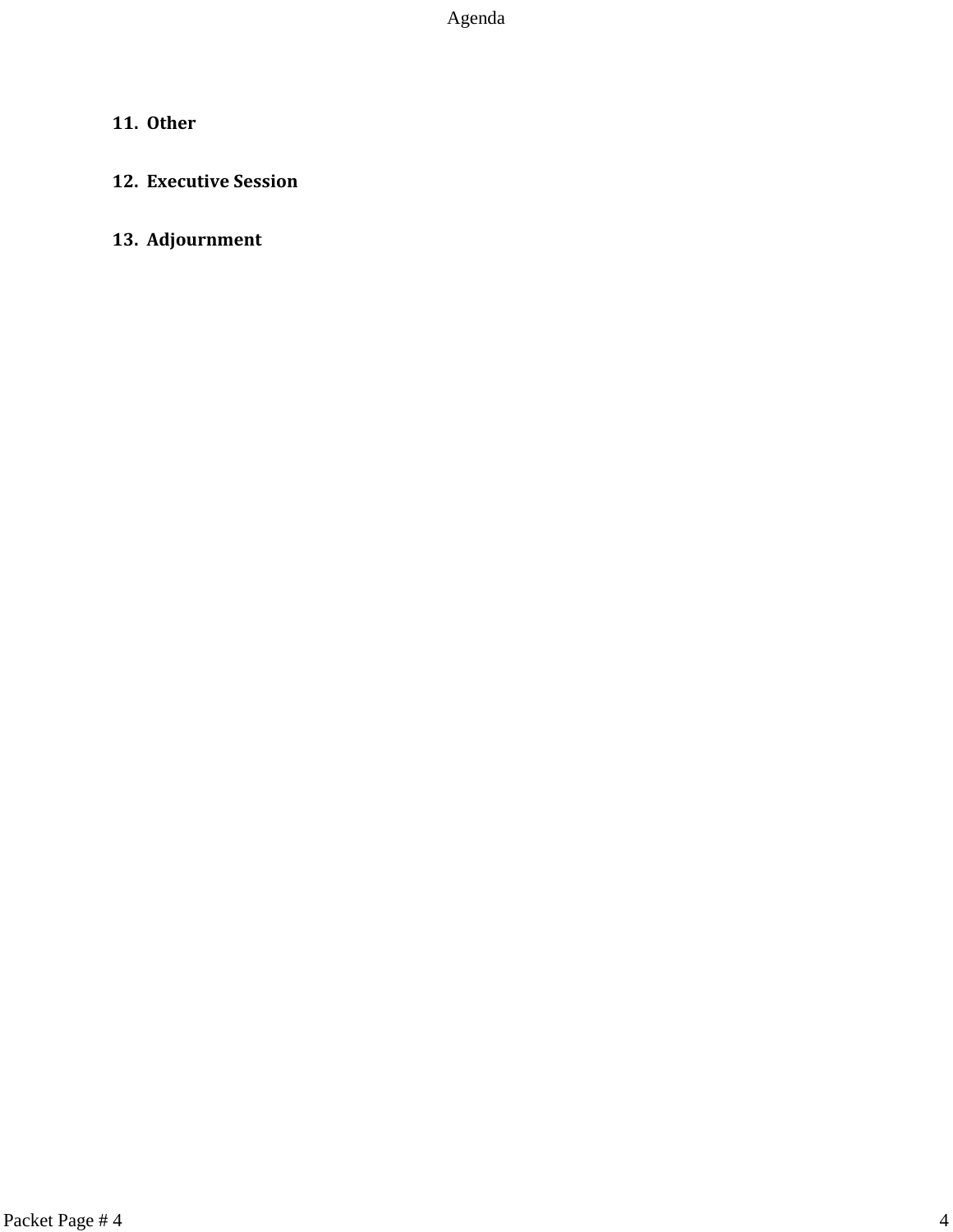

*43085*

*6550 N. High Street Worthington, Ohio* 

**CITY OF WORTHINGTON Worthington City Council Minutes** February 5, 2018

# **CALL TO ORDER – Roll Call, Pledge of Allegiance**

Worthington City Council met in Regular Session on Monday, February 5, 2018, in the John P. Coleman Council Chambers of the Louis J.R. Goorey Municipal Building, 6550 North High Street, Worthington, Ohio. President Michael called the meeting to order at or about 7:30 PM.

# **ROLL CALL**

**Members Present:** Rachael R. Dorothy, Douglas Foust, Beth Kowalczyk, Scott Myers, David Robinson, Douglas K. Smith, and Bonnie D. Michael

#### **Member(s) Absent:**

**Also present:** City Manager Matthew Greeson, Assistant City Manager Robyn Stewart, Director of Law Tom Lindsey, Director of Finance Scott Bartter, Director of Service & Engineering Dan Whited, Director of Planning & Building Lee Brown, Director of Parks & Recreation Darren Hurley, Chief of Fire & EMS John Bailot, Chief of Police Jerry Strait, Clerk of Council D. Kay Thress

There were seven visitors present.

# **PLEDGE OF ALLEGIANCE**

*President Michael invited all to stand and join in reciting the Pledge of Allegiance to the flag.*

# **VISITOR COMMENTS**

Michael Bates, 6560 Evening St. Mr. Bates read the attached narrative (Attachment A) on behalf of The Worthington Alliance for Responsible Development (WARD).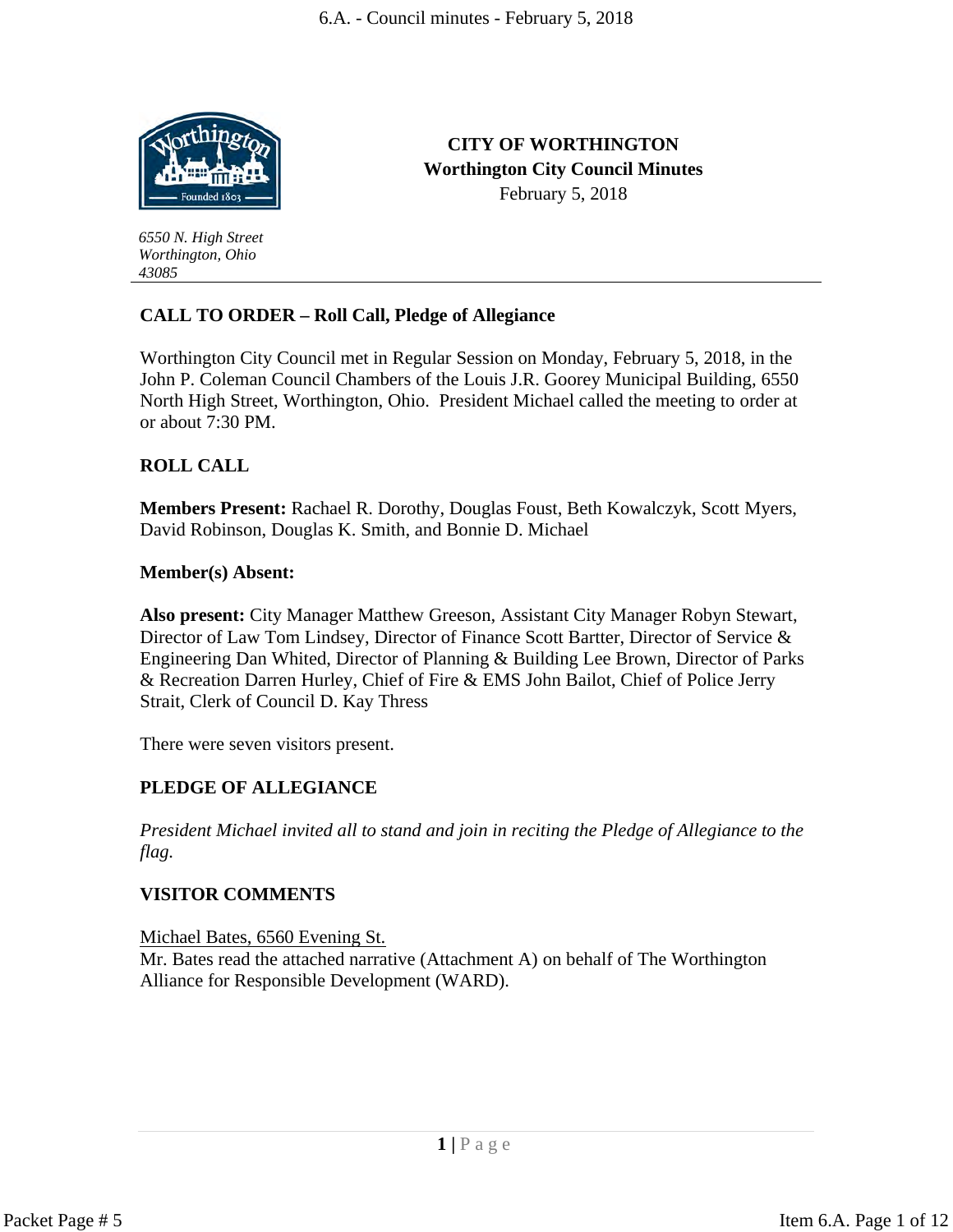# **SPECIAL PRESENTATION**

• Neighborhood Bridges

*Ms. Kowalczyk welcomed Mr. Banister and thanked him for coming to share his Neighborhood Bridges efforts with City Council.*

*Rick Banister shared that he is the CEO and chief believer in Neighborhood Bridges. He is a forty-four year resident of Westerville who has been very involved in the schools and City initiatives. Much of what he has learned in life is by being a parent of four daughters, three of which are grown and college graduates and then Riley who is an eighth grader. All are products of the Westerville school system. As their girls were going through the schools, he and his wife started to observe the tremendous diversity and the incredible number of needs that exists in the Westerville school community. Through those observations he came up with this idea a few years ago. Usually in a community, especially one like Worthington or Westerville or Dublin, if we put our hand out and ask for a little help, people will come forward to help. They want to help but often times they just want and need to know how. So he developed the idea of Neighborhood Bridges. It is a 501(c)3 organization that is headquartered in Westerville and is just over a year old.* Their mission is to:

# **Providing a gateway for kindness…**



# **Truths driving neighborhood bridges**

- 1. There are real, unmet needs in most suburban communities
- 2. There is an ample supply of kindness and resources to help fill those needs

*Mr. Banister shared that people around central Ohio are proving that there is an ample supply of kindness and resources to help those in need. He added that people in poverty in suburban America is the fastest growing sector of poverty in the United State. As of*  last year when this testimony was given, there are more people living in suburban *America under the poverty level than there are in urban centers. It is dramatic. So this is kind of the underpinnings of Neighborhood Bridges.*

*Their organization is all about involving the community. They put all key stakeholders, resources, businesses, and families on a bridge and then take advantage of what everybody does well. It is about efficiency and kindness.*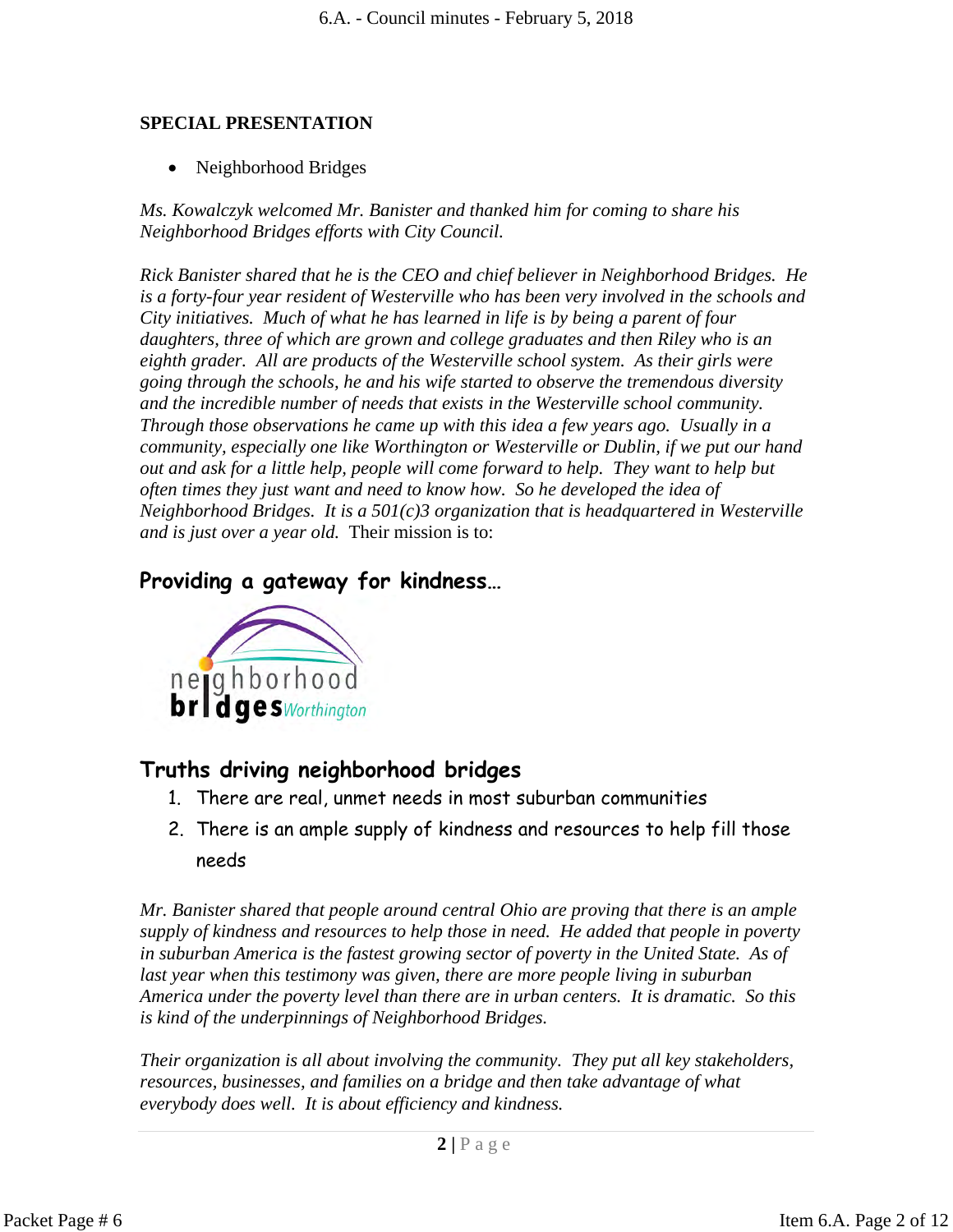# **Where is neighborhood bridges**

*So how are we doing? By broadening into other communities we can knit ourselves together to form what he calls the Circle of Kindness. Worthington is the most recent addition that now totals 347,438 residents.* 

| Current                          | Population |
|----------------------------------|------------|
| Westerville City Schools         | 101,878    |
| Gahanna Jefferson Schools 48,278 |            |
| Grove City                       | 48,210     |
| Dublin City Schools              | 84,463     |
| Worthington Schools              | 64,609     |
| <b>Total population served</b>   | 347,438    |



# *Mr. Banister added that this effort targets*

*suburban areas in central Ohio and those areas in need because that is where they can*  make a difference with seniors, kids and in families. Since their launch, they have *provided direct support to over 2,000 children and families. The lion share of that support is in Westerville since expansion only began during the fourth quarter of 2017. He is convinced that this year's Neighborhood Bridges will provide direct support of kindness to 10,000 children and families in our suburban communities. He believes in letting each community develop its own model because they know the needs and the key stakeholders. He reported that Ray Lees is the Worthington Area Director and is working hand in hand with him. He is excited about the team that Mr. Lees has put together and asked him to comment.* 

*Mr. Lees introduced himself as being a resident of Worthington for many years with eight children in the school district. Since he and his family have benefitted from the kindness of others in this community so he felt compelled to get involved with this organization. He shared the following information:*

# **Worthington Bridges**

Ray Lees, Area Director

Steering Committee

- Nikki Hudson, Member, Worthington City Schools Board of Education
- Jennifer Fralic, Worthington Resource Pantry
- Lynn Nadler, Keller Williams LaBuda Advantage Team
- Rich Hagopian, Smoky Row Brethren Church
- Jerry Strait, Chief of Police, City of Worthington
- Stephanie Fry, Partners for Community and Character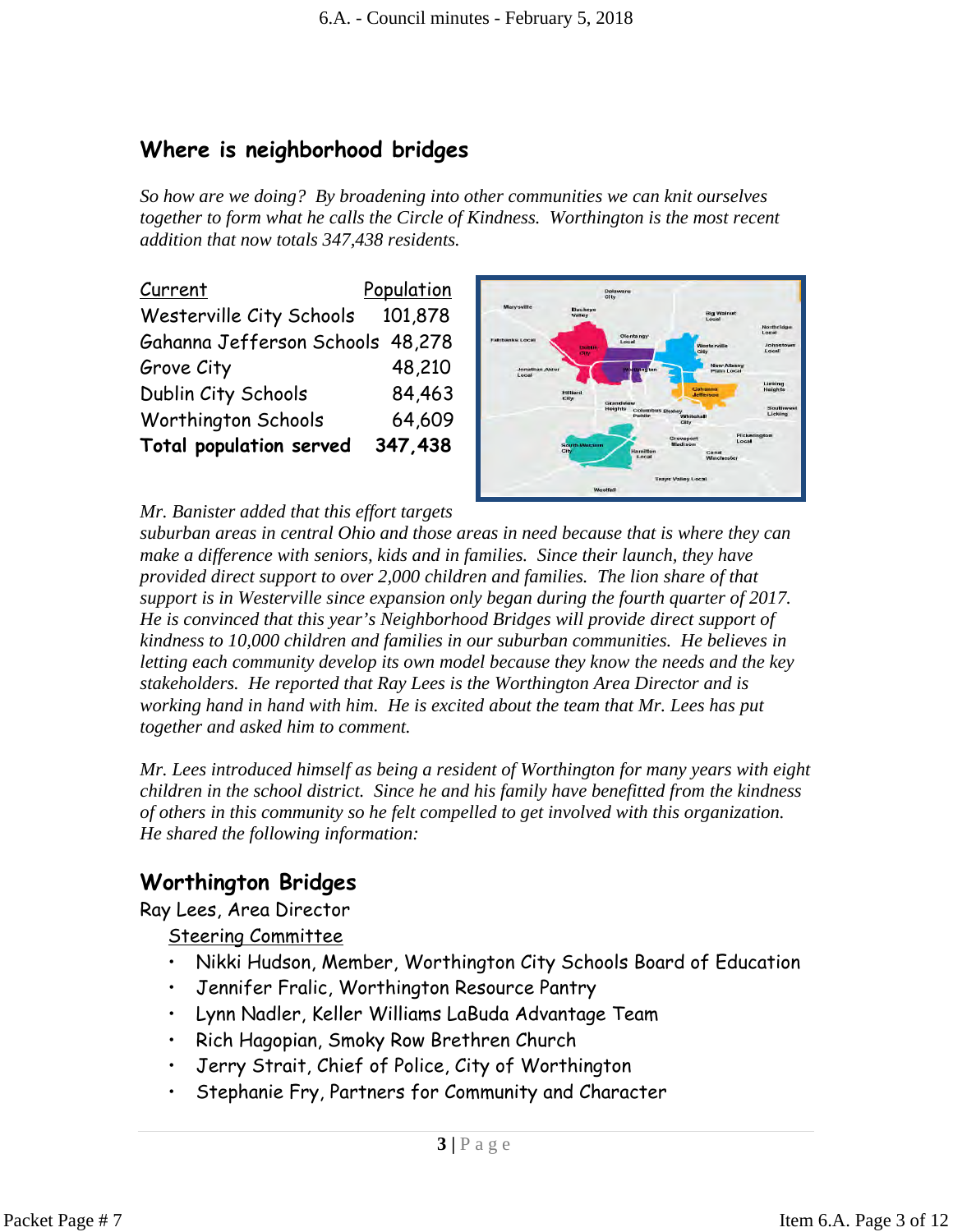- Rebecca Billingslea, Partners for Community and Character
- Lesley Cross, Owner, Bridges Counseling of Worthington
- Beth Kowalczyk, Member, Worthington City Council
- Natalie Fei, Counselor, Worthingway Middle School, Worthington City **Schools**
- Barton Hacker, Leadership Worthington
- Kathy McClintock, Leadership Worthington
- Janet Blocher, Worthington Resource Pantry
- Kari Vernon, Executive Director, Family Mentor Foundation

# **How does Worthington Bridges work?**

- Engage the community (526 followers on Facebook)
- Identify needs through advocates
- Protect the privacy of those receiving kindness
- Foster ANY neighborly act

clothing – food – beds/furniture – household items - supplies – activity fees – scholarships - professional services – volunteers to support other service organizations – tutoring – reading assistance – snow removal – lawn care

- We will BRIDGE needs to existing organizations who are well suited to provide assistance
- An advocate enters a need
- Director posts the request
- Subscribers offer kindness
- Director delivers item(s) to advocate

*Mr. Lee stated that he is here tonight to ask for Council's help in the following manners:*

# **How you can help?**

- Subscribe to our website (worthingtonbridges.org)
- Follow us on Facebook, Twitter & Instagram
- Donate
- Share with others

Mr. Lees ended his presentation with a quote from Martin Luther King, Jr. – Life's most persistent and urgent question is, "What are you doing for others?"

*Ms. Kowalczyk expressed her appreciation to Mr. Lees for engaging in this endeavor. She is excited about the collecting and sharing of data that includes demographics and types of needs in the community.*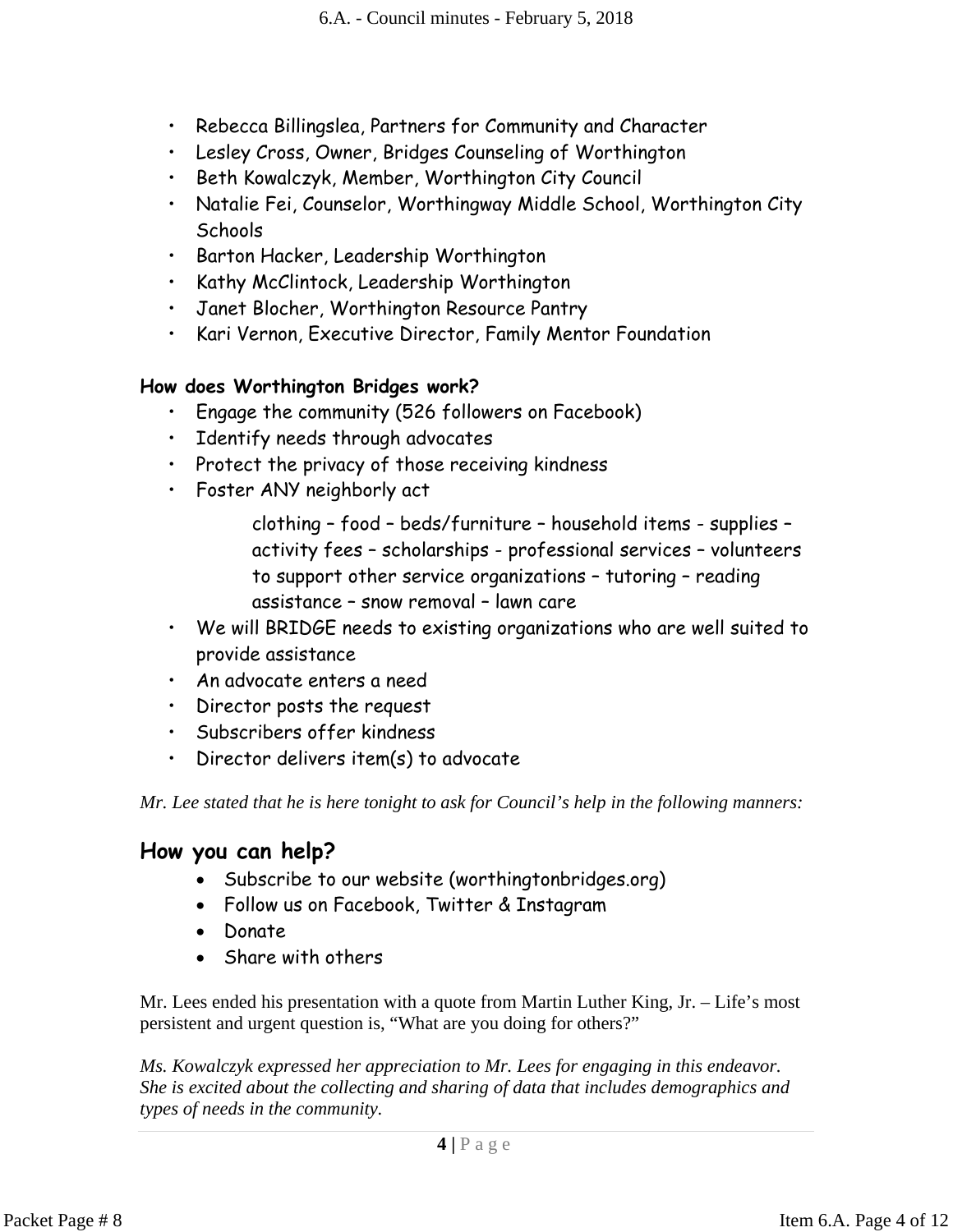*Ms. Michael thought it was wonderful how the group collected graduation gowns for students to borrow so they could attend their graduation. Mr. Banister reported that sixty students were able to utilize that service.*

*In response to Chief Strait's question about partnerships that have been established, Mr. Banister reported that they have already brought several corporate partners on board. Status Solutions LLC is a software development company in Westerville. Their CEO heard him talk about this project and they have come on as a sponsor. Not only are they developing new technology to make the process for our communities more efficient but they have also pledged between \$300,000 and \$500,000 in cash to support Neighborhood Bridges over the next five years.*

*Two Men and a Truck are another corporate sponsor. They are headquartered in Westerville and after hearing about our cause, thought it was wonderful enough to donate two full days a month to us for pick-up and delivery of goods. They donated over \$12,000 in services in 2017. That number could double in 2018. The community of Worthington will benefit from this as will other communities. He likes seeing area directors supporting and assisting each other.*

*Mr. Greeson shared that this item was added to the agenda to not only get exposure but also because we talked about having some city locations as drop off sites.*

# **APPROVAL OF THE MINUTES**

- Committee of the Whole Meeting January 8, 2018
- Regular Meeting January 16, 2018

**MOTION** Ms. Kowalczyk moved to approve the aforementioned meeting minutes as presented. The motion was seconded by Ms. Dorothy.

**The motion to approve the minutes as presented carried unanimously by a voice vote.** 

# **PUBLIC HEARINGS ON LEGISLATION**

*President Michael declared public hearings and voting on legislation previously introduced to be in order.* 

**Ordinance No. 03-2018** Amending Ordinance No. 41-2017 (As Amended) to Adjust the Annual Budget by Providing for an Appropriation from the Capital Improvement Fund Unappropriated Balance in the Amount of \$86,000.00 to Provide for Funds for the Payment of Lease Obligations.

#### **The foregoing Ordinance Title was read.**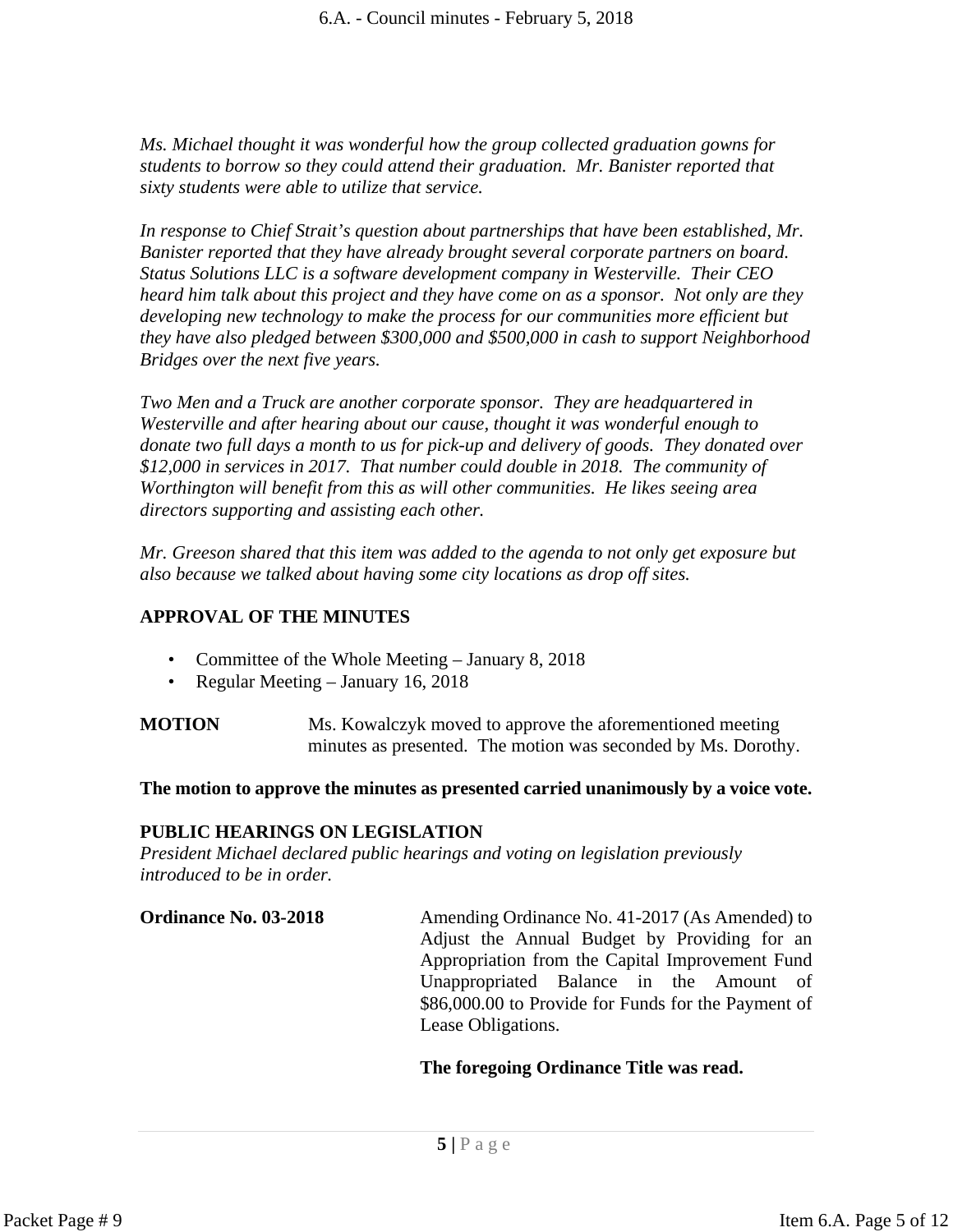*Mr. Greeson reported that the Capital Improvements Program typically includes a number of projects and capital equipment purchases. Some we pay cash for, some we issue debt and more recently we will lease certain types of equipment when it makes sense to do so. This legislation appropriates money to pay for the leased items.*

*When asked by Ms. Dorothy what equipment is being leased, Mr. Whited reported it being a street sweeper and a loader. While the street sweeper is used often, the loader is needed for loading salt and things like repairing catch basins and relocating fire hydrants. It is not an everyday item but when we need it, we need it.*

*When asked by Mr. Foust about the life of the previous street sweeper, Mr. Bartter reported that it was kept for about ten years. He thinks the idea with this sweeper is that we will lease it for five years, at which time we will own it. While it will still have some value, the plan is to turn it in and lease a new one. That way we will constantly be under warranty for the maintenance.*

**There being no additional comments, the clerk called the roll on Ordinance No. 03- 2018. The motion carried by the following vote:**

**Yes 7** Robinson, Kowalczyk, Foust, Dorothy, Smith, Myers, and Michael **No 0**

**Ordinance No. 03-2018 was thereupon declared duly passed and is recorded in full in the appropriate record book.**

# **NEW LEGISLATION TO BE INTRODUCED**

| <b>Ordinance No. 04-2018</b> | Amending Ordinance No. 41-2017 (As<br>Amended) to Adjust the Annual Budget by<br>Providing for an Appropriation from the<br>Capital Improvements Fund Unappropriated<br>Balance to Pay the Cost of the Fleet Garage<br>Floor Drain System and Lift and to Proceed<br>with said Project. (Project No. 672-18)             |
|------------------------------|--------------------------------------------------------------------------------------------------------------------------------------------------------------------------------------------------------------------------------------------------------------------------------------------------------------------------|
|                              | <b>Introduced by Mr. Myers.</b>                                                                                                                                                                                                                                                                                          |
| <b>Ordinance No. 05-2018</b> | Amending Ordinance No. 41-2017 (As<br>Amended) to Adjust the Annual Budget by<br>Providing for an Appropriation from the<br>Capital Improvements Fund Unappropriated<br>Balance to Pay the Cost of the Fuel<br>Dispensing System & Tank<br>Farm<br>Replacement and to Proceed with said<br>Project. (Project No. 673-18) |
|                              | <b>Introduced by Mr. Smith.</b>                                                                                                                                                                                                                                                                                          |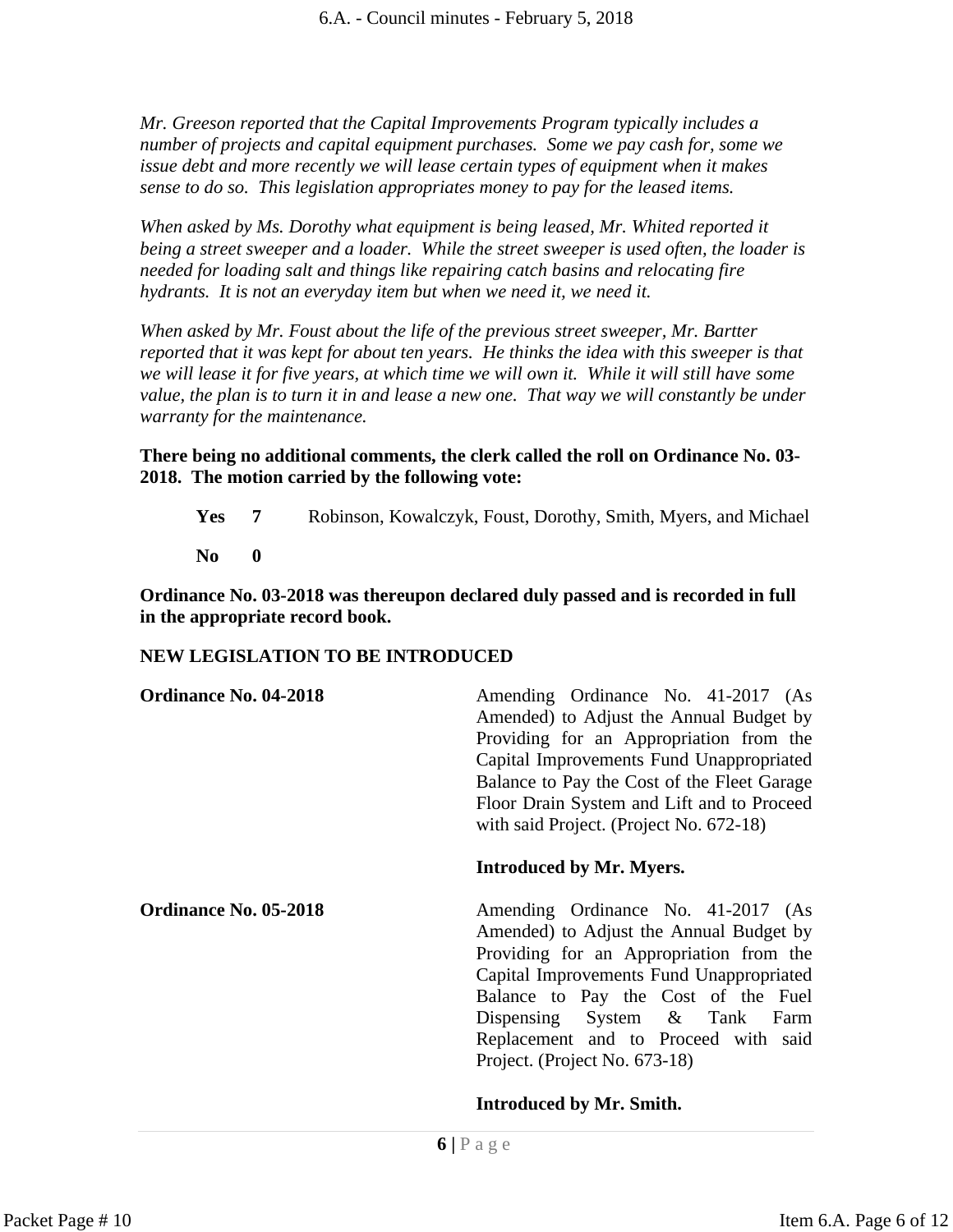**Ordinance No. 06-2018** To Amend Part Seventeen – Title Two of the Codified Ordinances of the City Regarding Municipal Income Tax and to Reserve the Right to Challenge the Constitutionality of the Provisions of H.B. 49 that Purport to Mandate Certain Amendments.

# **Introduced by Mr. Foust.**

*President Michael shared that the public hearing for this item will be February 20th. She asked if there was any problem with that date because of the court case by numerous municipalities that are challenging H.B. 49. Mr. Lindsay replied no although it will depend on what we hear from the court.*

The Clerk was instructed to give notice of a public hearing on said ordinance(s) in accordance with the provisions of the City Charter unless otherwise directed.

# **REPORTS OF CITY OFFICIALS**

Policy Item(s)

• Liquor Permit – SRI Ganesh LLC (TREX)

*Mr. Greeson reported this being the notice from Liquor Control on a TREX. Members may recall a previous conversation where as part of the process members have an opportunity to object. Since Council approved this as an economic development effort, we have no reason to object.* 

*When asked by Ms. Michael is there was any reason to request a hearing on this permit request, Chief Strait replied no.*

**MOTION** Mr. Robinson made a motion to not request a hearing for a TREX liquor permit related to SRI Ganesh LLC. The motion was seconded by Ms. Kowalczyk.

#### **The motion carried unanimously by a voice vote.**

#### Information Item(s)

Mr. Greeson shared the following administrative items:

1) A copy of the City's Quarterly Report - 4th Quarter 2017 was distributed at members' places. He shared that the normal economic development data is not included in this report because the business that formerly prepared it went out of the business and staff are currently shopping for a new provider.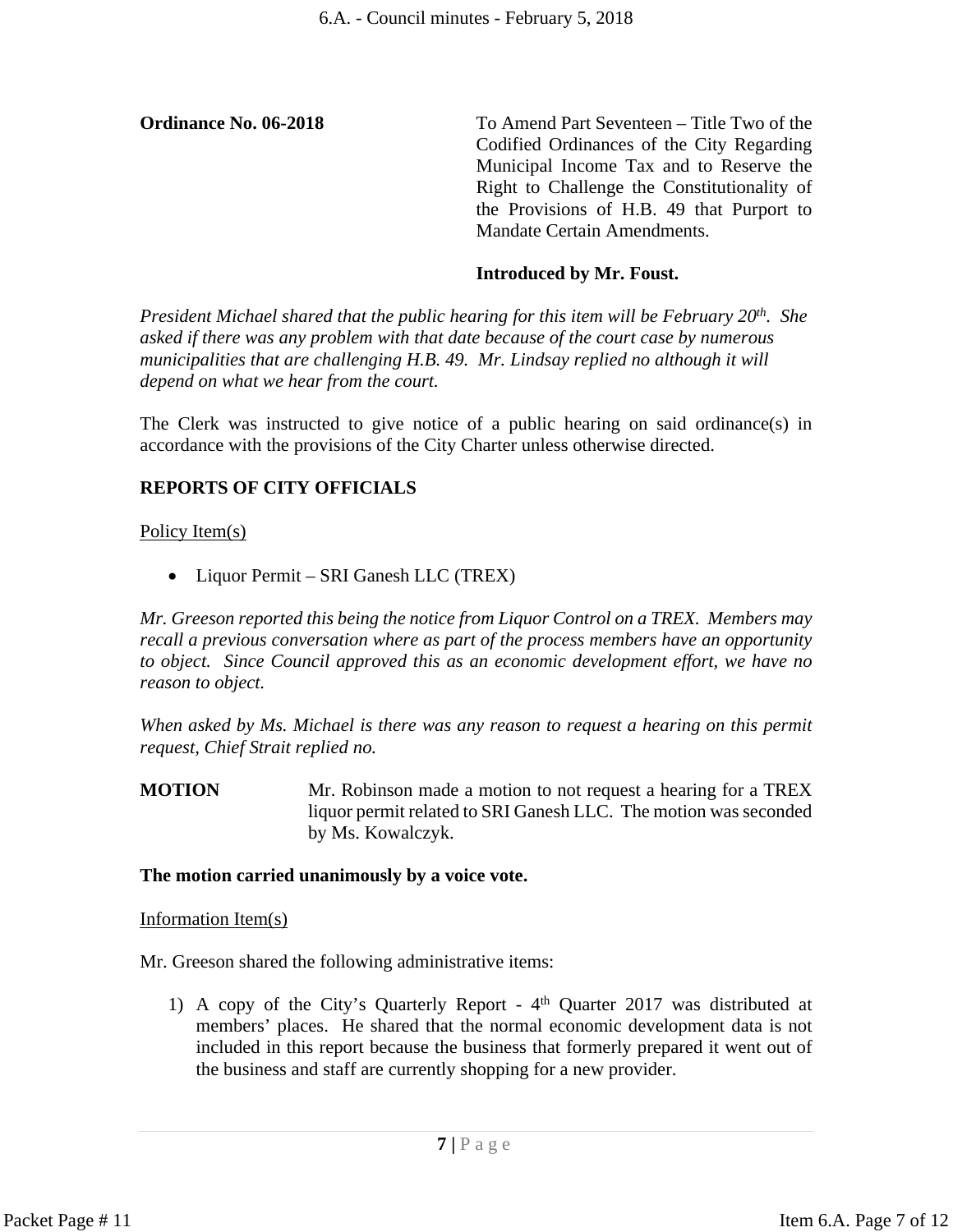2) Staff has received six proposals for video recording and streaming providers for City Council meetings. He asked if any members of Council were interested in participating in the selection process.

Mr. Smith and Mr. Robinson expressed an interest and will be included in the selection group.

- 3) The printed 2018 Approved Budget was distributed at members' places.
- 4) There will be a Special Meeting of Council next Monday, February  $12<sup>th</sup>$  at 6:15 for interviews of MPC candidates.
- 5) Council Retreat begins this Friday, Feb.  $9<sup>th</sup>$  at 5:30 at the WEC (Worthington Education Center). Ms. Stewart is collecting information that members may wish to discuss.
- 6) He will miss next Monday's Council meeting as he is traveling to a conference in Washington D.C. with MORPC. This is one of his last duties as chair. He will try to represent Worthington well, establish relationships and serve the entire MORPC region as well.

# **REPORT OF COUNCIL MEMBERS**

*Mr. Lindsey shared that the State of Ohio Liquor Commission was set to hear our request on February 12th to not reissue a permit to the Monkey Bar. Counsel for the permit holder has requested a continuance. As we have no objection, a new date will be issued. Per the process, the Monkey Bar will continue to operate as normal until that hearing.* 

*In response to a question from Mr. Foust, Mr. Lindsey stated that there will be a hearing and then the hearing officer will make a recommendation. Should the need arise, there is a subsequent ability to appeal to the entire Commission following that hearing.*

*Mr. Robinson shared that he would like to make a few reactive comments to Michael Bates' earlier presentation on behalf of WARD. Because Mr. Bates is soft spoken, it can be easy to not fully consider the importance of what he and his group have done and the opportunity it affords Council. He knows that during our campaigns all on Council have said that we want to and that we do listen to the residents and the public. He hopes that members view WARD's proposal and position paper regarding UMCH as an opportunity to begin more concerted and focused dialog with the residents regarding this critical issue as we will be embarking on discussions with another developer in just two weeks. He will be reaching out to members to talk about the possibility of a more formal way to engage the public because he thinks it will ultimately make more likely the very things that we want and less likely the things that we do not want.*

*Ms. Michael thinks that falls in line with the motion that Mr. Foust had introduced and Mr. Myers had worked on about a strategic community wide dialog about the needs for the entire community, which is one of our big challenges for our retreat.*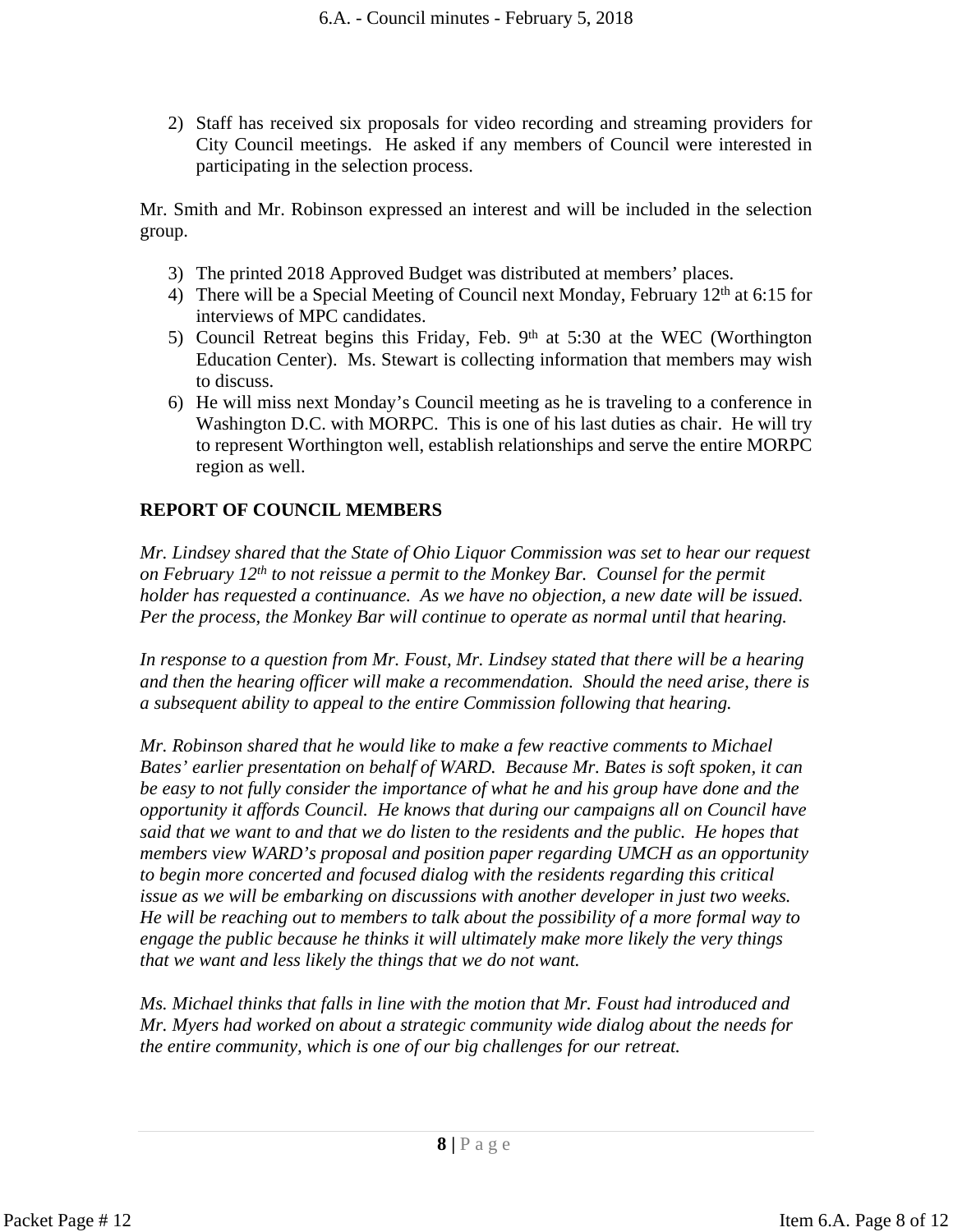*Mr. Smith shared that he has put a blue folder at each Council member's place with an introduction letter. The folder is mainly an introduction of one of the many consultants that are out there for electric aggregation, which he brought up years ago. He asked that members take a moment to look through the document and view the information that he handed out. He is sure members will have some discussion in the future regarding the topic.*

*Mr. Smith added that his daughter Felicity is in the audience tonight to learn about government.*

*Mr. Myers commented that while train noise has been a topic throughout the years, he would like the issue to be added to a future agenda. He shared that he was approached by a resident about the topic and he promised to bring the issue up again. She has binders of information and it might be nice to invite her to speak to Council.* 

*Ms. Michael stated that if we have any information regarding changes in federal funding in that area it would be great. Mr. Myers shared that she seemed to indicate to him that she was aware of options that were not as extreme as what we leaned toward before in the Quiet Zones and things like that.*

*Ms. Dorothy shared that there were entire neighborhoods where train noise was their #1 priority. It would be a great issue to discuss. She would support that discussion wholeheartedly.*

*Ms. Dorothy also shared that the WIFA dinner was wonderful and the speaker was great. She added that WIFA memberships have increased.*

*Ms. Kowalczyk shared that she is now a member of WIFA and also attended the dinner. She was very impressed and had a great deal of fun.* 

*Ms. Kowalczyk added that she had the opportunity to attend the Drug Safe Worthington meeting last week. She was very impressed with the turn out. The room was packed and she intends to continue to be involved.* 

*Going back to the train noise issue, Mr. Greeson shared that at a previous Northeast Gateway conversation it was asked if we could evaluate the crossing in conjunction with that project, because we are working on the rail crossing at Wilson Bridge. Staff has had some conversations with EMH&T about how to educate ourselves about that because he thinks the federal laws have changed since the last time the City did a large scale evaluation of that issue and we do not have expertise in that area. He believes a fuller evaluation would cost in the range of \$25,000 if EMH&T performed the evaluation since they have a rail division and are capable of doing that. He outlined that process for members in the event members were interested in pursuing it.*

*Mr. Myers commented that it sounds like a reasonable idea to him. He realizes that \$25,000 is a lot of money but would support spending the money. He would like*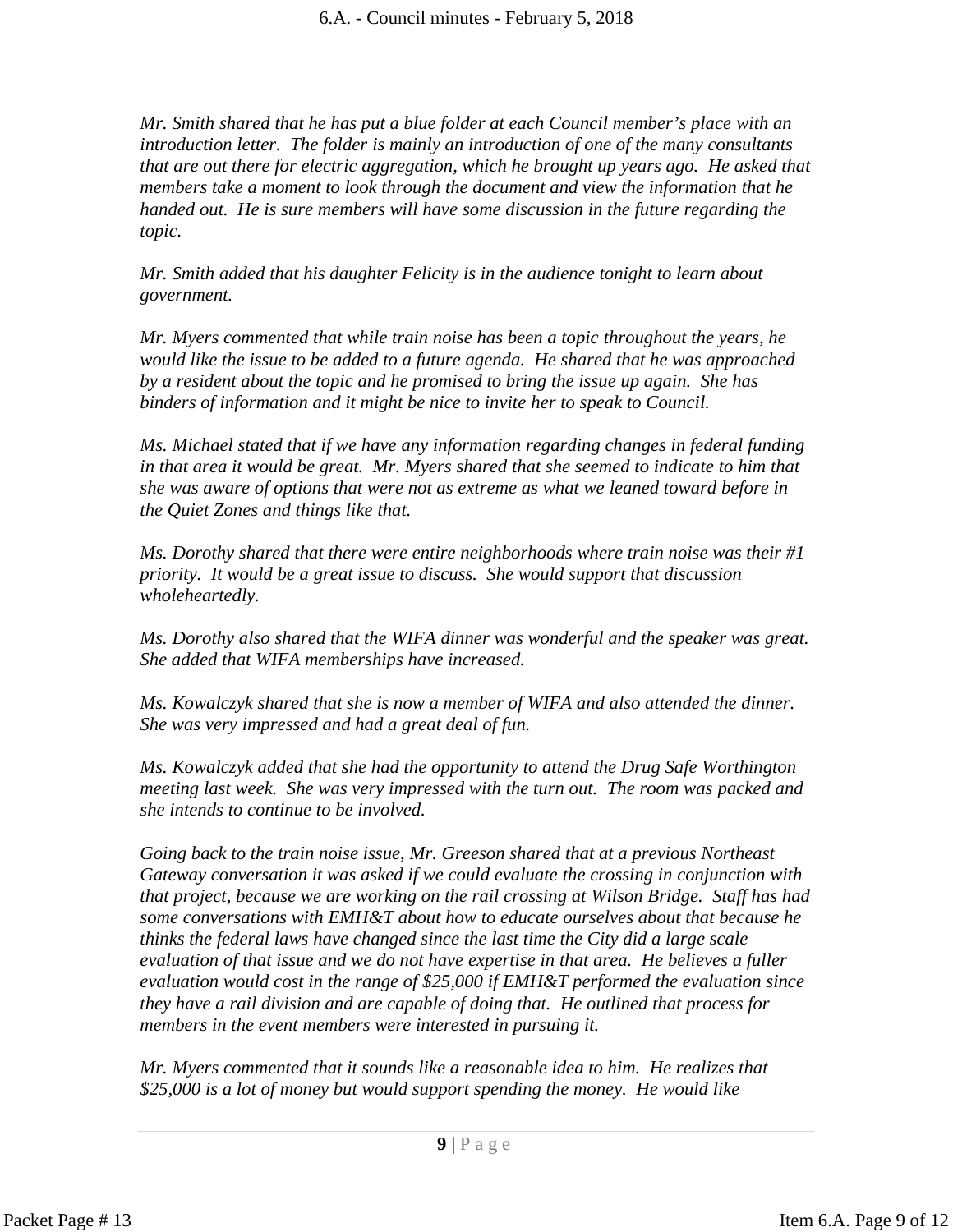*additional information on what we will get for our money. Mr. Greeson thinks staff can prepare that in relatively short order. That amount of money, given the potential quality of life impacts is small. What he would caution is that we have no idea on the magnitude of cost for actually implementing the changes. Mr. Myers stated that he understands that but it would be a good faith effort to at least explore what our possibilities might be. He would certainly support it if it was good value for the \$25,000.*

*Ms. Michael asked for a scope of work. Mr. Greeson believes that it is the best approach because ultimately we will have to get a technical analysis of what it takes to meet the new requirements. In the past the cost has been significant and significant enough that we did not plan for it. If we are going to move forward, he would recommend moving in that fashion described.* 

*Mr. Robinson requested that background information on trains and quiet zones be included in Mr. Greeson's report. Ms. Kowalczyk agreed.*

*Regarding the issue of video streaming, Mr. Foust requested a review of key factors when determining possible vendors. Mr. Greeson agreed to bring staff's recommendation for approval because it is something that needs to be executed well. Mr. Foust thinks it is important sometimes as council members to understand the things that are appropriate for Council to be involved in and those things that we just need to trust staff with.*

*Ms. Michael reported that the Managers/Mayors organization heard a wonderful presentation by 2020. One of the interesting things was that Columbus is on the list for Amazon. We were not one of the top cities but even if it was selected we wouldn't have the workforce to be able to fill the need. But there will be pieces that come off and we are looking towards capturing some of those pieces in the Columbus area.*

# **EXECUTIVE SESSION**

**MOTION** Mr. Foust made a motion to meet in Executive Session to discuss Board and Commission appointments. The motion was seconded by Mr. Smith.

# **The motion carried by the following voice vote:**

- **Yes 7** Kowalczyk, Dorothy, Myers, Robinson, Foust, Smith, and Michael
- **No** 0

Council recessed at 8:19 p.m. from the Regular meeting session.

**MOTION** Mr. Myers made a motion to return to open session at 8:27 p.m. The motion was seconded by Mr. Robinson.

# **The motion carried unanimously by a voice vote.**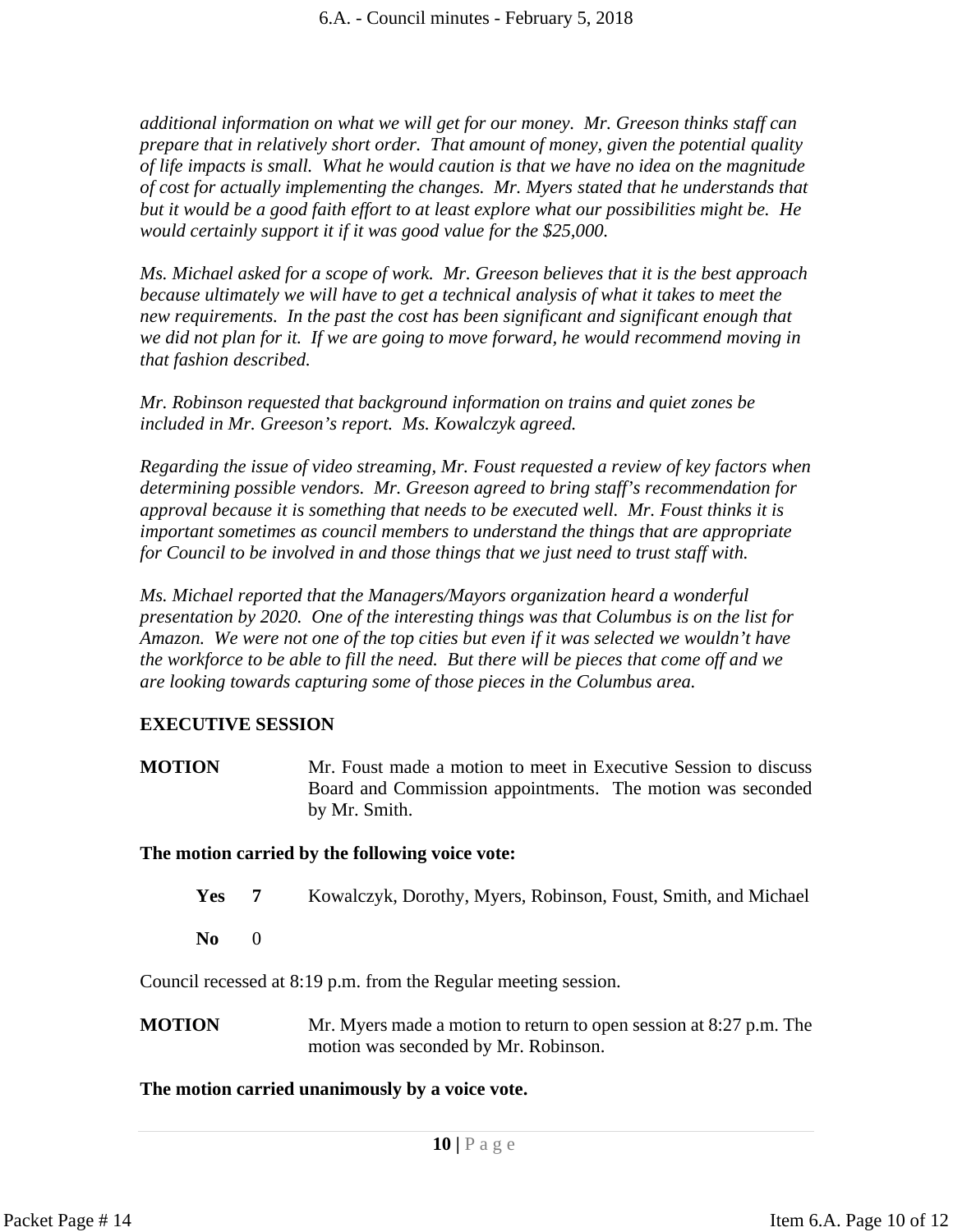**MOTION** Ms. Dorothy made a motion to appoint Ms. Kowalczyk to represent the City of Worthington with Worthington Neighborhood Bridges. The motion was seconded by Mr. Foust.

**The motion carried unanimously by a voice vote.**

#### **ADJOURNMENT**

**MOTION** Mr. Smith made a motion to adjourn. The motion was seconded by Ms. Dorothy.

#### **The motion carried unanimously by a voice vote.**

President Michael declared the meeting adjourned at 8:28 p.m.

 *APPROVED by the City Council, this 5th day of March, 2018.*

\_\_\_\_\_\_\_\_\_\_\_\_\_\_\_\_\_\_\_\_\_\_\_\_\_\_\_\_\_\_

Clerk of Council

\_\_\_\_\_\_\_\_\_\_\_\_\_\_\_\_\_\_\_\_\_\_\_\_\_\_\_\_\_\_\_\_\_\_\_

Council President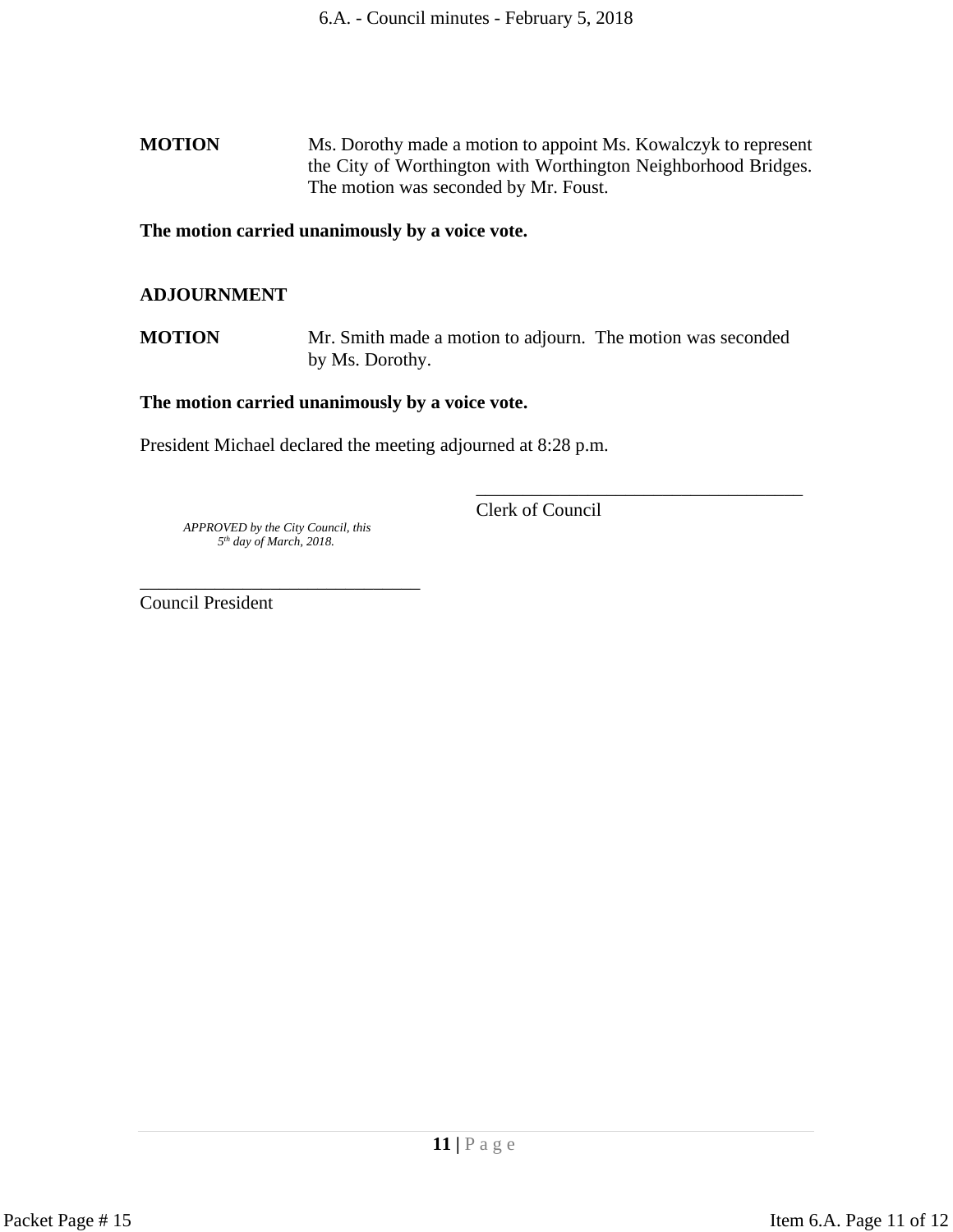#### Attachment "A"

#### **City Council** February 5, 2018

#### The Worthington Alliance for Responsible Development (WARD)

As you know WARD has been involved in the discussions of the UMCH property with the city, the property owner and prospective developers for over 5 years and on multiple occasions has been asked, what are the residents looking for on that site? To answer that question WARD authored a White Paper that was emailed to city council and city staff last week and posted on various social media. 1 am not going to read the White Paper tonight but suffice to say that it details what we, WARD, believe is responsible development. The paper includes support for commercial development along High Street, empty nester/patio home development for residents who want to stay in Worthington after selling their "family home" and a significant set aside of green space. These three objectives meet the desires reported by citizens in multiple surveys conducted over the last 3 to 5 years. Council and staff have stated many times and have provided study data that Worthington has adequate greenspace however many in the city believe there is still an opportunity for more open areas and amenities. To date, WARD has received a positive feedback on social media as well as from one on one contact with other Worthington residents and voicing the common theme of maintaining the character of the city and on going concerns about development. With Worthington being surrounded by communities that are allowing unfettered development Worthington doesn't need to do anything to see the character of the city deteriorate so it is even more incumbent on us to protect Worthington and continue to be disciplined in encouraging the right kind of development and redevelopment. Of course we all want development that enhances the city financially and improves the quality of life for its residents. Thank you,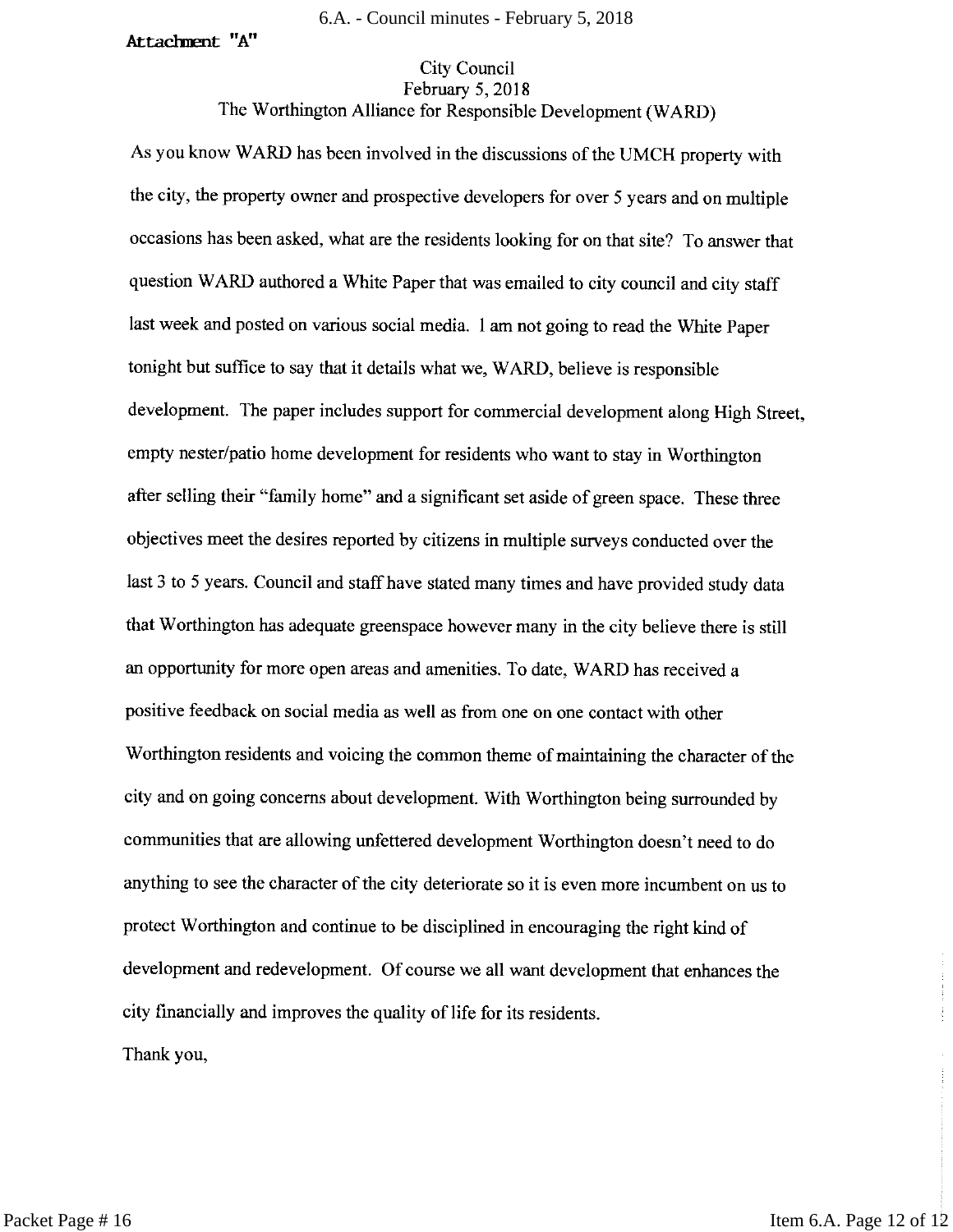

*6550 N. High Street Worthington, Ohio 43085*

**Worthington City Council Special Meeting Minutes** Monday, February 12, 2018 ~ 6:15 p.m.

# **CALL TO ORDER – Roll Call, Pledge of Allegiance**

Worthington City Council met in Regular Session on Monday, February 12, 2018, in the John P. Coleman Council Chambers of the Louis J.R. Goorey Municipal Building, 6550 North High Street, Worthington, Ohio. President Michael called the meeting to order at or about 6:15 PM

#### **Roll Call**

**Members Present:** Douglas Foust, Beth Kowalcyzk, Scott Myers, David Robinson, and Bonnie D. Michael. Rachael Dorothy and Doug Smith joined the meeting slightly after the recess into executive session.

**Also present:** Assistant City Manager Robyn Stewart

**MOTION** Mr. Foust made a motion to meet in Executive Session to interview candidates for the Municipal Planning Commission. The motion was seconded by Mr. Robinson.

#### **The motion carried by the following vote:**

- **Yes 5** Foust, Kowalcyzk, Myers, Robinson and Michael
- **No 0**

Council recessed at 6:15 p.m. from the Regular meeting session.

#### **ADJOURNMENT**

**MOTION** Mr. Myers made a motion to return to open session and adjourn the Special Meeting. The motion was seconded by Mr. Smith.

President Michael declared the meeting adjourned at 7:24 p.m.

Temporary Clerk of Council

\_\_\_\_\_\_\_\_\_\_\_\_\_\_\_\_\_\_\_\_\_\_\_\_\_\_\_\_\_\_\_\_\_\_\_\_

 *APPROVED by the City Council, this 5th day of March, 2018.*

\_\_\_\_\_\_\_\_\_\_\_\_\_\_\_\_\_\_\_\_\_\_\_\_\_\_\_\_\_\_\_ President of Council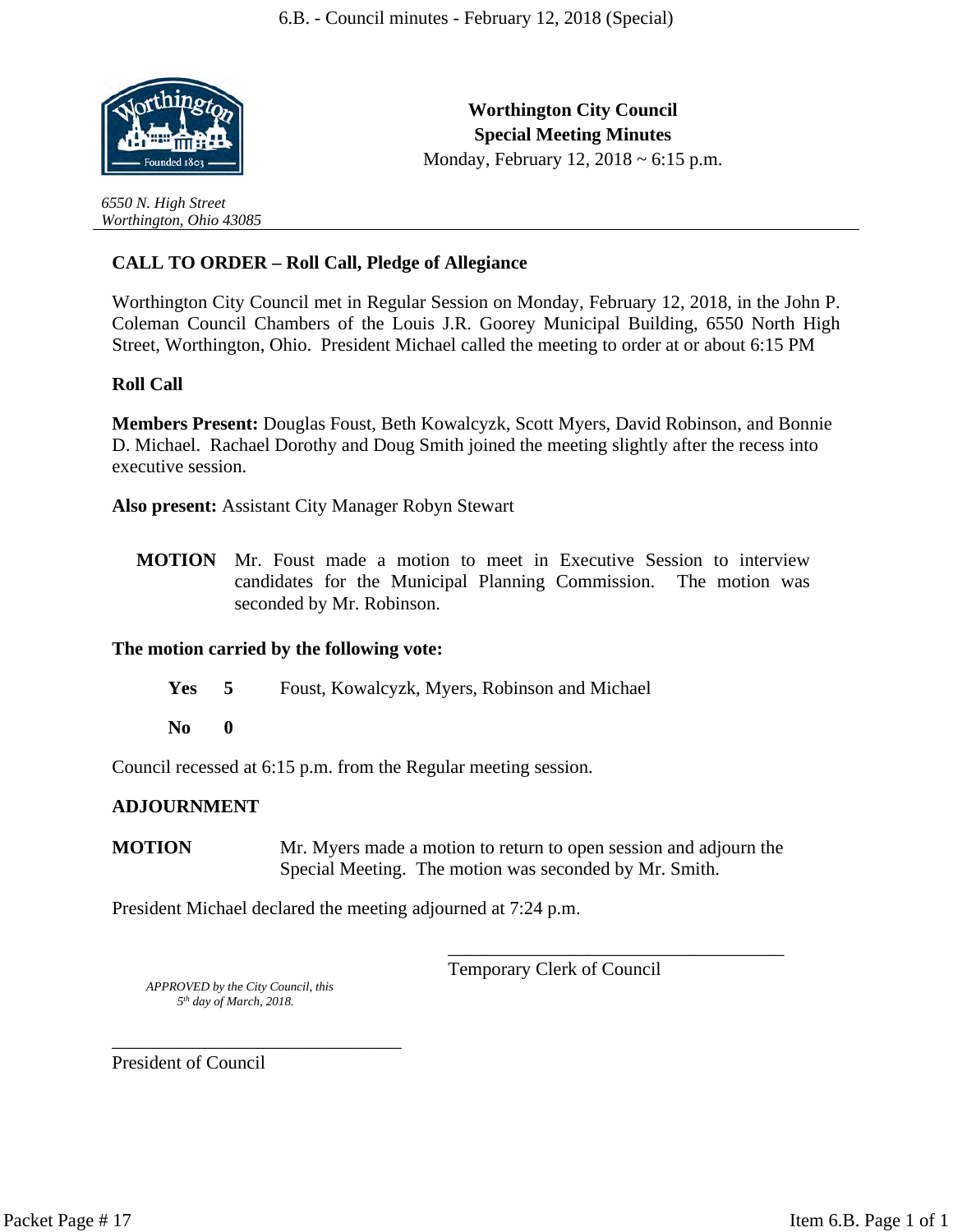**CITY OF WORTHINGTON Worthington City Council Minutes** February 12, 2018



*6550 N. High Street Worthington, Ohio 43085*

# **CALL TO ORDER – Roll Call, Pledge of Allegiance**

Worthington City Council met in Regular Session on Monday, February 12, 2018, in the John P. Coleman Council Chambers of the Louis J.R. Goorey Municipal Building, 6550 North High Street, Worthington, Ohio. President Michael called the meeting to order at or about 7:30 PM.

#### **ROLL CALL**

**Members Present:** Rachael R. Dorothy, Douglas Foust, Beth Kowalczyk, Scott Myers, David Robinson, Douglas K. Smith, and Bonnie D. Michael

#### **Member(s) Absent:**

**Also present:** Assistant City Manager Robyn Stewart, Director of Law Tom Lindsey, Director of Finance Scott Bartter, Director of Service & Engineering Dan Whited, Director of Planning & Building Lee Brown, Director of Parks & Recreation Darren Hurley, Chief of Fire & EMS John Bailot, Chief of Police Jerry Strait.

There were three visitors present.

**MOTION** Mr. Myers made a motion to appoint Lee Brown as Temporary Clerk of Council. The motion was seconded by Ms. Dorothy and passed unanimously.

# **PLEDGE OF ALLEGIANCE**

*President Michael invited all to stand and join in reciting the Pledge of Allegiance to the flag.*

*President Michael asked for a moment of silence in recognition of the two Westerville Police Officers who were killed in the line of duty on Saturday, Eric Joehring and Anthony Morelli. At the conclusion of the moment of silence, President Michael indicated she would like to send a letter of condolence to the City of Westerville. The City Council concurred with her suggestion.*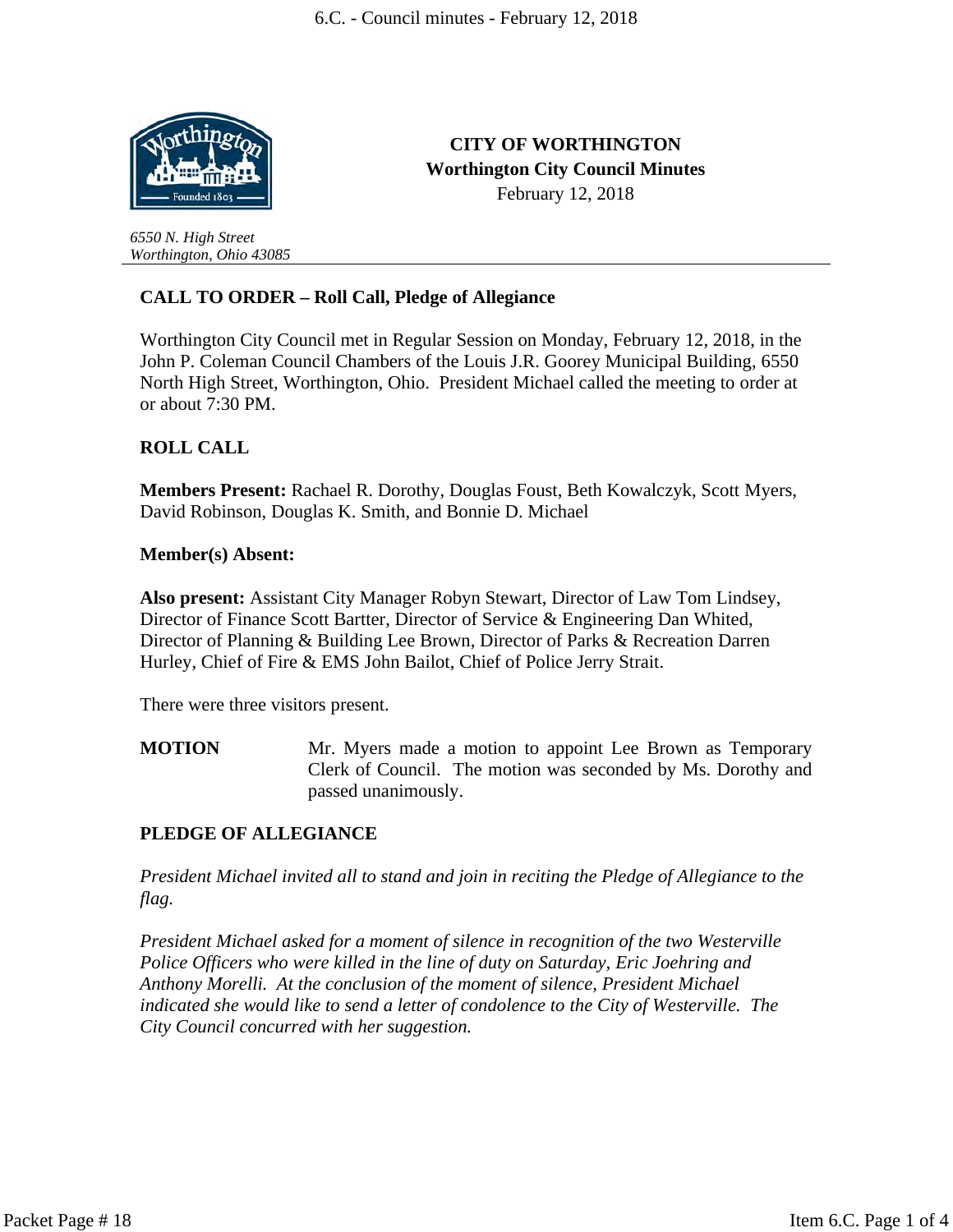#### **NEW LEGISLATION TO BE INTRODUCED**

**Resolution No. 08-2018** Appointing Sean Maxfield to Serve as Mayor's Court Magistrate when the Mayor and Vice Mayor are Not Available

#### **Introduced by Ms. Kowalczyk.**

**MOTION** Mr. Robinson made a motion to adopt Resolution No. 08-2018. The motion was seconded by Mr. Foust.

**There being no comments, the motion to adopt Resolution No. 03-2018 carried unanimously by a voice vote.**

#### **REPORTS OF CITY OFFICIALS**

#### Policy Item(s)

• Financial Report – January 2018

*Mr. Bartter provided the following highlights for the City's financial report for January:*

- *The Fund balances for all funds increased from \$26,697,378 on January 1, 2018 to \$26,789,454 as of January 31, 2018.*
- *The General Fund balance decreased from \$13,491,664 as of January 1, 2018 to \$13,337,982 as of January 31, 2018.*
- *Expenditures across all funds tracked at 85.37% of appropriations; General fund expenditures are at 77.82% of appropriations.*
- *Year to date income tax collections are above 2017 year to date collections by 281,444 or 13.48%.*

*Ms. Dorothy noted the net profits amount included in the report reflects the funds the State of Ohio plans to collect. Mr. Bartter confirmed that is the case.*

**MOTION** Mr. Myers made a motion to accept the Financial Report. The motion was seconded by Mr. Smith.

**The motion carried unanimously by a voice vote.**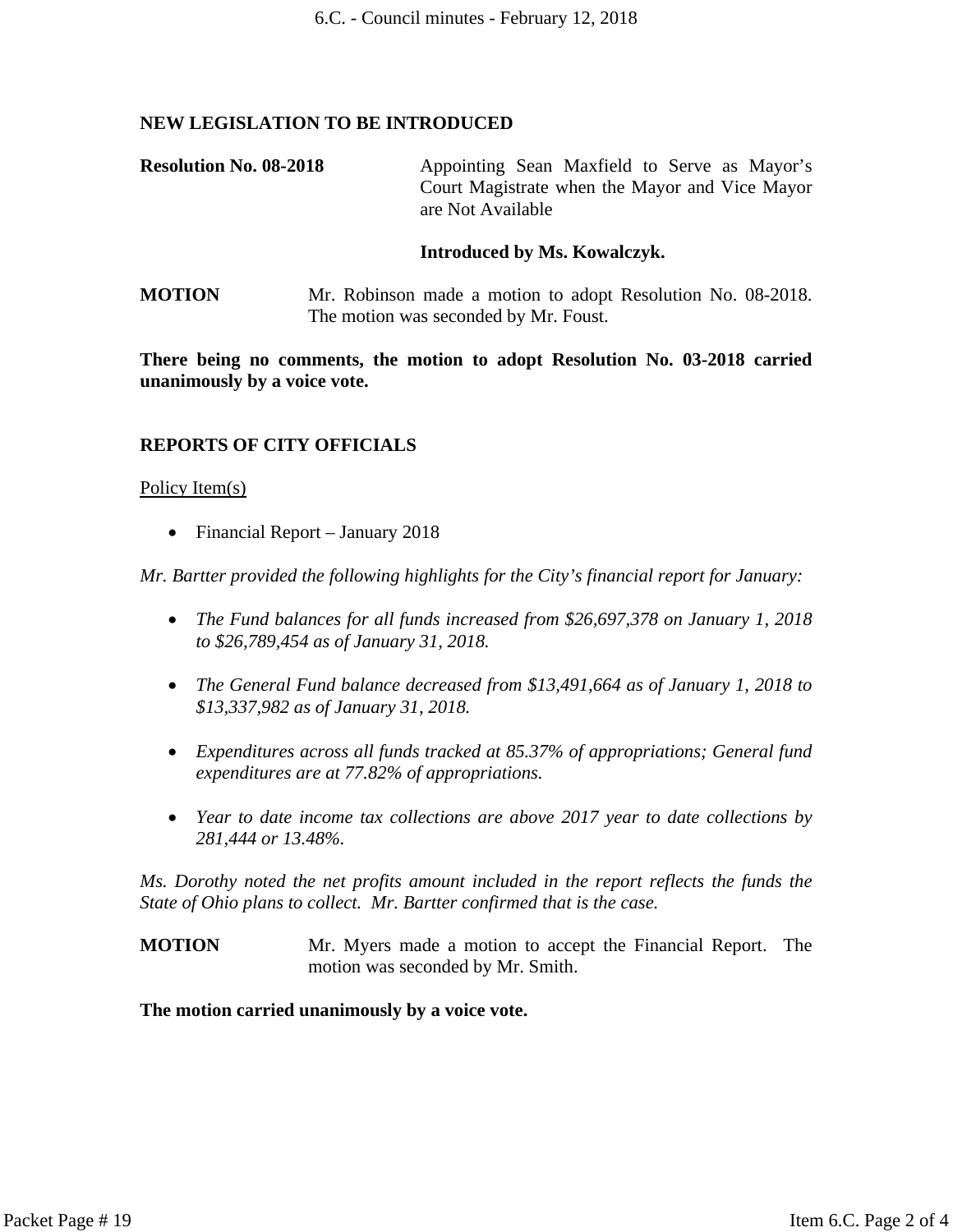#### Information Item(s)

• Ohio Ethics Commission Training Videos

*President Michael noted the majority of this meeting will focus on a training video on the Ohio Ethics Law. Ms. Stewart explained that since it has been a while since training on the Ohio Ethics Law was provided during a City Council meeting, this agenda item was scheduled. It will involve the hour-long video provided by the Ohio Ethics Commission which overviews key provisions in the Ethics Law. The 2018 Ethics Law Overview video was shown.* 

*President Michael asked about service on a board or commission that grants funds for municipalities when the membership of the board is comprised primarily of representatives of local governments. Can a board member participate in the discussion and/or vote if one of the grant applicants is a municipality for which the member is a public official? Mr. Lindsey replied the member should certainly abstain from the vote. Additionally, he would suggest complete recusal from the discussion to avoid any appearance of a conflict.*

*The City Council completed the video and scored 100% on the quiz included in the video.*

# **REPORTS OF COUNCIL MEMBERS**

*Mr. Lindsey provided an update on the HB49 litigation. The cities presented oral arguments today and the State will present tomorrow.*

*Mr. Smith inquired about two topics: (1) how to request the construction of bathroom facilities in parks, specifically Wilson Hill Park, and (2) how to request a stop sign at Pingree & Clearview. Ms. Stewart replied that the staff will follow up on each of these items.*

*Ms. Dorothy announced a reminder about the Enchanted Evening event at the McConnell Arts Center on February 23rd .* 

*President Michael thanked the Council members and the staff for the work that went into the City Council retreat. She appreciated the work, effort and time dedicated to it.*

*Ms. Stewart reminded the group that since City offices will be closed next Monday for Presidents Day, the City Council meeting will be held on Tuesday, February 20th .* 

*Mr. Foust reminded the group that City Council will meet early next week for another boards and commissions interview.*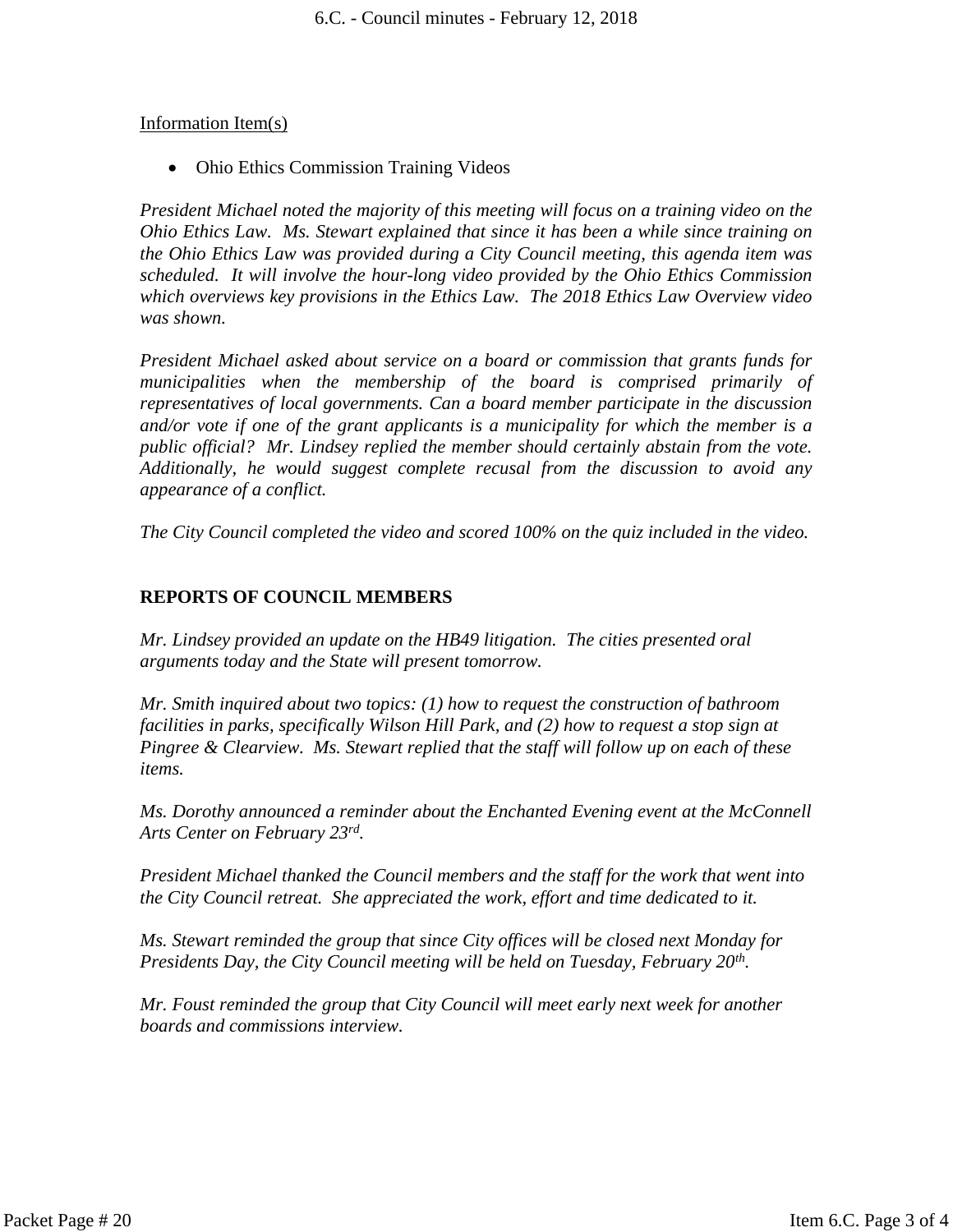#### **ADJOURNMENT**

**MOTION** Mr. Myers made a motion to adjourn. The motion was seconded by Mr. Smith.

#### **The motion carried unanimously by a voice vote.**

President Michael declared the meeting adjourned at 8:53 p.m.

 *APPROVED by the City Council, this 5th day of March, 2018.*

\_\_\_\_\_\_\_\_\_\_\_\_\_\_\_\_\_\_\_\_\_\_\_\_\_\_\_\_\_\_

Temporary Clerk of Council

\_\_\_\_\_\_\_\_\_\_\_\_\_\_\_\_\_\_\_\_\_\_\_\_\_\_\_\_\_\_\_\_\_\_\_

Council President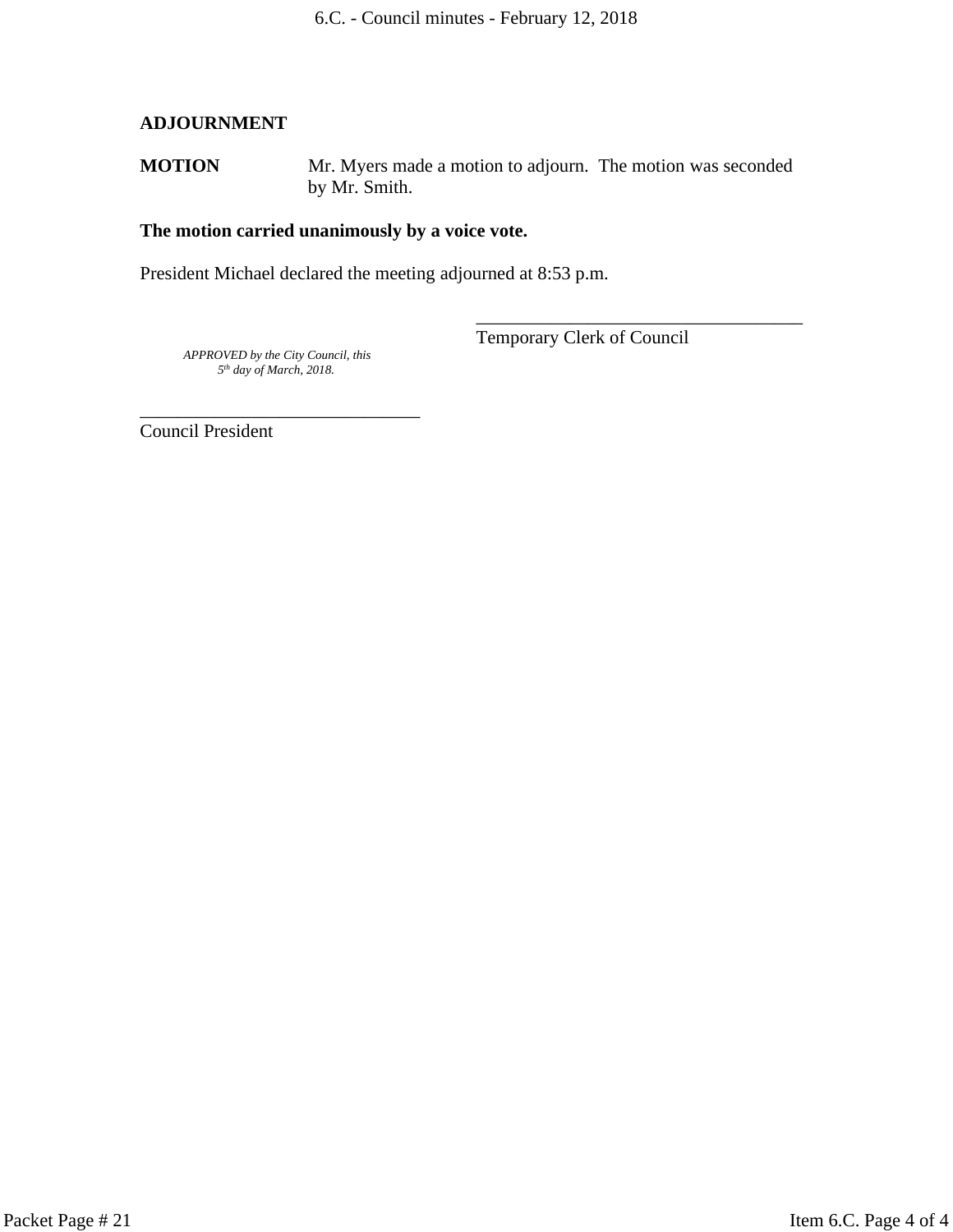

*6550 N. High Street Worthington, Ohio 43085*

**Worthington City Council Special Meeting Minutes** Tuesday, February 20, 2018 ~ 6:45 p.m.

**CALL TO ORDER – Roll Call, Pledge of Allegiance**

Worthington City Council met in Regular Session on Tuesday, February 20, 2018, in the John P. Coleman Council Chambers of the Louis J.R. Goorey Municipal Building, 6550 North High Street, Worthington, Ohio. President Michael called the meeting to order at or about 6:45 PM

#### **Roll Call**

**Members Present:** Rachael Dorothy, Douglas Foust, Beth Kowalcyzk, Scott Myers, David Robinson, and Bonnie D. Michael (Doug Smith arrived shortly before 7:00 p.m.).

**Also present:** City Clerk Kay Thress

**MOTION** Ms. Dorothy made a motion to meet in Executive Session to interview candidates for the Municipal Planning Commission. The motion was seconded by Mr. Foust.

#### **The motion carried by the following vote:**

- Yes 6 Robinson, Kowalcyzk, Foust, Dorothy, Myers, and Michael
- **No 0**

Council recessed at 6:45 p.m. from the Regular meeting session.

#### **ADJOURNMENT**

**MOTION** Mr. Foust made a motion to return to open session and adjourn the Special Meeting. The motion was seconded by Mr. Smith.

President Michael declared the meeting adjourned at 7:27 p.m.

Clerk of Council

\_\_\_\_\_\_\_\_\_\_\_\_\_\_\_\_\_\_\_\_\_\_\_\_\_\_\_\_\_\_\_\_\_\_\_\_

 *APPROVED by the City Council, this 5th day of March, 2018.*

\_\_\_\_\_\_\_\_\_\_\_\_\_\_\_\_\_\_\_\_\_\_\_\_\_\_\_\_\_\_\_

President of Council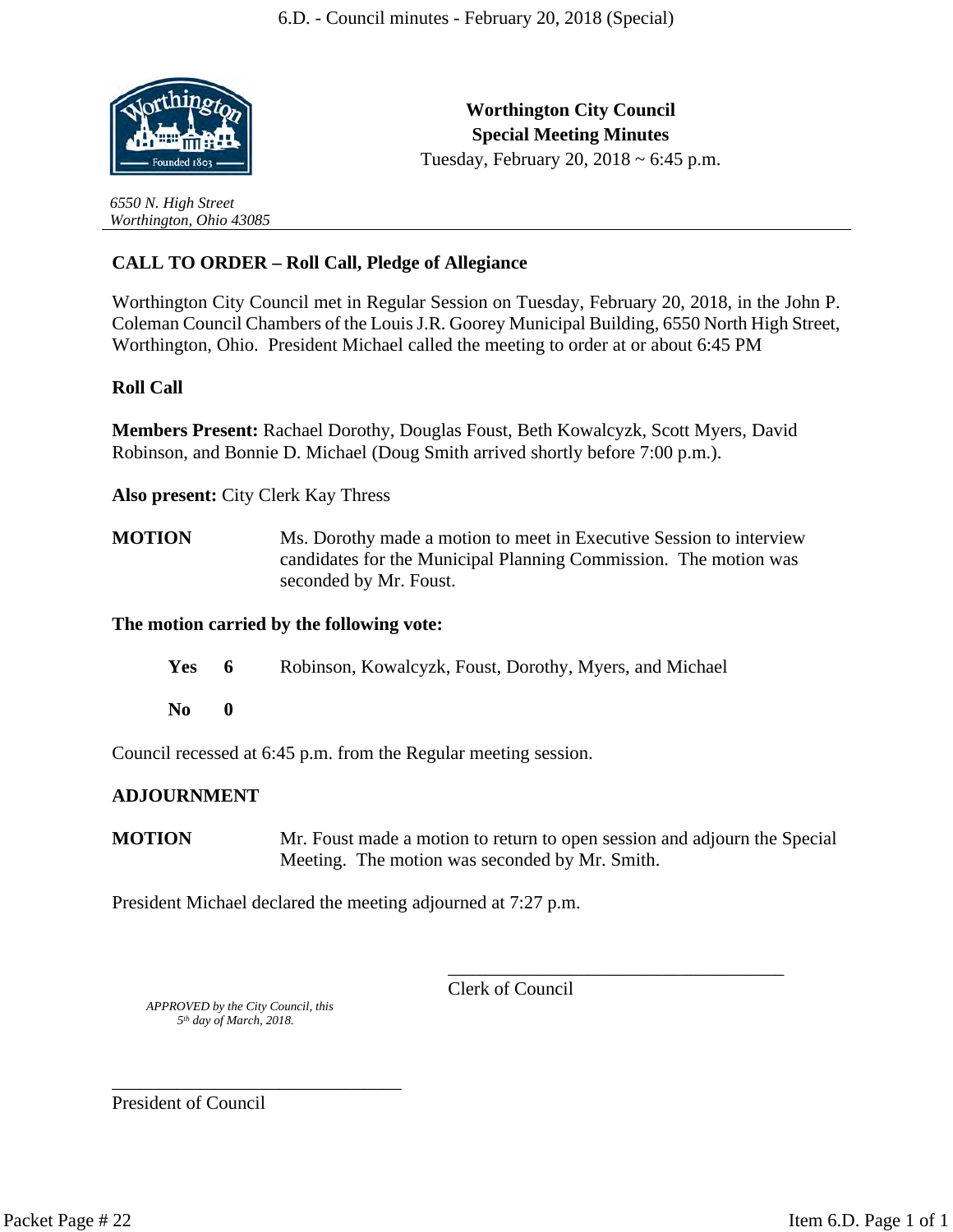

# **STAFF MEMORANDUM City Council Meeting – 03/05/2018**

Date: 02/28/2018

To: Matthew H. Greeson

From: Scott F. Bartter, Finance Director

Subject: **Debt Policy**

#### **EXECUTIVE SUMMARY**

The purpose of a Debt Policy is to establish parameters and provide guidance governing the issuance, management, evaluation, and reporting on all debt obligations of the City of Worthington. Implementation of this policy will provide a framework for the decisionmaking process and demonstrate the City's commitment to long-term fiscal sustainability and sound financial planning. Adherence to a debt policy helps to ensure that the City maintains a sound debt position and that its long term credit quality is protected. Additionally, the adoption of a Debt Policy is a Government Finance Officers Association (GFOA) recommended best practice.

#### **RECOMMENDATION**

Introduce and Approve as Presented

# **BACKGROUND/DESCRIPTION**

#### **Financing Options**

The proposed debt policy identifies multiple financing options available for the funding of capital projects. Those financing options include:

- Cash Financing
- Lease Agreements
- General Obligation Debt

Cash financing shall be encouraged for the purchase of assets whose useful lives are shorter than five years, recurring maintenance expenditures, and when market conditions warrant the use of cash as opposed to debt financing.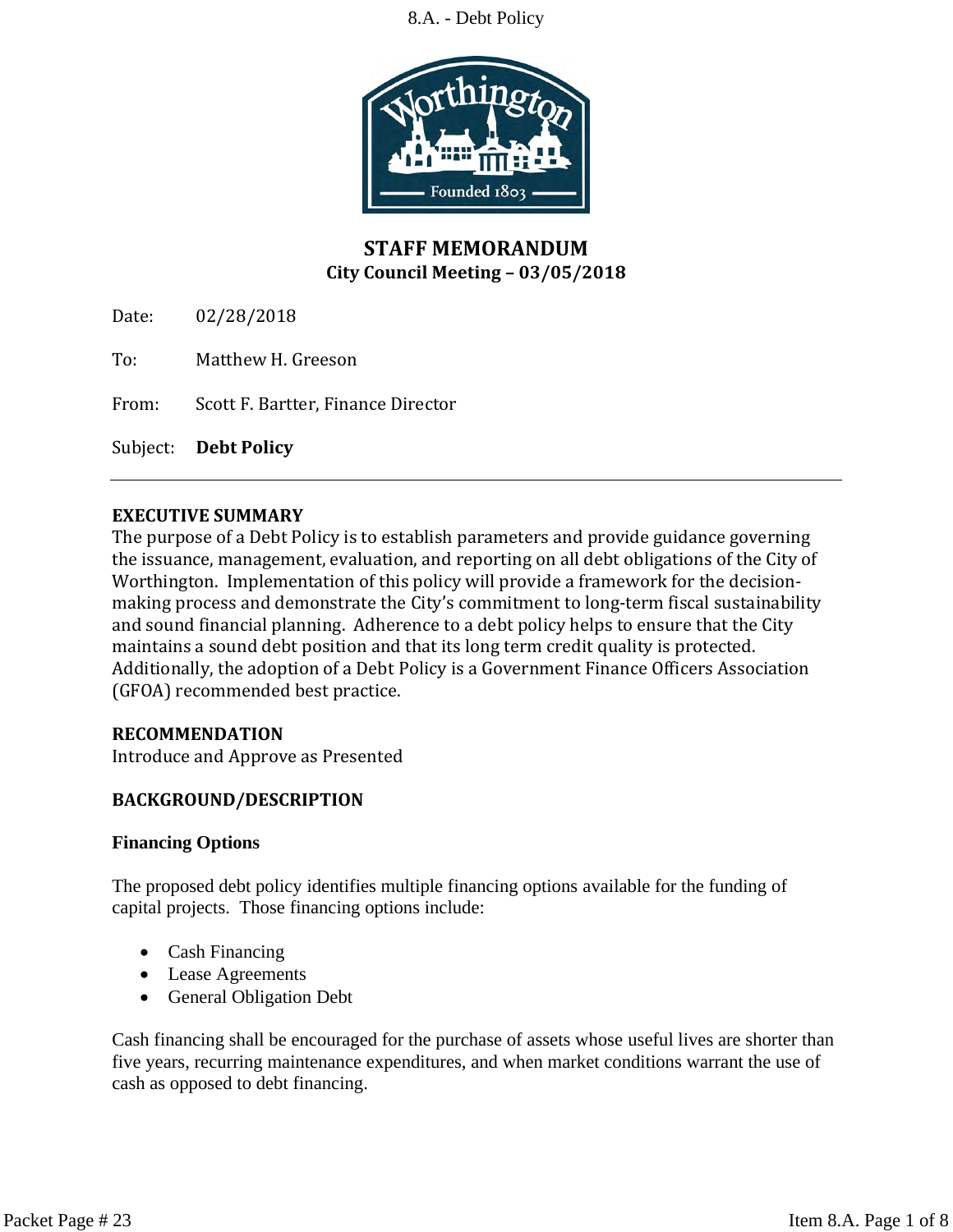# **Debt Limits**

The debt policy as proposed requires the City to preserve at least 10% of the direct un-voted general obligation debt capacity to address unforeseen or extraordinary events. This would currently amount to \$3,217,533 of "reserved" un-voted debt capacity and would leave \$28,957,801 as a balance of un-voted debt capacity. Additionally, the maximum term of any debt issuance by the City shall be limited to the useful life of the assets being financed.

# **Economic Development**

This debt policy offers broad guidance on this issuance of debt in conjunction with economic development projects. While not limiting the City's ability to fund any project, the policy offers guidance that the City will not generally support a debt issuance that is inconsistent with the City's long-term capital plan and economic development objectives.

#### **Modifications from Draft Debt Policy**

There have been no material changes to the final debt policy.

**ATTACHMENTS** Resolution 12-2018 Debt Policy (Exhibit A)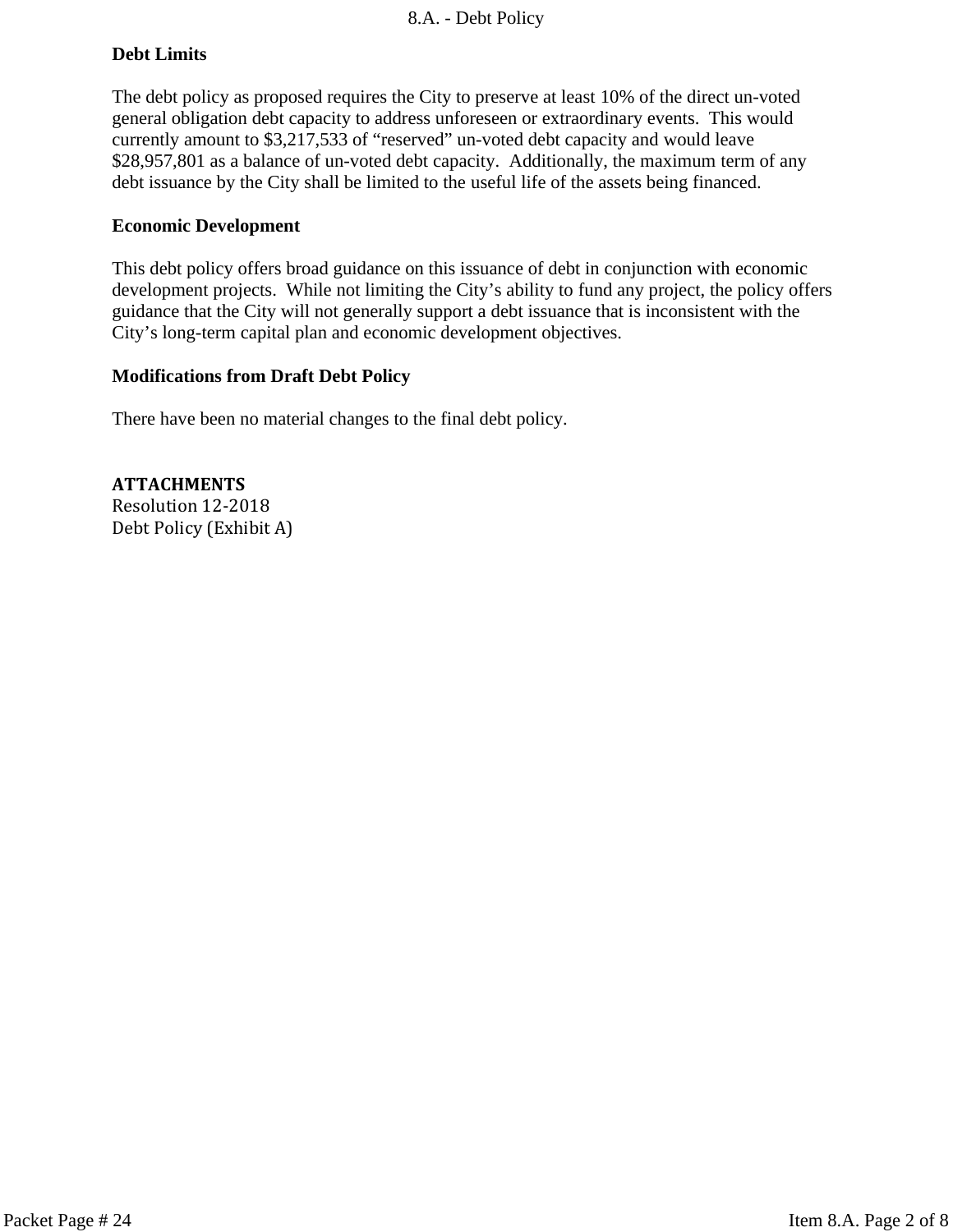#### RESOLUTION NO. 12-2018

Approving a Written Debt Policy to Provide Guidance Governing the Issuance, Management, Evaluation, and Reporting of All Debt Obligations.

WHEREAS, the City of Worthington, Ohio (the "City") has previously issued bonds and other obligations for the purpose of financing various capital improvements in or affiliated with, the City; and,

WHEREAS, the City intends to finance future capital improvements through the issuance of debt; and,

WHEREAS, the adoption of a written Debt Policy is not intended to unduly restrict the debt program of the City; and,

WHEREAS, the City Council of the City (the "Council") desires to formally approve a written policy outlining policies and procedures to guide the issuance, management, evaluation, and reporting of all debt obligations.

NOW, THEREFORE, BE IT RESOLVED by the Council of the Municipality of Worthington, County of Franklin, State of Ohio:

SECTION 1. Approval of a Written Debt Policy. This Council hereby approves a written debt policy (the "Policy"). On behalf of the City, the Finance Director is hereby authorized to execute the Policy, which Policy shall be in the form attached hereto as EXHIBIT A.

SECTION 2. It is hereby found and determined that all formal actions of this Council concerning and relating to the passage of this resolution were taken in an open meeting of this Council, and that all deliberations of this Council and of any of its committees that resulted in such formal action, were in meetings open to the public, in compliance with all legal requirements including Section 121.22 of the Ohio Revised Code.

SECTION 3. That the Clerk be and hereby is instructed to record this Resolution in full in the appropriate resolution book.

Adopted  $\Box$ 

\_\_\_\_\_\_\_\_\_\_\_\_\_\_\_\_\_\_\_\_\_\_\_\_\_\_\_\_\_

President of Council

\_\_\_\_\_\_\_\_\_\_\_\_\_\_\_\_\_\_\_\_\_\_\_\_\_\_\_\_\_\_\_\_\_\_\_\_

Attest:

Clerk of Council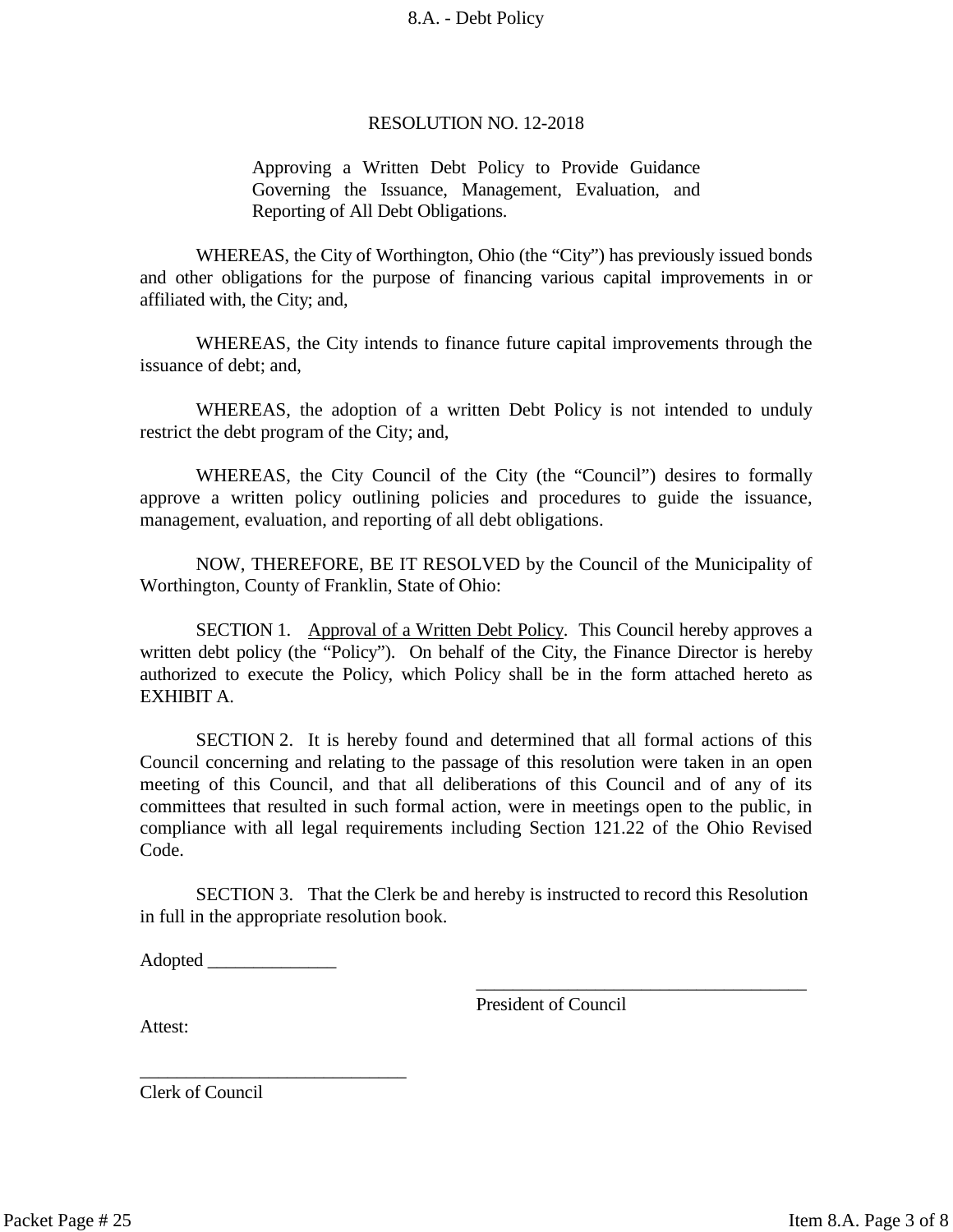# **EXHIBIT A**

# **City of Worthington, Ohio Debt Policy FINAL**

The purpose of this debt policy (the "Debt Policy") is to establish parameters and provide guidance governing the issuance, management, evaluation, and reporting on all debt obligations of the City of Worthington, Ohio (the "City"). Implementation of this policy will provide a framework for the decision-making process and demonstrate the City's commitment to long-term fiscal sustainability and sound financial planning. Adherence to a debt policy helps to ensure that a government maintains a sound debt position and that its long term credit quality is protected.

The Debt Policy is not intended to unduly restrict the debt program of the City. It is intended to guide the City and provide both City Council and the City Manager a framework for making debt related decisions. From time to time, debt proposals with characteristics that deviate from the parameters described below may be advantageous to the City. If the City Manager brings such proposals to City Council, he/she shall fully disclose the extent to which the proposals comply with this policy. In instances where proposals are not in compliance with the policy, those aspects of the proposals shall be disclosed and a rationale for deviating from the policy will be provided.

**Inventory possible financing options:** This Debt Policy identifies the City Finance Director (the "Finance Director") as chief debt officer of the City. The Finance Director shall use the following inventory of possible financing options as a guide when developing a plan of finance for any given capital project.

**Cash Financing from Available Sources:** The City has historically paid for a significant portion of its capital budget on a cash basis. The City expects to use cash to pay for capital expenditures that recur on a routine basis or when reserves are available that are not expected to be needed for other purposes in the foreseeable future.

Before the issuance of debt, the Finance Director shall confirm that the project or acquisition cannot first be accomplished with the use of cash on hand or it would be more advantageous to finance the project. Available cash may come from several sources including general fund cash, capital projects funds, grant proceeds, donations, proceeds from the sale of assets, or any other legally available funds.

Types of projects where cash funding is appropriate and encouraged fall under the following categories:

- The purchases of assets whose lives are shorter than five years and don't meet the criteria for inclusion in the City's Capital Improvement Program.
- Recurring maintenance expenditures (i.e. street repair vs. street reconstruction).
- When market conditions are unstable or present difficulties in achieving acceptable borrowing rates.

**Lease Agreements and Alternative Financing Sources:** The City will always consider seeking alternative sources of financing including lease agreements, grants or low interest loans. Leasing arrangements may be offered by banks or leasing companies and grants and low interest rate loans may be offered through federal, state, or local programs as an alternative to entering the capital markets. Such grant and loan programs might include, Ohio Water Development Authority or Ohio Public Works Commission Loans and State Infrastructure Bank Loans. All reasonable sources of low cost capital will be considered prior to recommending bond or note financing to City Council.

The goal in seeking such alternatives is to (i) reduce the cost of capital and (ii) preserve the debt capacity of the City and its various enterprises. Such programs often offer non-callable loan programs for a period of up to 30 years. These noncallable financing options should normally be considered (i) during periods of low interest rates and (ii) when it is clear that the use of such programs has the least impact on future rate increases (in the case of utility projects), if applicable.

The Finance Director in consultation with the City Manager and City Council shall determine if the use of these programs meets the financing goals and objectives of the City. To the extent such a program or loan satisfies the goals and objectives above, the Finance Director will recommend to the City Manager and City Council to use the program or loan to finance

1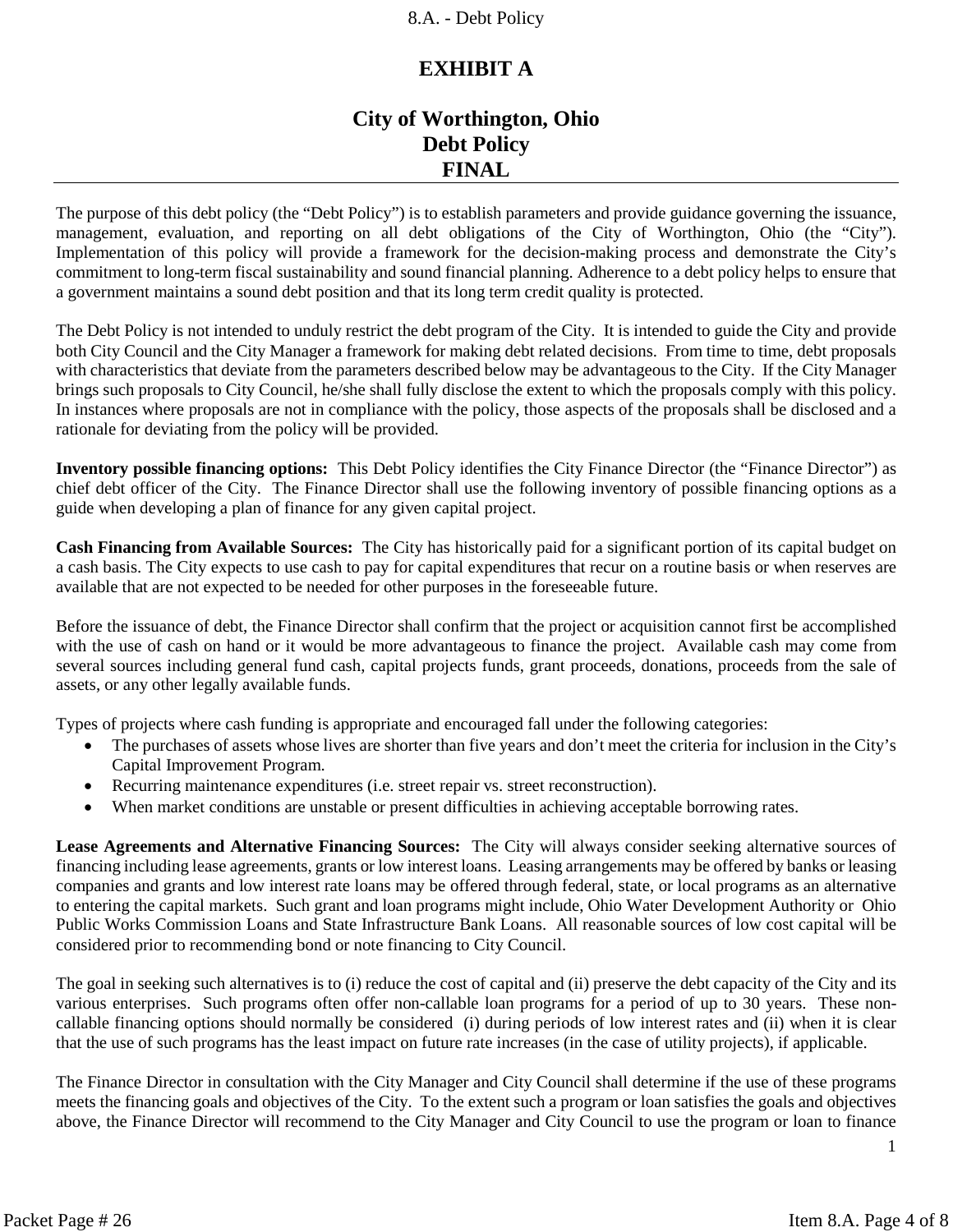the project or acquisition. The Finance Director will advise the City Manager and City Council if there are other overriding considerations, which make using such program impractical. Such instances may include timing concerns, program limitations and environmental requirements.

**Use of General Obligation Debt:** The City intends to use general obligation debt for capital improvements which the City considers to be part of its long term capital improvement program. To the extent that the City has sufficient general obligation capacity under the direct statutory debt limits and the Charter Millage Limitation, and the financial ability to make the debt service payment, the City will consider issuing general obligation bonds for its capital improvements.

**Debt Limits:** All debt issued by the City shall conform to State law including constitutional and statutory debt limitation and Ohio's Uniform Bond Law related to the issuance of voted and un-voted general obligation bonds and notes and revenue obligations. The City shall structure all transactions to avoid exceeding such debt limitations. The Finance Director shall use his/her best effort to preserve the City's direct un-voted general obligation capacity of at least 10% to address any future, unforeseen or extraordinary events which may require an immediate infusion of capital into the City's infrastructure, facilities or equipment. Such minimum capacities will be reviewed by the Finance Director from time to time and are subject to change as needed and recommended by the Finance Director. A pledge of the City's income tax may be utilized to exempt un-voted general obligation bonds from the City's direct debt limit in order to meet the goals of this policy.

**Direct Debt Limits:** The City's Direct Debt Limits are outlined in the attached Addendum.

**Charter Millage Limitation:** Through its Charter, the City has imposed limitations on the amount of millage available to support un-voted indebtedness which are more restrictive than the ten-mill limitation imposed by general Ohio law. An eight mill limitation is placed on the amount of taxes that may be levied for all municipal purposes. The Charter millage limitation supersedes the ten-mill limitation, which would otherwise apply to the City.

**Charter Millage Limitation:** The City's Charter Millage Limitation is outlined in the attached Addendum.

**Integration with Capital Improvement Program:** Issuance of debt shall generally be related to and integrated with the City's long term Capital Improvement Program. The City has a comprehensive rolling 5-year Capital Improvement Program which is updated annually by the City Manager with the advice/cooperation of the Finance Director and presented to City Council for review and approval.

**Source of Repayment:** The Finance Director shall identify and make recommendations to the City Manager and City Council regarding the specific revenue source(s) to be used to repay the proposed debt obligations, along with expected impacts on the operating budget, rates, or user fees prior to the issuance of the debt. Such revenue should be adequate to cover debt service charges for the full term of the repayment period. When such revenue streams are also used for operations (such as income tax revenues) the debt obligations should be structured so as not to burden the City's general fund or ongoing operations.

**Cash Flow Borrowing:** The City has no intention of borrowing for cash flow purposes. Borrowing will be limited to long term capital expenses only.

**General Terms of Debt Issuance:** The maximum term of any debt issuance by the City shall be limited to the useful life of the assets(s) being financed. The City has the option to issue debt for a shorter period of time if it is deemed appropriate by the Finance Director and the City Manager. Generally, any debt taken on by the City shall have a level repayment schedule avoiding any balloon or bullet maturities. With respect to long term fixed rate debt issuances the City shall use its best efforts to utilize optional redemption features that give the City maximum flexibility with respect to refinancing and restructuring debt in the future.

**Short-Term Debt Guidelines:** The City shall consider the use of short term notes (i.e. notes with final maturities of five years or less) as a source of permanent financing for projects with useful lives of less than ten years. Additionally, notes may be used as a temporary funding source prior to and in anticipation of a bond sale. The City may also consider notes when there is an immediate need for financing less than \$5 million.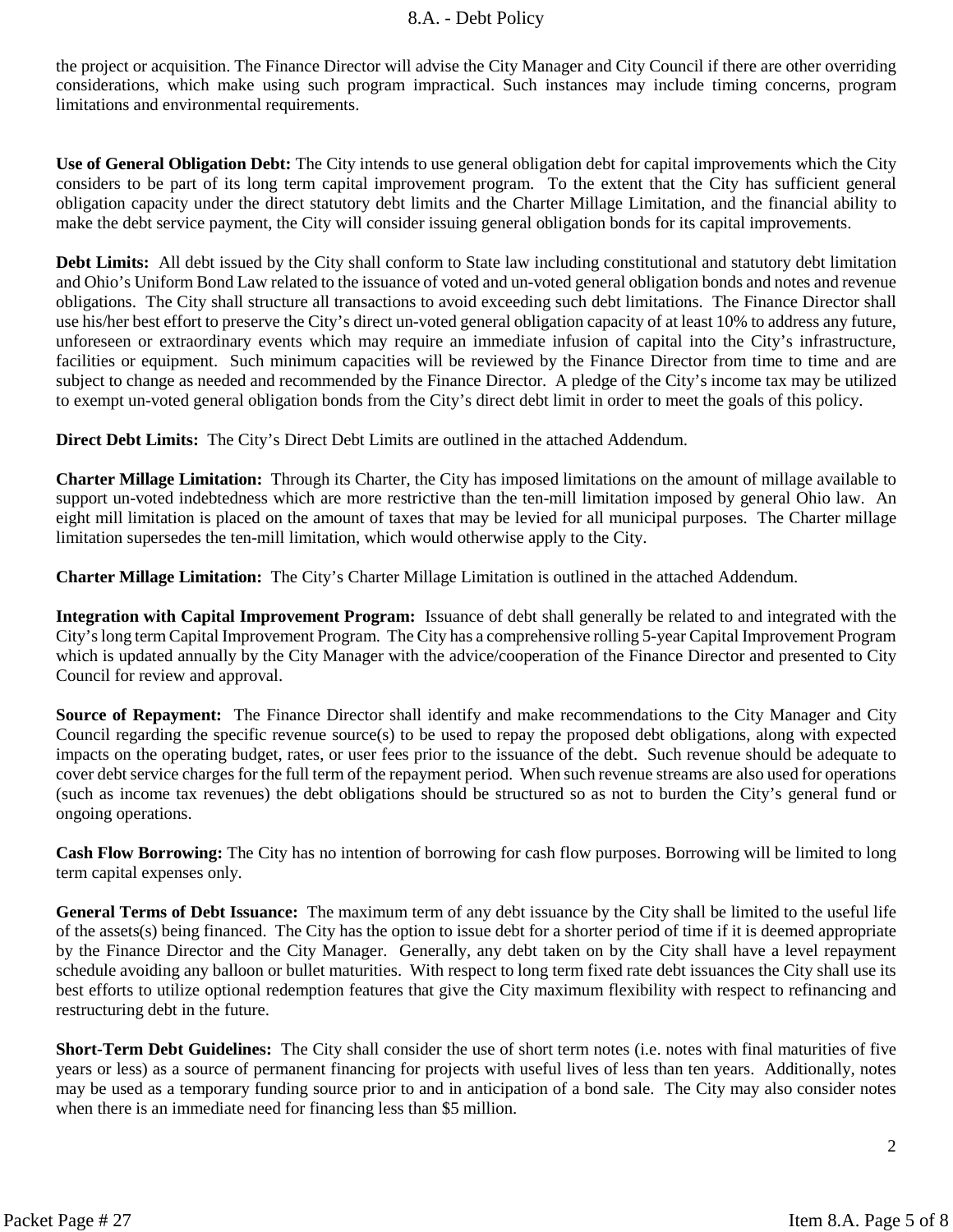Short-term notes are suitable as long term financing tools designed to manage interest costs. If short term notes are being utilized for long-term financing, the City shall schedule annual principal payments similar to a fixed rate bond issue. Additionally, to minimize overall interest rate risk, the amount of variable rate financing shall not exceed 25% of the City's outstanding debt.

**Long-Term Debt Guidelines:** Long-term bonds are recommended for projects having useful lives of ten years or longer and for amounts of \$5 million or greater.

**Criteria for issuance of current refunding bonds**: Periodic reviews of all outstanding debt will be undertaken to determine refunding opportunities. Refunding will be considered (within federal tax law constraints) if and when there is a net economic benefit of at least 3%-5% of the amount refunded or if the refunding is essential in order to modernize covenants to thereby improve operations and management.

**Economic Development:**From time to time, the City is asked to support economic development projects through the creation of tax increment financing (TIF) districts. The City will be guided by the following policies in determining the level of support that it will provide to TIF projects.

- **General Obligation Support:** The City will consider placing its general obligation support behind an issuance of TIF supported bonds if the proceeds are being used to construct capital improvements already part of the City's long term capital plan. As a general rule, the City will not lend general obligation support for developer driven projects where the improvements would not be consistent with the City's long-term economic development objectives.
- **Development Risk:** The City will use its best efforts to avoid assuming "development risk" the risk that a project will be completed on a timely basis and generate the assessed valuation projected by the developer. The City will seek meaningful guarantees from the developer to insulate the City against development risk. Tools available to reduce the City's exposure to development risk include personal or corporate guarantees from the developer, letters of credit provided by the developer, guaranteed minimum TIF payments, and the issuance of TIF revenue bonds directly to the developer.

**Selection of Finance Professionals:** As chief debt officer of the City, the Finance Director shall have the authority to make recommendations to the City Manager regarding decisions related to the use of financing instruments and the subsequent approval from City Council so long as such decisions are made in accordance with this Debt Policy. The Finance Director shall seek the advice and guidance of the appropriate financial consultants when evaluating the use of any financing instrument including forgivable and zero percent loans offered by Federal, State, or other agencies. Those financial consultants can include but are not limited to municipal advisors, public finance investment bankers, bond counsel, accounting firms, State of Ohio Auditor's office, County Auditor's office, and the City's law director. The Finance Director shall have the authority to determine which consultants to seek advice and guidance from on a case by case basis. The Finance Director may retain the services of any qualified financial professional to assist the research and execution of a financing instrument on any basis that the Finance Director and City Manager deem appropriate and most beneficial to the City pursuant to the goals and objectives contained herein. The terms of any agreement with financial professionals, including bond counsel, shall be determined by the Finance Director with consultation of the City Manager, and based on their best efforts to retain the greatest possible representation and expertise for the City at a cost that is commensurate with the value of the successful financing initiative(s), subject to approval by City Council. The Finance Director and the City Manager, with consent from City Council, shall maintain the authority to change the City's financial consultants at any time.

**Investment of Proceeds:** The Finance Director will invest project proceeds subject to the City's Investment Policy, as adopted by City Council, in a timely manner. If a Trust Indenture is created, then the specific language of that indenture will be followed if it is more limiting than the City's Investment Policy.

**Use of Credit Ratings:** The City will use its best efforts to maintain its current "AAA" rating over time and will provide updated City financial information (such as audited and unaudited financial statements) on an annual basis and any additional requested information in a timely fashion upon request from the rating agency. Rating requests related to the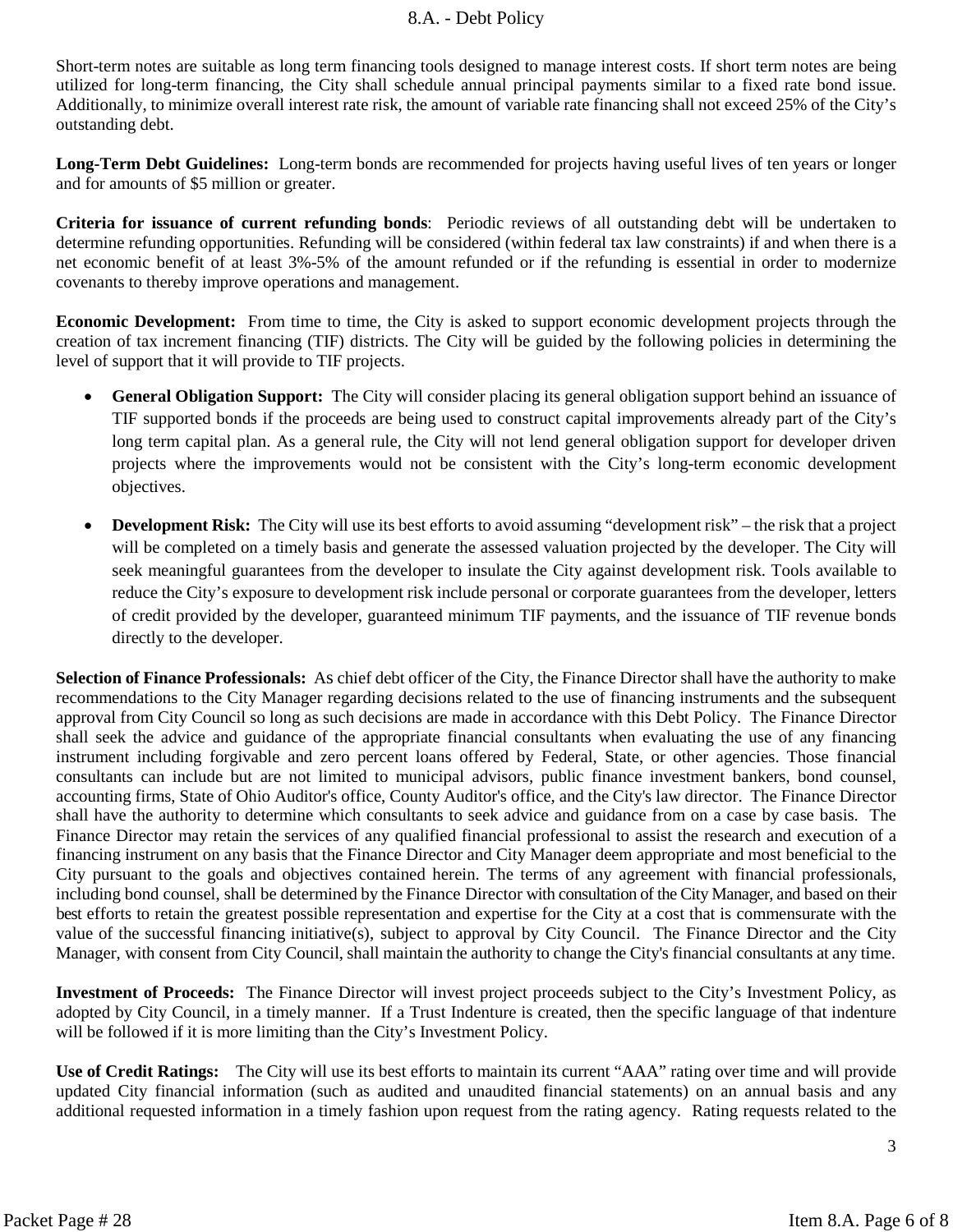issuance of securities shall be made by the Finance Director on a case by case basis. Rating surveillance and rating requests shall be given full attention in an effort to maximize the rating outcome. When engaging with a rating agency on a formal basis, presentations should include but not be limited to full and complete economic, management and financial updates, a detailed review of financial and managerial policies and procedures, economic development updates and any other key factors considered in the then current rating criteria published by the rating agency.

**Market Disclosure Practices:** The City will report on an annual basis all financial information to the Municipal Securities Rulemaking Board through EMMA as required by all applicable continuing disclosure agreements and laws. This information will include the City's audited and unaudited financial statements. The City maintains a Post Issuance Compliance Policy and acknowledges the City's responsibilities with respect to the provision of annual continuing disclosure requirements and pledges to make all reasonable efforts to assist in complying with SEC (Securities and Exchange Commission) Rules and MSRB (Municipal Securities Rulemaking Board) Rules.

**Derivative Products:** The City will not entertain the use of derivative products including swaps, swaptions or other long term interest rate management contractual relationships until such time as such issues as counterparty risk, collateral requirements, termination risk and other risk factors have been formally incorporated into the City's debt policy and shared with the rating agencies.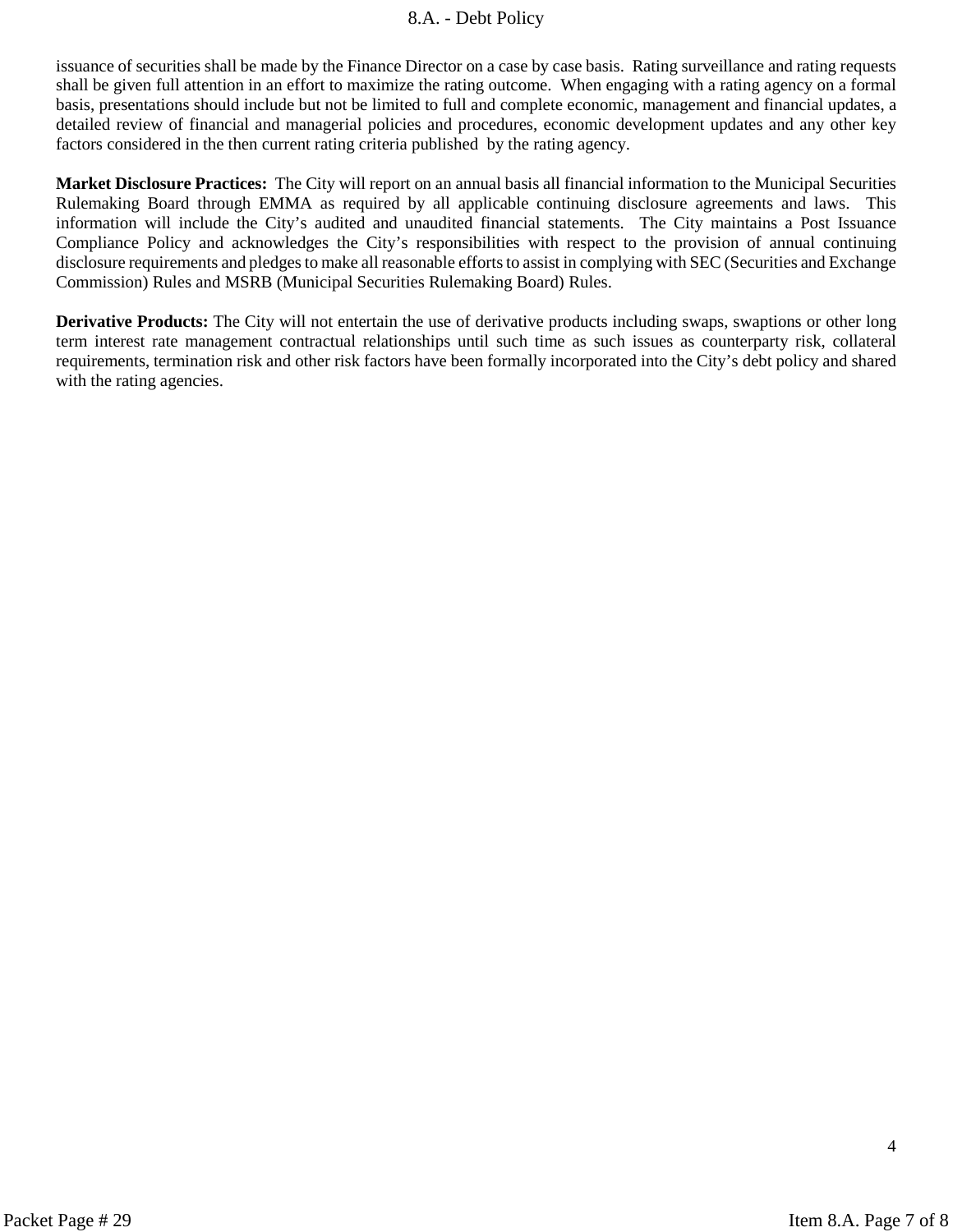# **Addendum As of December 31, 2017**

This Addendum to the Debt Policy outlines the City's current Direct and Indirect Debt Limits as of the date of this Addendum. This Addendum may be updated from time to time as needed, or as determined by the Finance Director.

**Direct Debt Limits:** The statutory General Obligation debt limits of the City are 10.5% of its Assessed Value for voted debt and 5.5% of its Assessed Value for unvoted debt. Certain issuances of General Obligation debt are exempt from the Direct Debt Limit Calculations such as "self-supporting" enterprise debt. Below is a table outlining the City's Direct Debt Limits, outstanding general obligation debt and balance of unvoted general obligation debt remaining:

| <b>Direct Debt Limit</b>            |                  |  |
|-------------------------------------|------------------|--|
| City's Assessed Value 2016          | \$585,006,080.00 |  |
| Voted - Maximum Allowable (10.5%)   | \$61,425,638.40  |  |
| Un-voted - Maximum Allowable (5.5%) | \$32,175,334.40  |  |
| <b>Outstanding Voted GO Debt</b>    | \$0.00           |  |
| Outstanding Un-voted GO Debt        | \$6,785,000.00   |  |
| Un-voted GO Debt Exempt from Limit  | \$6,785,000.00   |  |
| Un-voted GO Debt Subject to Limit   | \$0.00           |  |
| Balance of Un-voted GO Debt Limit   | \$32,175,334.40  |  |
| 10% of Un-voted Debt Limit          | \$3,217,533.44   |  |
|                                     |                  |  |

As stated in the Debt Policy, the Finance Director shall use his or her best efforts to preserve the City's direct un-voted general obligation capacity of at least ten percent. Ten percent of the City's current direct un-voted debt limit is \$3,217,533.44.

**Charter Millage Limitation:** Based upon the maximum debt service schedule required for the City's existing and/or projected outstanding un-voted general obligation debt, the highest debt service requirement in any year for all City debt subject to the eight-mill charter limitation is estimated to be approximately \$1,102,929.50 in 2020. The payment of that annual debt service would require a levy of approximately 1.8853 mills per \$1.00 of assessed valuation based on current (tax collection year 2017) assessed value of \$585,006,080. [Of this maximum annual debt service requirement, all is expected to be paid by the City from sources other than ad valorem taxes, such as City income taxes and enterprise revenues.]

As stated above, the maximum amount of millage theoretically required to pay debt service on the un-voted notes and bonds of the City is approximately 1.8853 mills. There remains 6.1147 mills within the Charter millage limitation that has yet to be allocated to debt service by the City and that is available to the City in connection with the issuance of additional un-voted general obligation debt.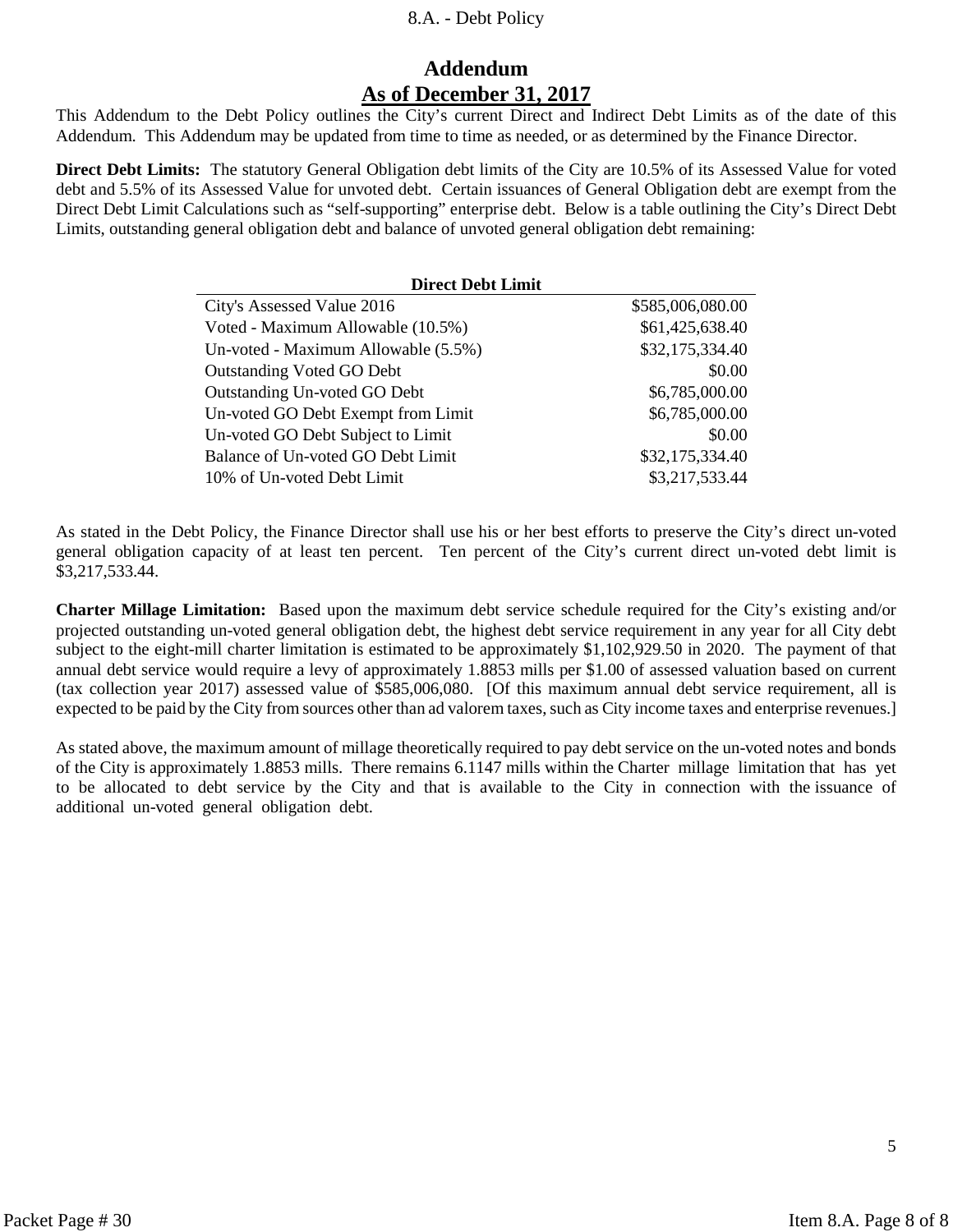

# **STAFF MEMORANDUM City Council Meeting – March 5, 2018**

Date: March 2, 2018

To: Matthew H. Greeson

From: Robyn Stewart, Assistant City Manager

Subject: **Resolution No. 13-2018 - Job Description & Staffing Chart Amendment - Executive Assistant to the City Manager/City Clerk**

#### **EXECUTIVE SUMMARY**

This Resolution adopts a new job description for the position of Executive Assistant to the City Manager/City Clerk and amends the 2018 Staffing Chart by deleting the positions of Secretary to the City Manager and City Clerk and adding this position.

#### **RECOMMENDATION**

Introduce and Approve as Presented

# **BACKGROUND/DESCRIPTION**

The position of Executive Assistant to the City Manager has been vacant since last July to allow time to consider possible changes in the responsibilities for the position. In consideration of the needs of the City Manager's office and in discussions with the City Clerk, it was determined that the merging of job duties of the Executive Assistant and the City Clerk would allow for more proactive management of records, enhanced coordination with the City Council, and support for activities of the City Manager's office. A new job description has been prepared which merges duties previously identified in the job descriptions for the Executive Assistant and the City Clerk.

The merging of the positions results in the position moving to the City Manager's office. There is a need for a position to handle the phone calls to the City's main phone line, the walk in traffic in the Municipal Building, the processing of permits issued by the City Clerk's office and other administrative tasks in the building. This need is addressed in the other agenda item for the Assistant City Clerk.

#### **ATTACHMENTS**

Resolution No. 13-2018, including the job description which is attached.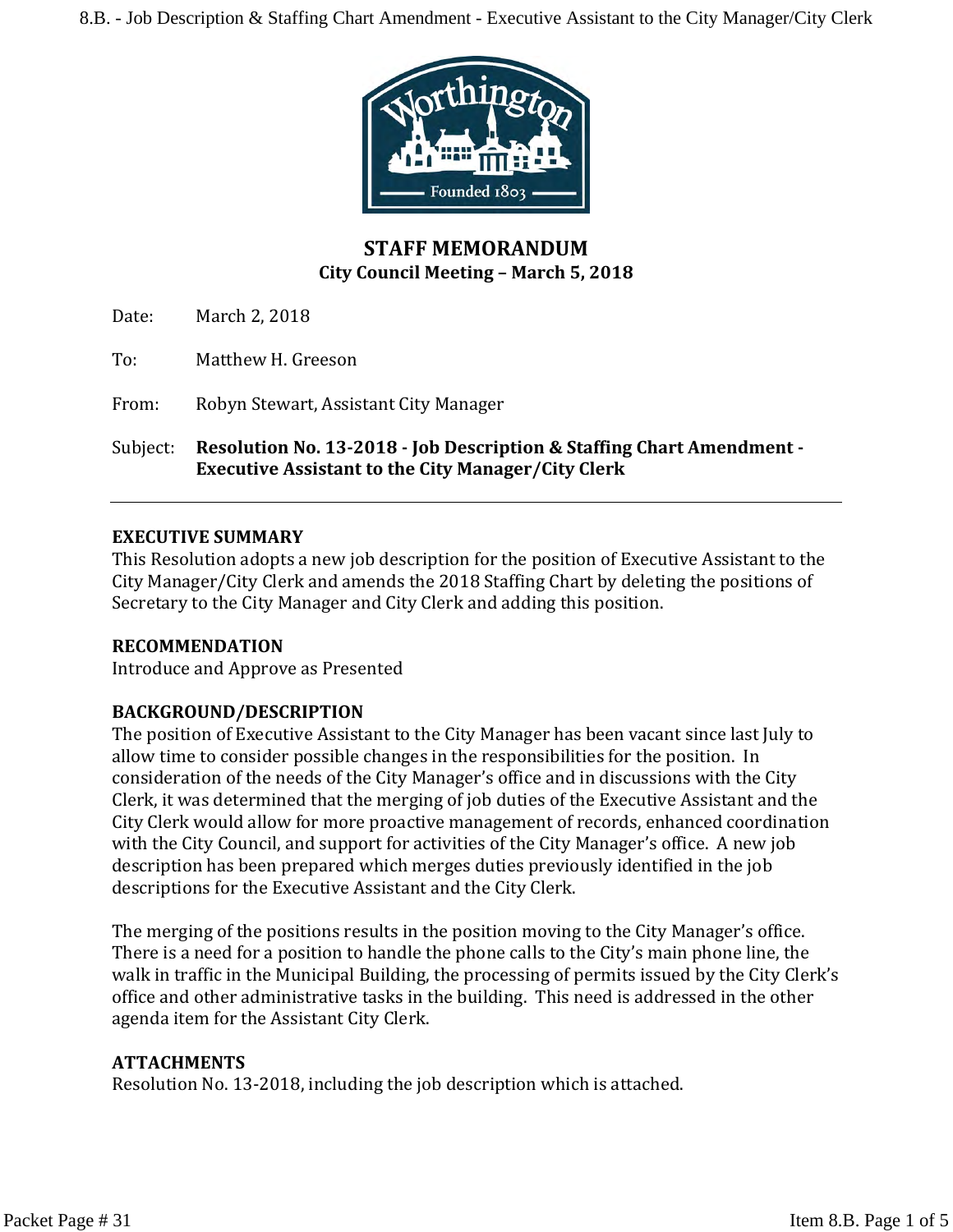#### RESOLUTION NO. 13-2018

#### Adopting a Job Description for Executive Assistant to the City Manager/City Clerk and Amending the Staffing Chart to Accommodate Said Position

WHEREAS, City Council wishes to adopt a job description for the unclassified position of Executive Assistant to the City Manager/City Clerk; and,

WHEREAS, it is desirable and necessary to amend Resolution No. 74-2017 establishing the 2018 Staffing Chart of the City of Worthington to delete the positions of Secretary to the City Manager and City Clerk and to add the position of Executive Assistant to the City Manager/City Clerk;

NOW THEREFORE, BE IT RESOLVED by the Council of the Municipality of Worthington, County of Franklin, State of Ohio:

SECTION 1. That the job description for the position of Executive Assistant to the City Manager/City Clerk (Class Specification No. 248) as per the description attached hereto be and the same is hereby adopted.

SECTION 2. That City Council does hereby amend the 2018 Staffing Chart of the City of Worthington by deleting the positions of Secretary to the City Manager and City Clerk and adding the position of Executive Assistant to the City Manager/City Clerk effective upon adoption and publication of Ordinance No. 09-2018;

SECTION 3. That the Clerk of Council be and hereby is instructed to record this Resolution in the appropriate record book.

Adopted\_\_\_\_\_\_\_\_\_\_\_\_\_\_\_\_\_

\_\_\_\_\_\_\_\_\_\_\_\_\_\_\_\_\_\_\_\_\_\_\_\_\_\_

\_\_\_\_\_\_\_\_\_\_\_\_\_\_\_\_\_\_\_\_\_\_\_\_\_\_\_\_\_\_\_\_\_\_\_\_\_ President of Council

Attest

Clerk of Council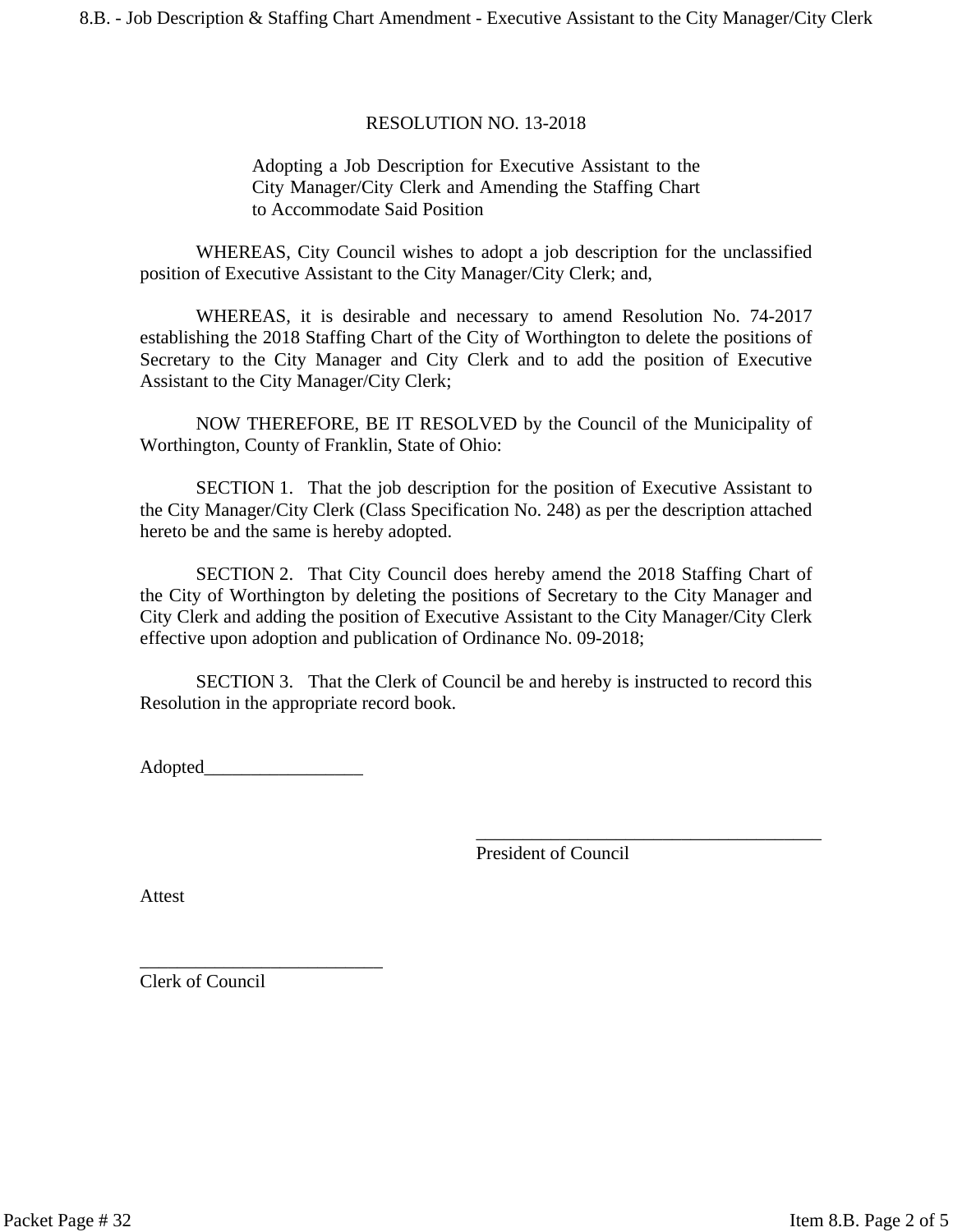# *CITY OF WORTHINGTON* **POSITION DESCRIPTION**

**POSITION TITLE: Executive Assistant to the City Manager/City Clerk CLASS: 248** Department: Administration Title Originated: 2018 Date: March 5, 2018 Reports To: City Manager Updated:

# **General Statement of Duties**

Under the direction of the City Manager, the Executive Assistant to the City Manager/City Clerk is responsible for the performance of executive secretarial and administrative duties and serves as Clerk of Council. This work requires a broad knowledge of City operations, frequent contact with high level officials, and considerable judgment and tact in handling diverse situations. This position requires that confidentiality be maintained as appropriate. This position also provides administrative support to the Assistant City Manager.

# **Essential Functions of the Position:**

Performs clerical and administrative duties including, but not limited to, greeting office visitors, answering questions, typing, filing, and answering incoming calls;

Serves as Clerk of Council;

Responds to inquiries from public officials, City staff, and the general public, and refers, when necessary, to appropriate persons;

Prepares correspondence, reports, memoranda, and other documents for the City Manager and Assistant City Manager;

Prepares meeting materials for City Council, in consultation with the City Manager and Assistant City Manager;

Properly advertises and notices public meetings;

Manages the City Manager's and the Assistant City Manager's schedule and correspondence as directed;

Ensures that contacts and other documents requiring the City Manager's signature are signed and distributed to the appropriate parties;

Coordinates and oversees the City's records and records management procedures;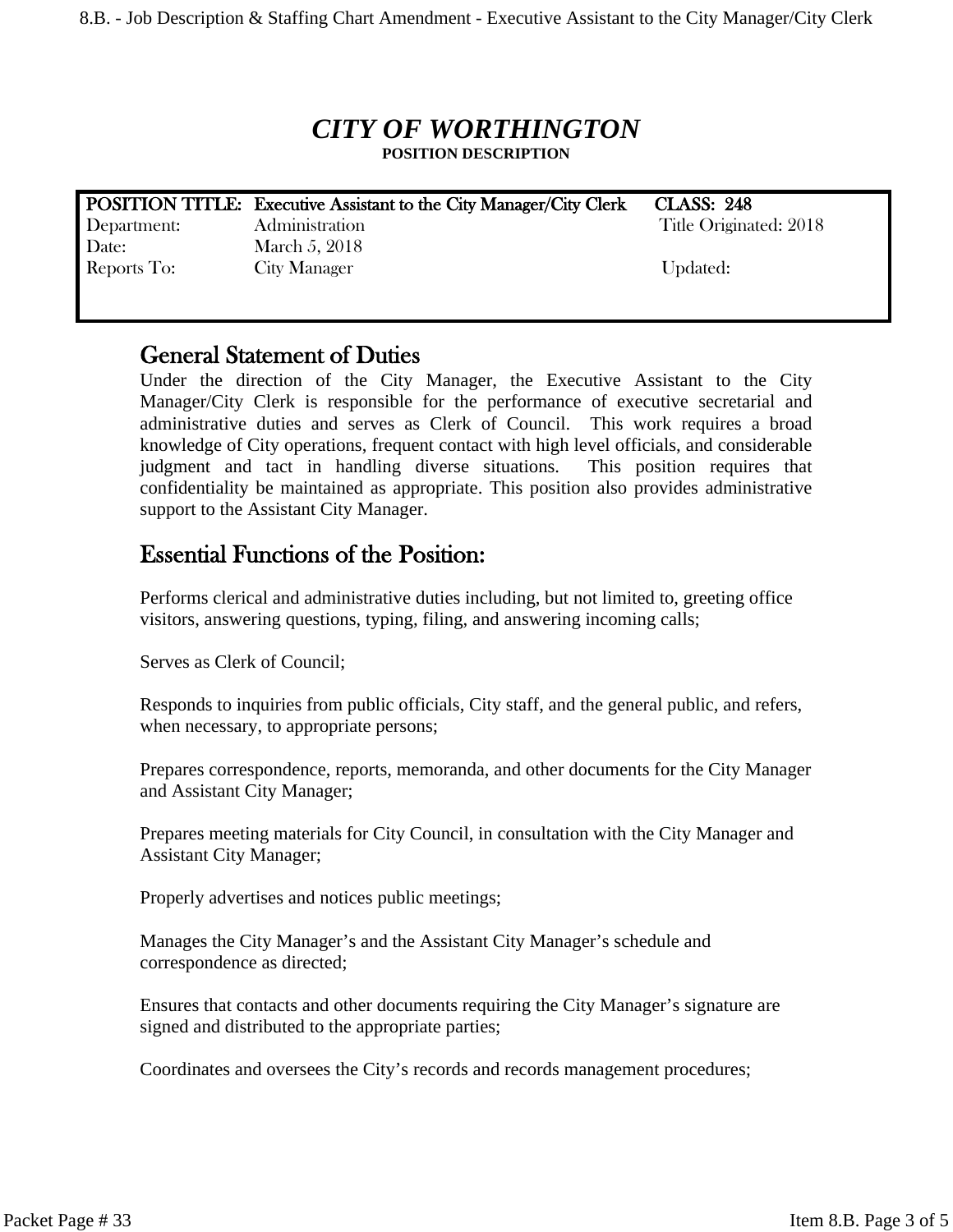Schedules and coordinates meetings and appointments; Issues permits and licenses; Maintains files and records; Prepares meeting minutes as required; Maintains records of cemetery deeds; May serve as Deputy Court Clerk as required; and, Attends meetings and takes notes/minutes as required.

# **Desired Knowledge, Skills and Abilities:**

Ability to exercise initiative, independent judgment, tact and courtesy;

Knowledge of the organization and functions of municipal government;

Experience with personal computers and software applications as used in office settings;

Ability to maintain, type, and file reports;

Ability to operate standard office equipment and multi-line telephone system;

Ability to maintain effective relationships with public officials, City staff and the public at large;

Ability to express oneself and communicate to the public and co-workers clearly and accurately;

Experience with office practices and procedures, basic bookkeeping and business English;

Experience with public records management;

Ability to track and meet deadlines;

Ability to work some flexible hours including evenings and weekends as necessary and scheduled.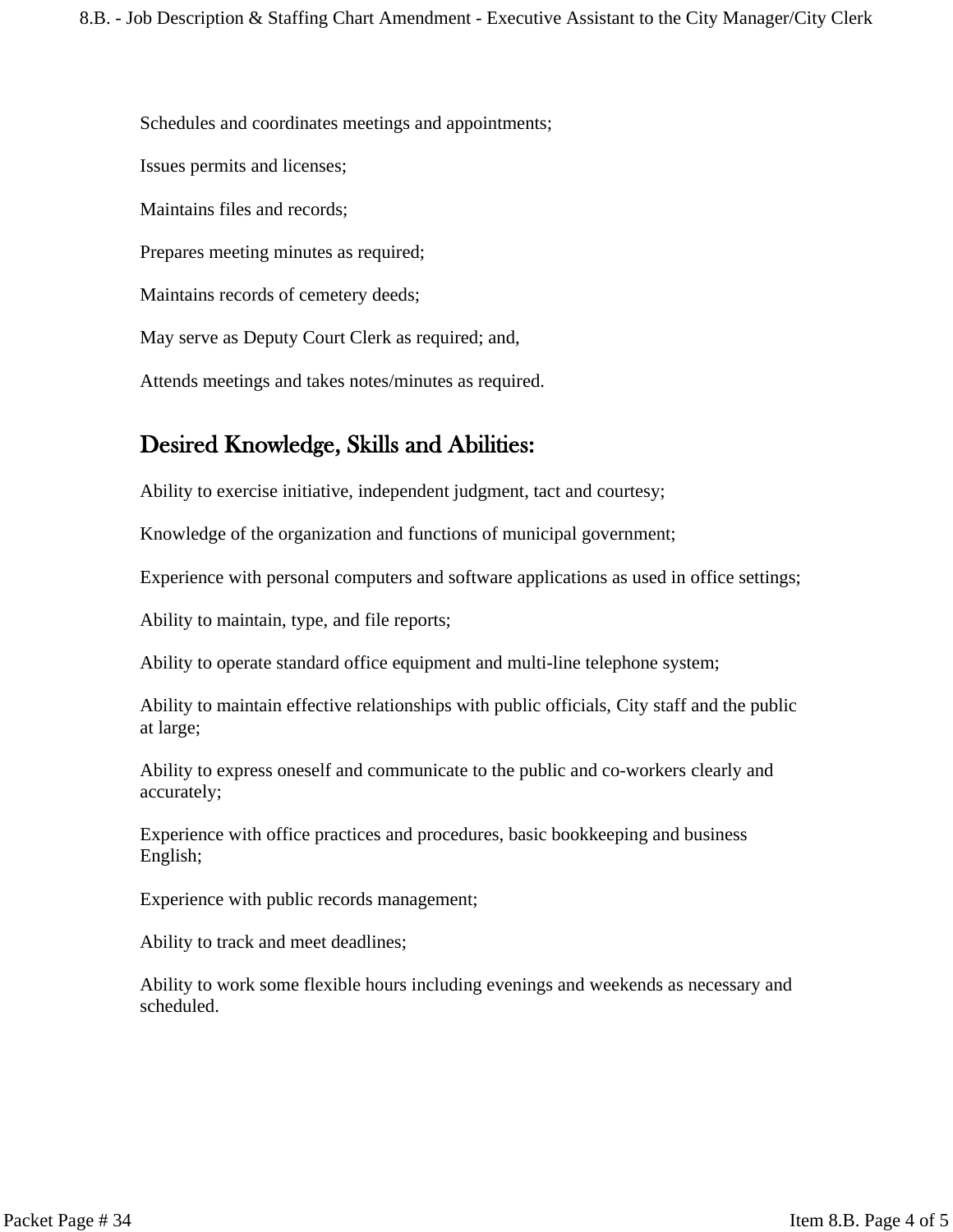# **Minimum Requirements of the Position**

Associates Degree with at least 4 years experience providing administrative support at an executive level required. Education or training in secretarial science, computer applications, and college level course work preferred.

The characteristics described here are representative of those an employee encounters while performing the essential functions of this job. Reasonable accommodations may be made to enable individuals with disabilities to perform the essential functions.

This job description does not list all of the duties or functions of the job. The individual in this position may be asked by supervisors to perform other duties. The City has the right to revise this job description at any time.

Adopted by Resolution No. \_\_ -2018; Effective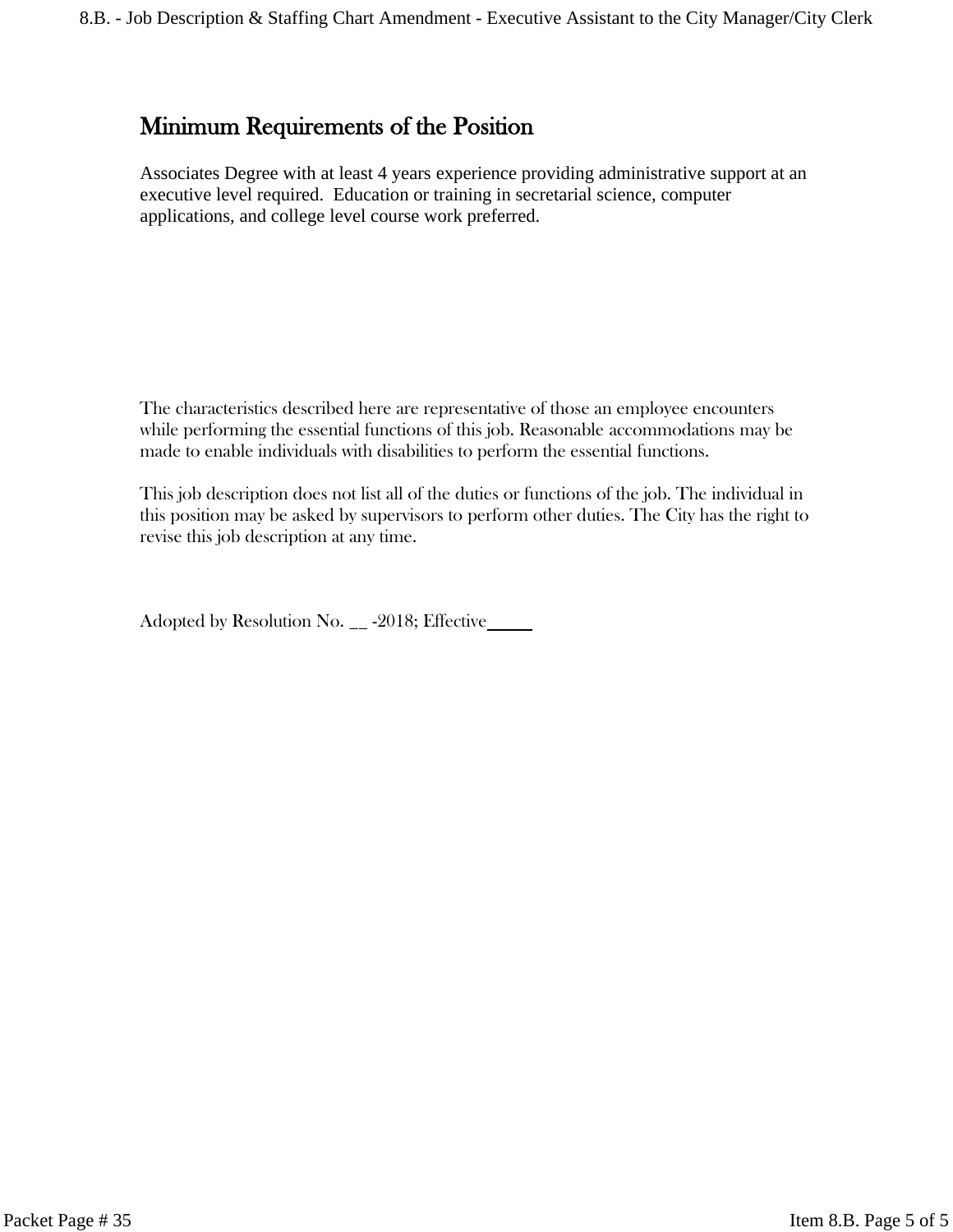

# **STAFF MEMORANDUM City Council Meeting – March 5, 2018**

Date: March 2, 2018

To: Matthew H. Greeson

From: Robyn Stewart, Assistant City Manager

Subject: **Resolution N. 14-2018 - Job Description & Staffing Chart Amendment - Assistant City Clerk**

# **EXECUTIVE SUMMARY**

This Resolution amends the job description for the position of Assistant City Clerk and amends the 2018 Staffing Chart to add this position.

# **RECOMMENDATION**

Introduce and Approve as Presented

# **BACKGROUND/DESCRIPTION**

As is described in the agenda item on the Executive Assistant to the City Manager/City Clerk, we propose to merge what were previously two separate positions into one and move the position to the City Manager's Office. The merging of the positions results in a need for a position to handle the phone calls to the City's main phone line, the walk in traffic in the Municipal Building, the processing of permits issued by the City Clerk's office and other administrative tasks in the building. The position of Assistant City Clerk previously existed but has been vacant for a number of years. Staff recommends the position of Assistant City Clerk be filled to handle the tasks mentioned as well as to help provide administrative support, typically in the form of minutes, for City Council. The job description has been updated to reflect the duties that need to be provided.

# **ATTACHMENTS**

Resolution No. 14-2018, including the job description, which is attached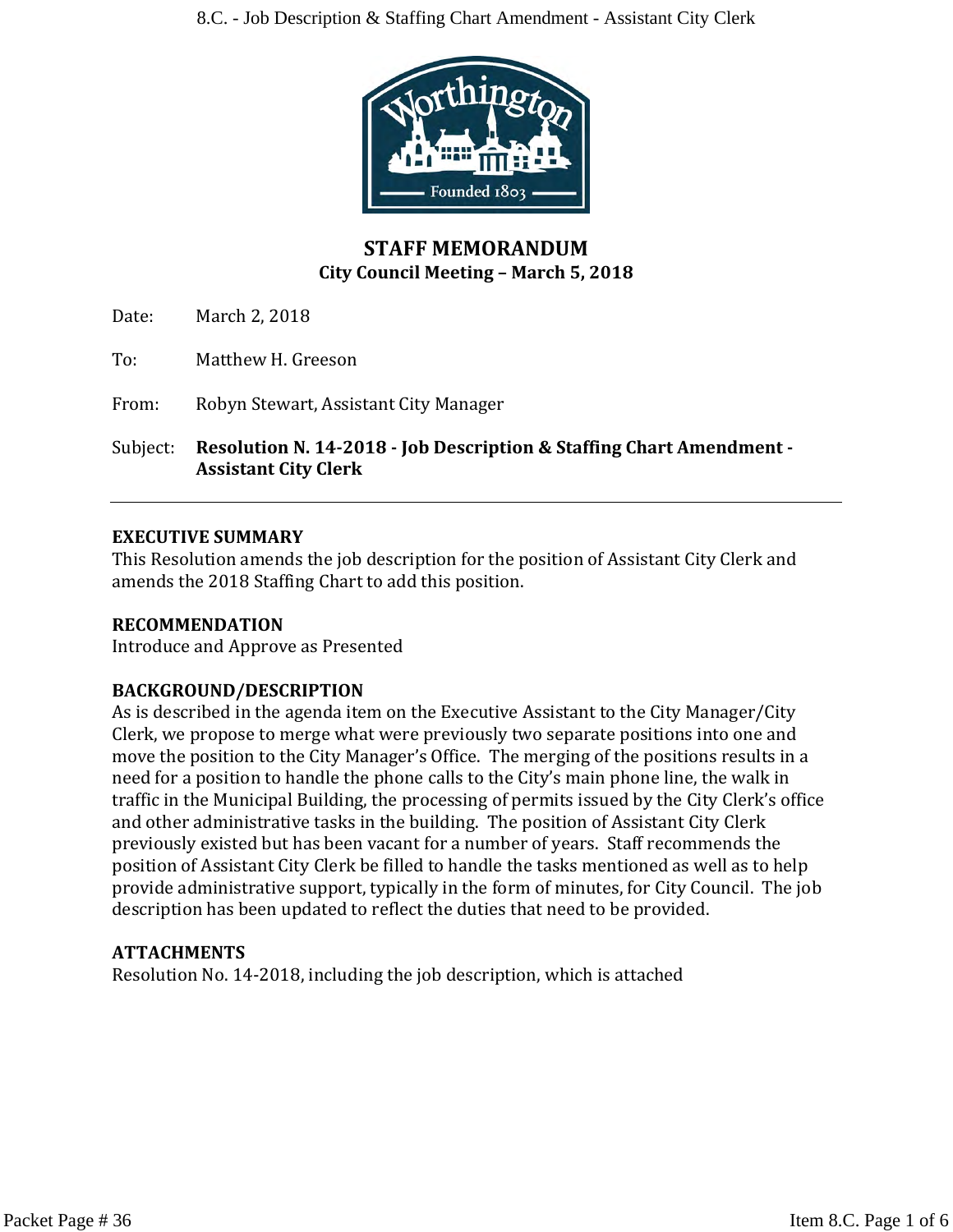#### RESOLUTION NO. 14-2018

Amending the Job Description for Assistant City Clerk and Amending the Staffing Chart to Accommodate Said Position.

WHEREAS, City Council wishes to amend the job description for the position of Assistant City Clerk; and,

WHEREAS, it is desirable and necessary to amend Resolution No. 73-2017 establishing the 2018 Staffing Chart of the City of Worthington to add the position Assistant City Clerk;

NOW THEREFORE, BE IT RESOLVED by the Council of the Municipality of Worthington, County of Franklin, State of Ohio:

SECTION 1. That the job description for the position of Assistant City Clerk (Class Specification No. 203) as per the description attached hereto be and the same is hereby amended.

SECTION 2. That City Council does hereby amend the 2018 Staffing Chart of the City of Worthington by adding the position Assistant City Clerk effective upon adoption and publication of Ordinance No. 09-2018.

SECTION 3. That the Clerk of Council be and hereby is instructed to record this Resolution in the appropriate record book.

Adopted\_

\_\_\_\_\_\_\_\_\_\_\_\_\_\_\_\_\_\_\_\_\_\_\_\_\_\_\_\_\_\_\_

President of Council

\_\_\_\_\_\_\_\_\_\_\_\_\_\_\_\_\_\_\_\_\_\_\_\_\_\_\_\_\_\_\_\_\_\_\_\_

Attest

Clerk of Council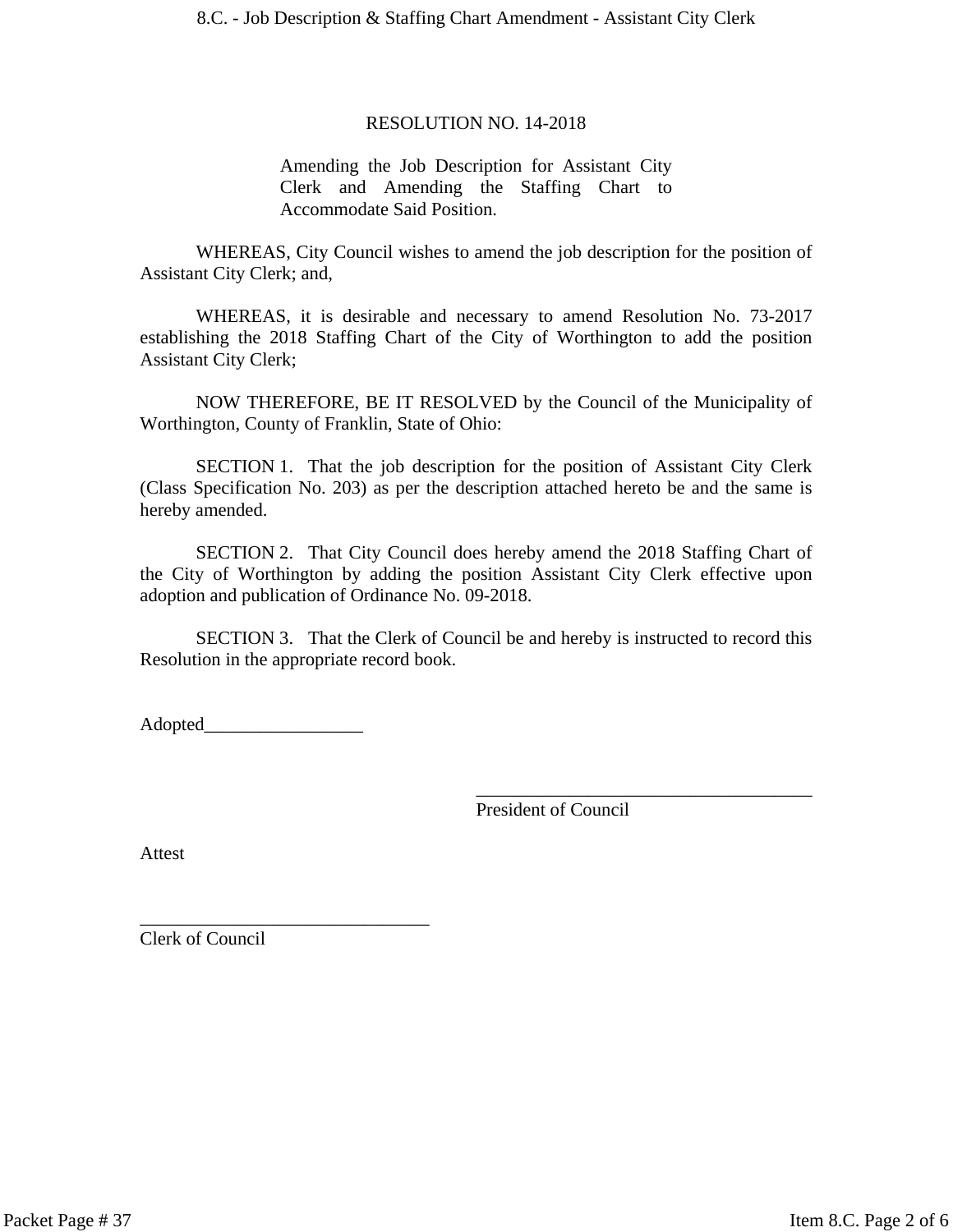# *CITY OF WORTHINGTON* **POSITION DESCRIPTION**

# **POSITION TITLE:** Assistant City Clerk CLASS: 203

Department: Administration Administration Title Originated: 2000 Date: March 5, 2018 Reports To: Assistant City Manager Updated:

# **General Statement of Duties**

Under the direction of the Assistant City Manager, this position is responsible for the performance of a number of clerical and administrative duties. The work requires constant exercise of judgment in applying prescribed procedures to various matters and assignments. Employees in this position may work under either close or general supervision depending upon the nature of the assignment.

# **Essential Functions of the Position:**

Answers the telephone and responds to telephone and in-person inquiries by the public.

Performs duties including, but not limited to, greeting the public, processing permits, answering questions, typing, and filing as required;

Answers incoming calls and either routes callers or provides information as required;

Responds to inquiries from other City personnel and the public at large, and refers, when necessary, to appropriate persons;

Assists with the preparation of council materials, legal advertisements, and distribution of related notices;

Assists City Council and City boards/commissions as needed;

Prepares meeting minutes as required;

Types various office correspondence and reports requiring judgment as to content, accuracy, and completeness;

Maintains a variety of cross-referenced office files and reports;

Prepares standard office and department forms, and compiles data for reports;

Procures department materials and supplies;

Receives and routes incoming mail and processes outgoing mail;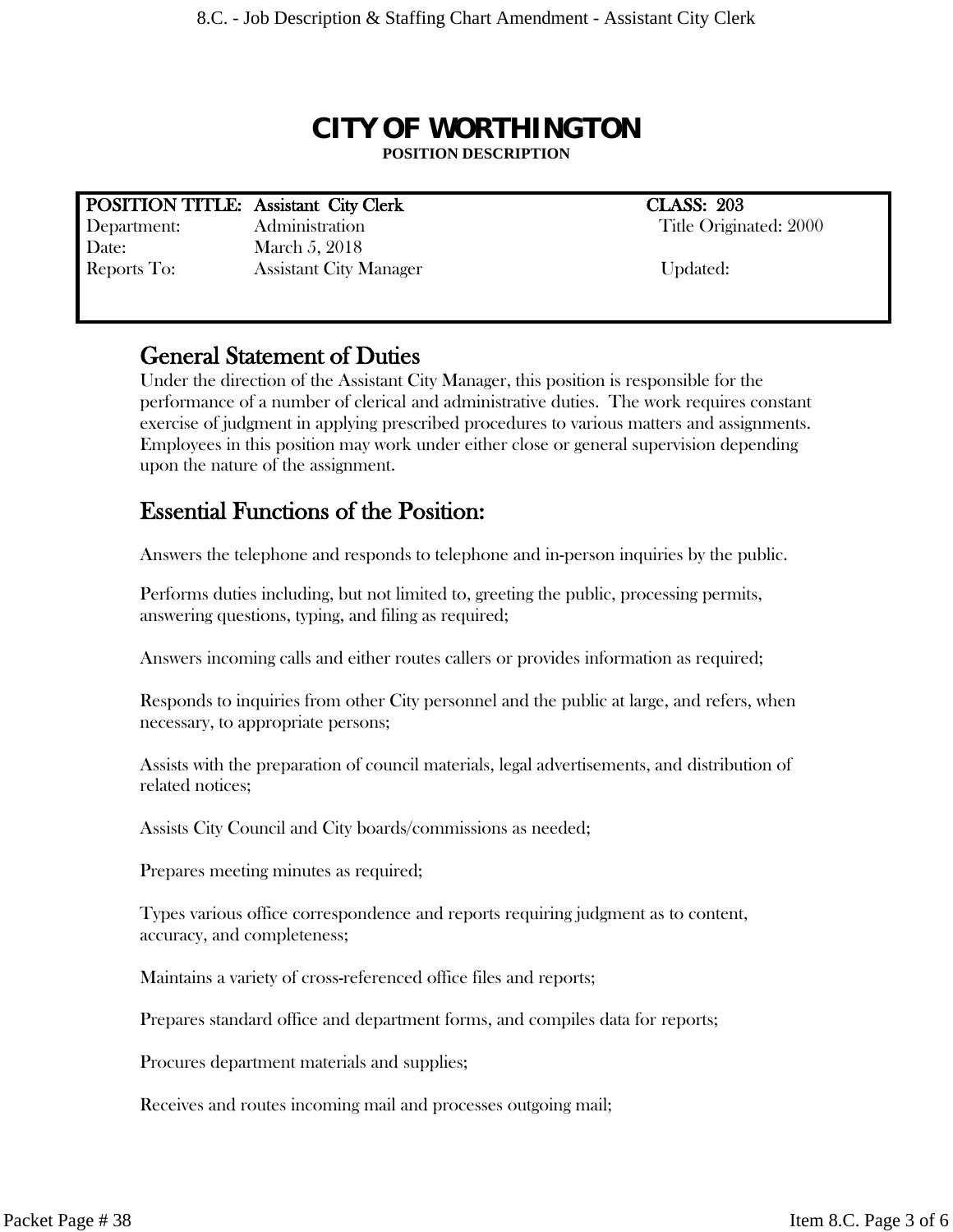May serve as City Clerk, Clerk of Council and Deputy Court Clerk as required;

Issues permits and licenses under prescribed procedures;

Operates various office equipment;

Provides assistance to other administrative staff as needed;

Performs other related duties as assigned;

Maintains regular and predictable attendance.

# **Desired Knowledge, Skills and Abilities**

Familiarity with basic office terminology, practices and procedures, business arithmetic and English;

Familiarity with elementary bookkeeping and/or accounting methods;

Knowledge of the organization and functions of city government;

Ability to learn the Codified Ordinances and Charter of the City;

Ability to maintain, type, and file reports;

Ability to operate standard office equipment;

Ability to operate a multi-line telephone system;

Ability to maintain effective relationships with City staff and the public at large;

Ability to handle stressful situations;

Ability to express oneself and communicate to the public and co-workers clearly and accurately;

Good judgment, tact, and courtesy;

Familiarity and experience with computer operations and word processing programs;

Ability to react to change productively and to handle other tasks as assigned;

Ability to make basic decisions in accordance with laws, ordinances, regulations and established procedures;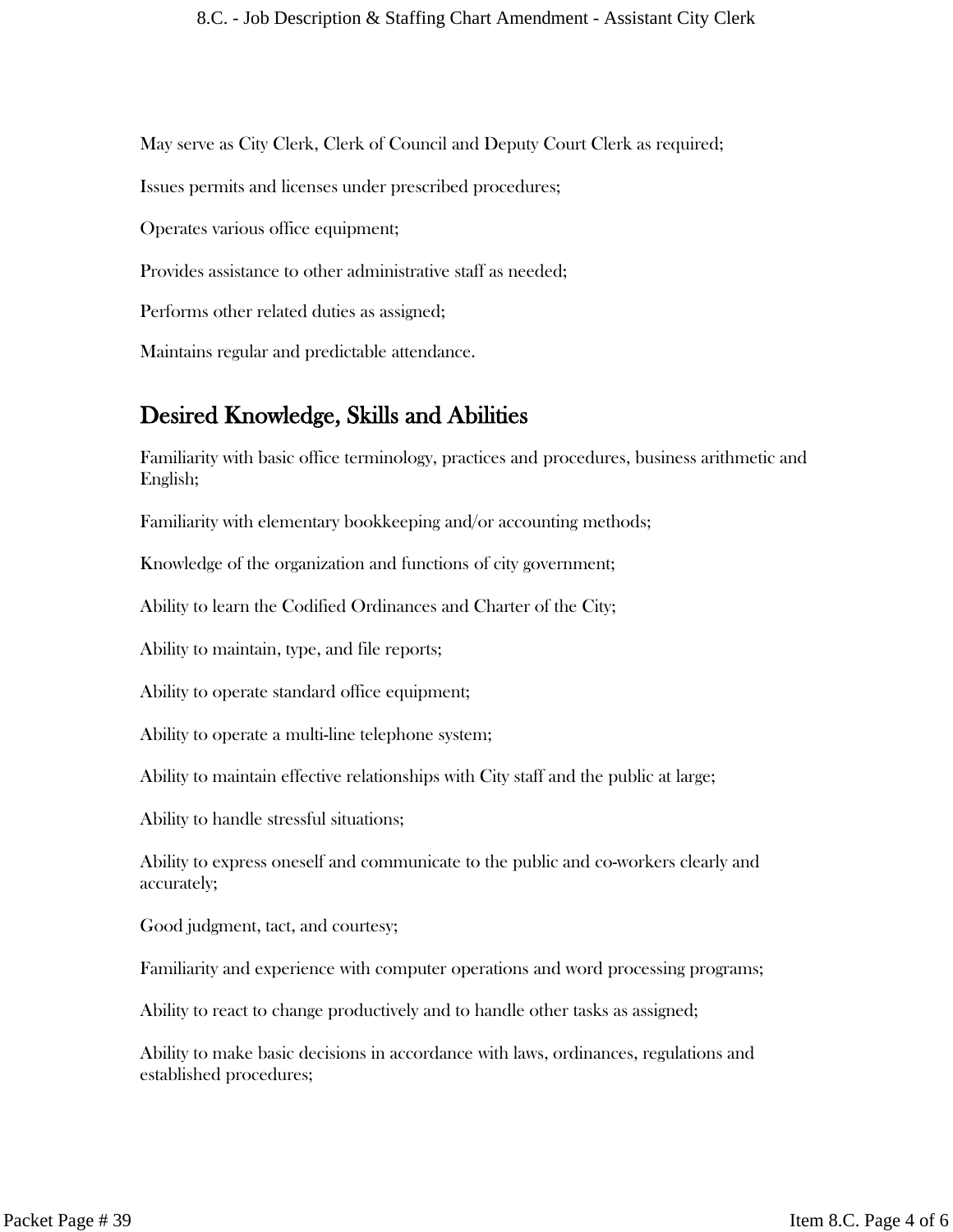Ability to conduct research and analyze information related to essential functions of position;

Ability to track and meet deadlines;

Ability to work some flexible hours including evenings and weekends as necessary and scheduled; and

Ability to lift and carry heavy objects as required, at times weighing up to 20 lbs.

# **Minimum Requirements of the Position**

Graduation from a standard high school course of study (or GED) with at least 2 years experience providing administrative support at an executive level required. Education or training in secretarial science, computer applications, and or college level course work, preferred.

The characteristics described here are representative of those an employee encounters while performing the essential functions of this job. Reasonable accommodations may be made to enable individuals with disabilities to perform the essential functions.

This job description does not list all of the duties or functions of the job. The individual in this position may be asked by supervisors to perform other duties. The City has the right to revise this job description at any time.

Adopted by Resolution No. \_\_ -2018; Effective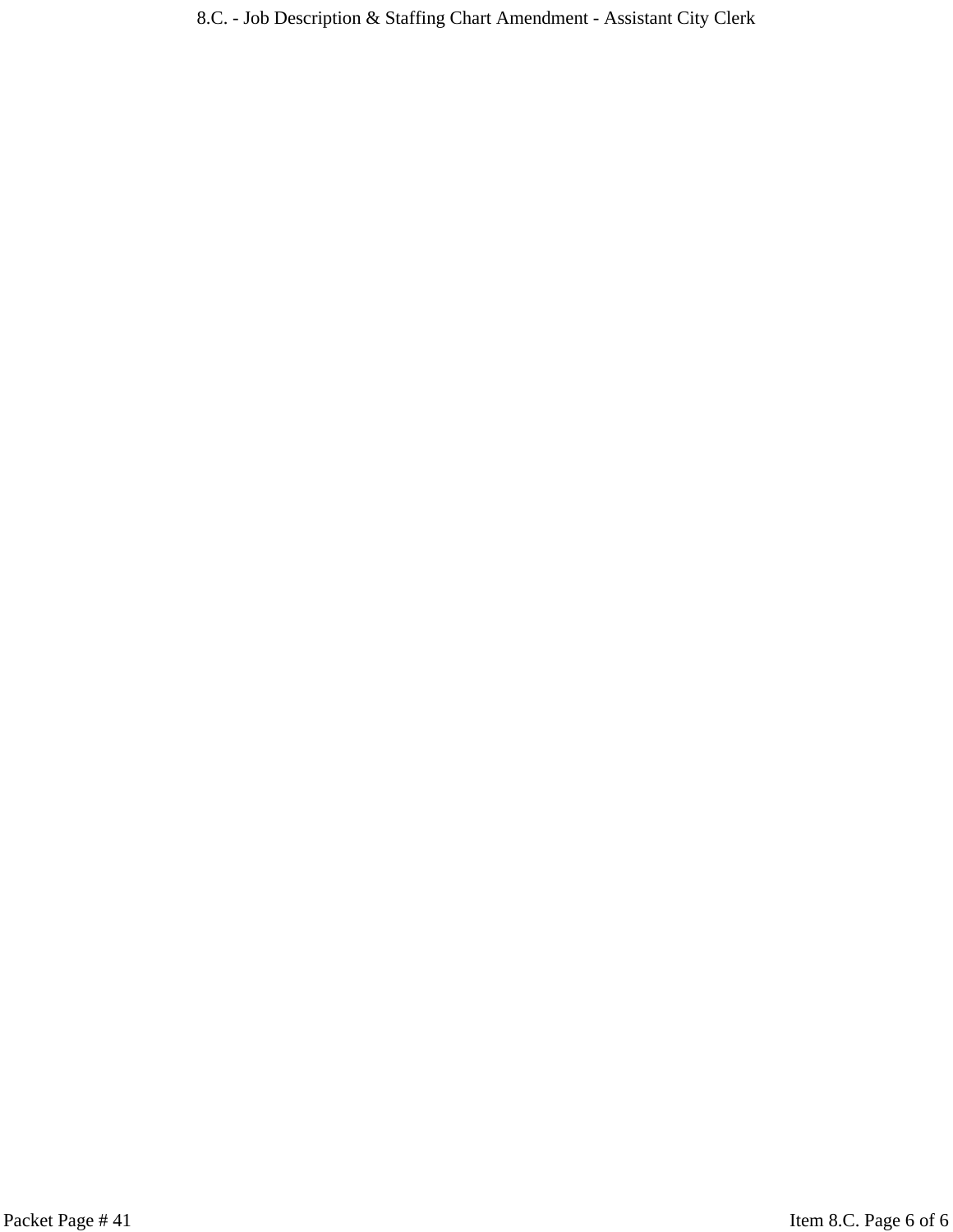#### 8.D. - Appropriation - Municipal Building Chimney Repairs



# **STAFF MEMORANDUM City Council Meeting – March 5, 2018**

Date: March 2, 2018

To: Matthew H. Greeson

From: Daniel Whited, P.E. Director of Service and Engineering

Subject: **Ordinance No. 07-2018 - Municipal Building Chimney Repairs**

#### **EXECUTIVE SUMMARY**

This Ordinance appropriates funds for the repair of the chimneys at the Louis J. R. Goorey Municipal Building.

# **RECOMMENDATION**

Introduce for Public Hearing

# **BACKGROUND/DESCRIPTION**

In 2017 Mays Consulting completed design, plan specifications and drawings for the necessary repairs of the Louis J. R. Goorey Municipal Building chimneys. The project has been advertised and bids will be opened March 9 at noon. The Ordinance is being introduced with blanks for the amount and the selected firm pending the outcome of the bidding process. The engineer's estimate, including a 10% contingency, is \$86,674.50

# **FINANCIAL IMPLICATIONS/FUNDING SOURCES**

The estimate for the project is \$86,674.50.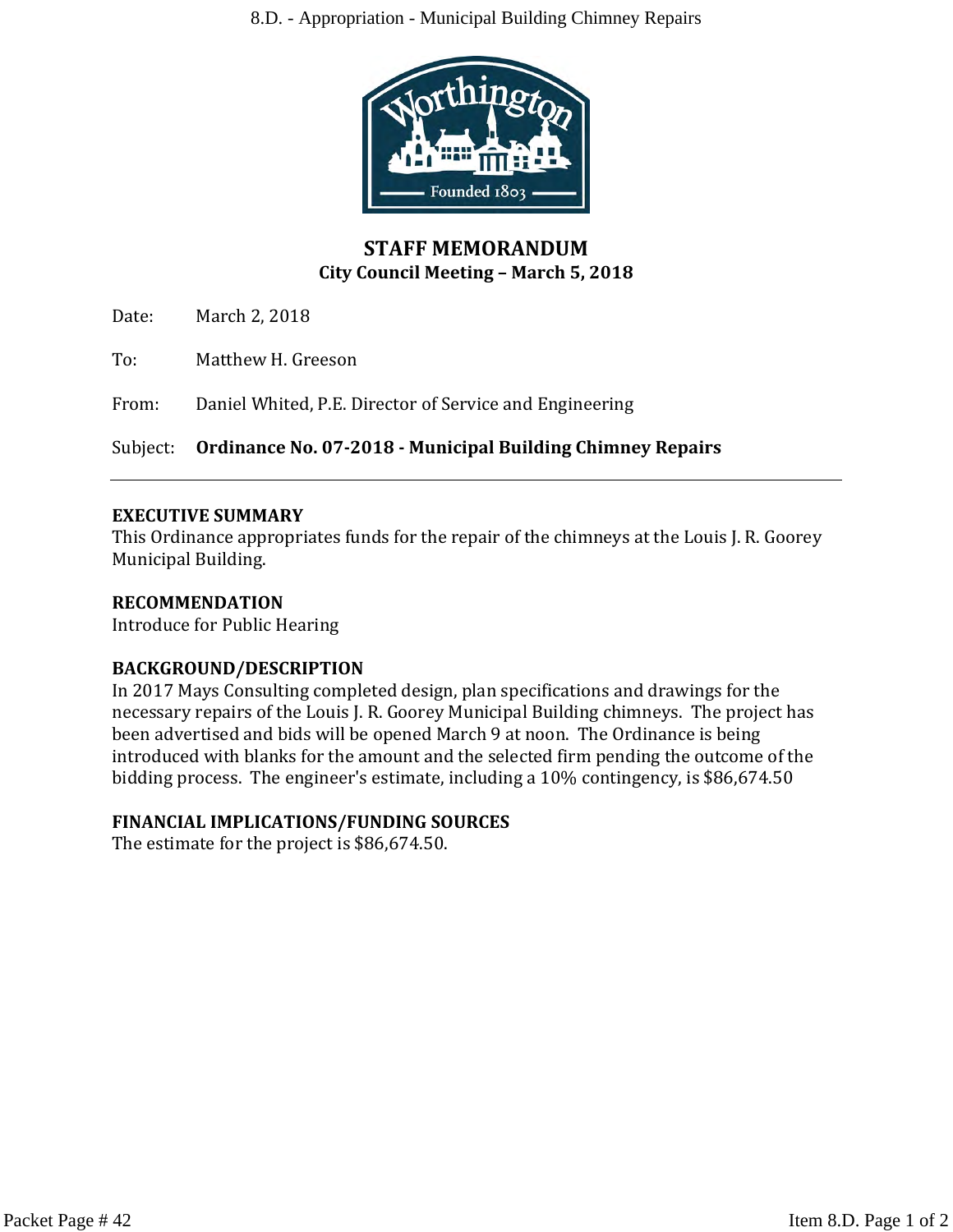#### ORDINANCE NO. 07-2018

Amending Ordinance No. 41-2017 (As Amended) to Adjust the Annual Budget by Providing for an Appropriation from the Capital Improvements Fund Unappropriated Balance to Pay the Costs of the Municipal Building Chimney Project and all Related Expenses and Determining to Proceed with said Project. (Project No. 632-16)

WHEREAS, the Charter of the City of Worthington, Ohio, provides that City Council may at any time amend or revise the Budget by Ordinance, providing that such amendment does not authorize the expenditure of more revenue than will be available;

NOW, THEREFORE, BE IT ORDAINED by the Council of the Municipality of Worthington, County of Franklin, State of Ohio:

SECTION 1. That there be and hereby is appropriated from the Capital Improvements Fund Unappropriated Balance to Account No. 308.8130.533361 an amount not to exceed \_\_\_\_\_\_\_\_\_\_\_\_\_\_\_\_\_\_\_\_\_\_\_\_\_\_ (\$\_\_\_\_\_\_\_\_) to pay the cost of the Municipal Building Chimney Project and all related expenses (Project No. 632-16).

SECTION 2. That the City Manager be and hereby is authorized and directed to enter into an agreement with the firm of \_\_\_\_\_\_\_\_\_\_\_\_\_ for the provision of the aforementioned services.

SECTION 3 For the purposes of Section 2.21 of the Charter of the City, this ordinance shall be considered an "Ordinance Determining to Proceed" with the Project, notwithstanding future actions of this Council, which may be necessary or appropriate in order to comply with other requirements of law.

SECTION 4. That notice of passage of this Ordinance shall be posted in the Municipal Administration Building, the Worthington Library, the Griswold Center and the Worthington Community Center and shall set forth the title and effective date of the Ordinance and a statement that the Ordinance is on file in the office of the Clerk of Council. This Ordinance shall take effect and be in force from and after the earliest period allowed by law and by the Charter of the City of Worthington, Ohio.

Passed \_\_\_\_\_\_\_\_\_\_\_\_\_\_

\_\_\_\_\_\_\_\_\_\_\_\_\_\_\_\_\_\_\_\_\_\_\_\_\_\_\_\_\_\_

President of Council

\_\_\_\_\_\_\_\_\_\_\_\_\_\_\_\_\_\_\_\_\_\_\_\_\_\_\_\_\_\_\_\_\_\_\_\_\_

Attest:

Clerk of Council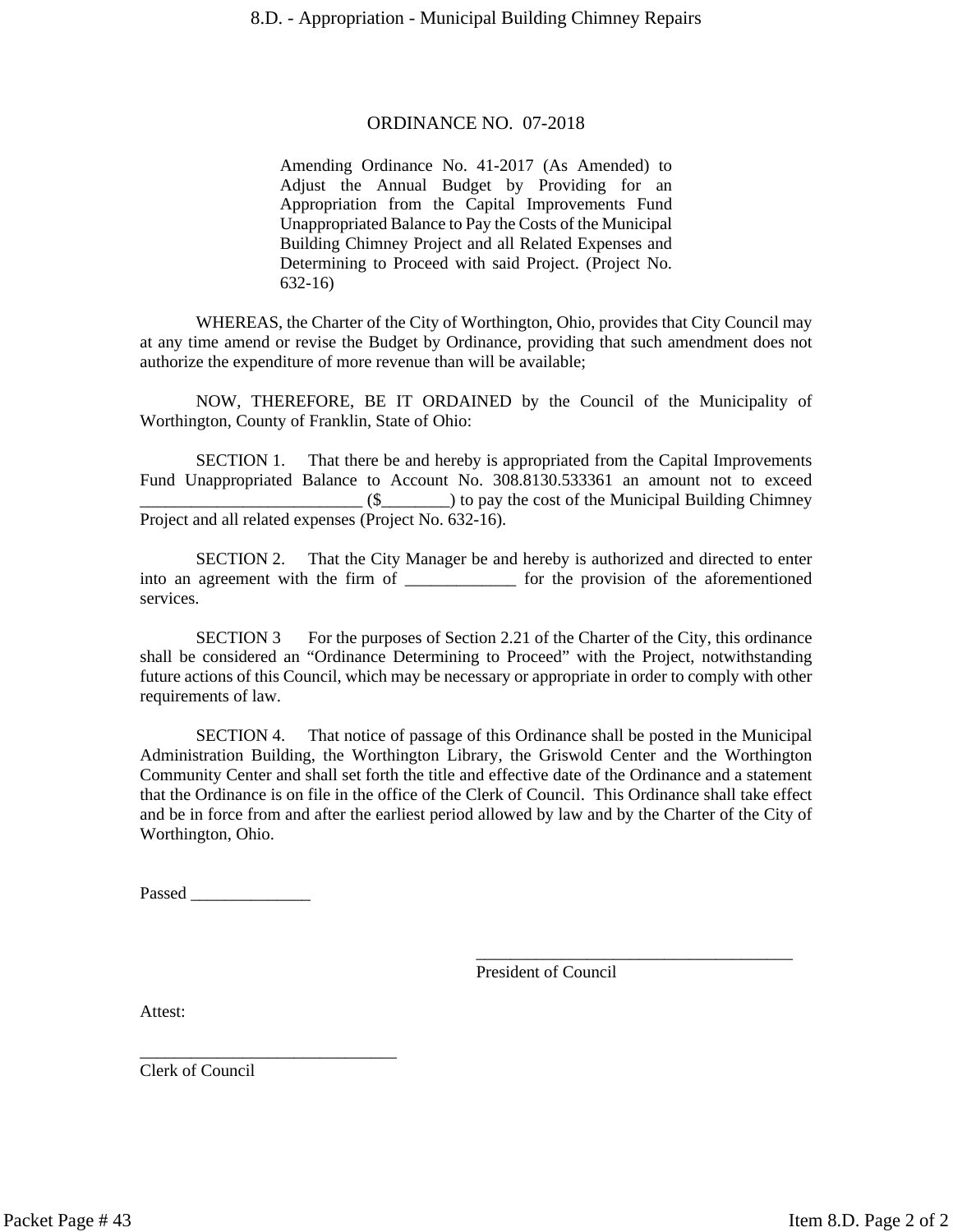

# **STAFF MEMORANDUM City Council Meeting – March 5, 2018**

Date: 3/1/2018

To: Matthew H. Greeson

From: Gene Oliver, IT Director

Subject: **Ordinance No. 08-2018 - Appropriate of funds for video streaming**

#### **EXECUTIVE SUMMARY**

Staff completed the RFP assessment process. Of five respondents, two met our requirements. Pending input from Council, a vendor can be selected. This ordinance appropriates the funds available in the Community Technology Fund (\$80,000) and creates an expense line for additional funds out of the General Fund. The amount in the General Fund is left blank pending selection of the vendor.

# **RECOMMENDATION**

Introduce for Public Hearing

# **BACKGROUND/DESCRIPTION**

At the request of City Council, we issued a Request for Proposals for video streaming. Based on the RFP responses and responses to follow-up questions, staff has determined that only two of the five proposals meet the criteria documented in the RFP. Two council members are currently reviewing the findings and recommendations. In considering those two proposals, there is a significant cost difference as well as a notable difference in the level of experience with municipal meetings; Swag-it has a clear advantage.

The costs are summarized as follows. Swag-it:

Annualized operating costs: \$31,140 One-time startup costs: \$58,996 These include cameras, captioning equipment and integration. Total 3 year cost: \$152,416

AE Productions: Annualized operating costs: \$82,800 One-time startup costs: N/A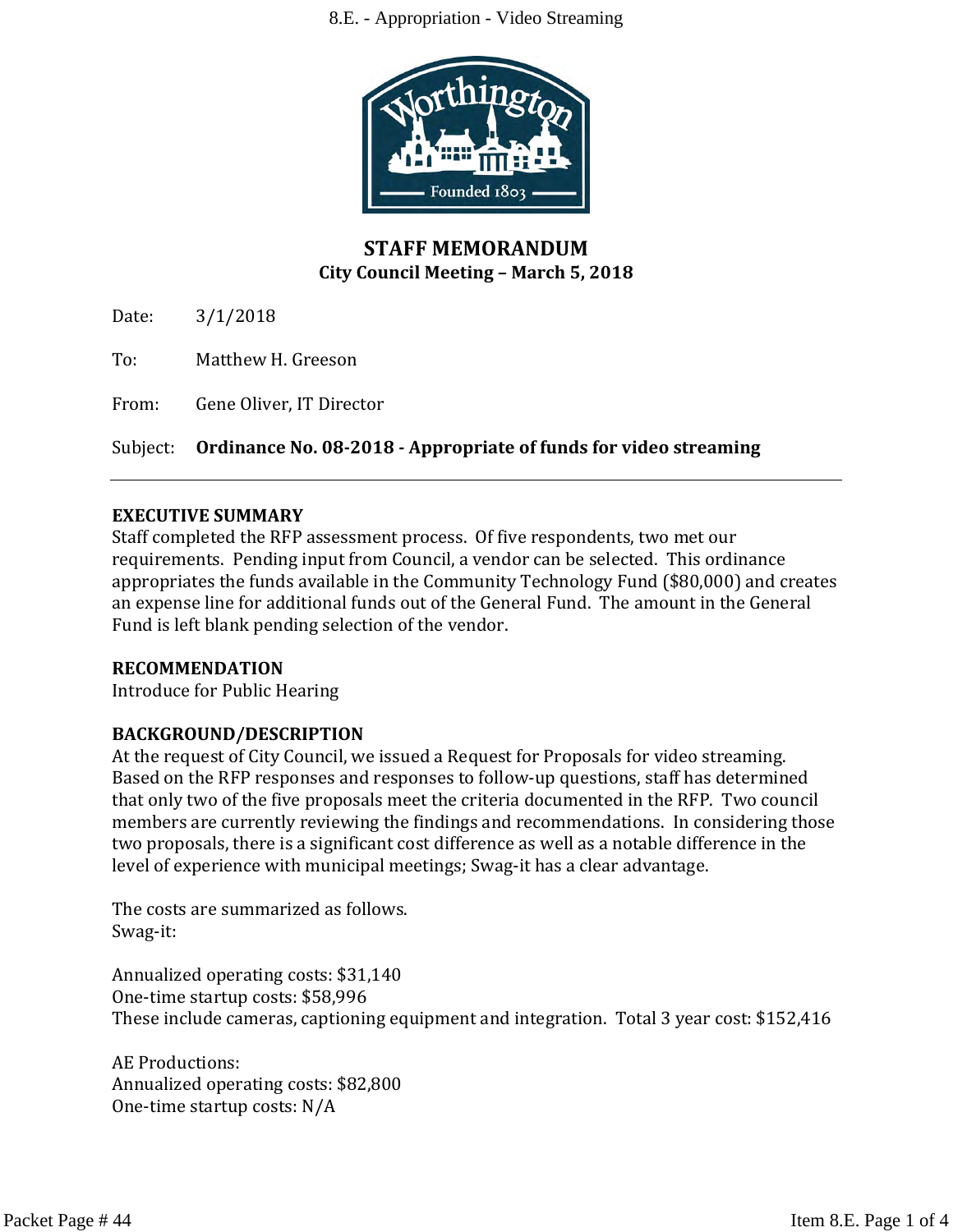AE Productions provides all cameras and support for captioning. Total 3 year cost: \$248,000

# **FINANCIAL IMPLICATIONS/FUNDING SOURCES** (if applicable)

The cost will depend on the vendor selected. If Swag-it is selected, the 2018 cost will is \$92,000.00 - This includes any one-time startup costs as well as operational costs for the remainder of 2018.

# **ATTACHMENTS**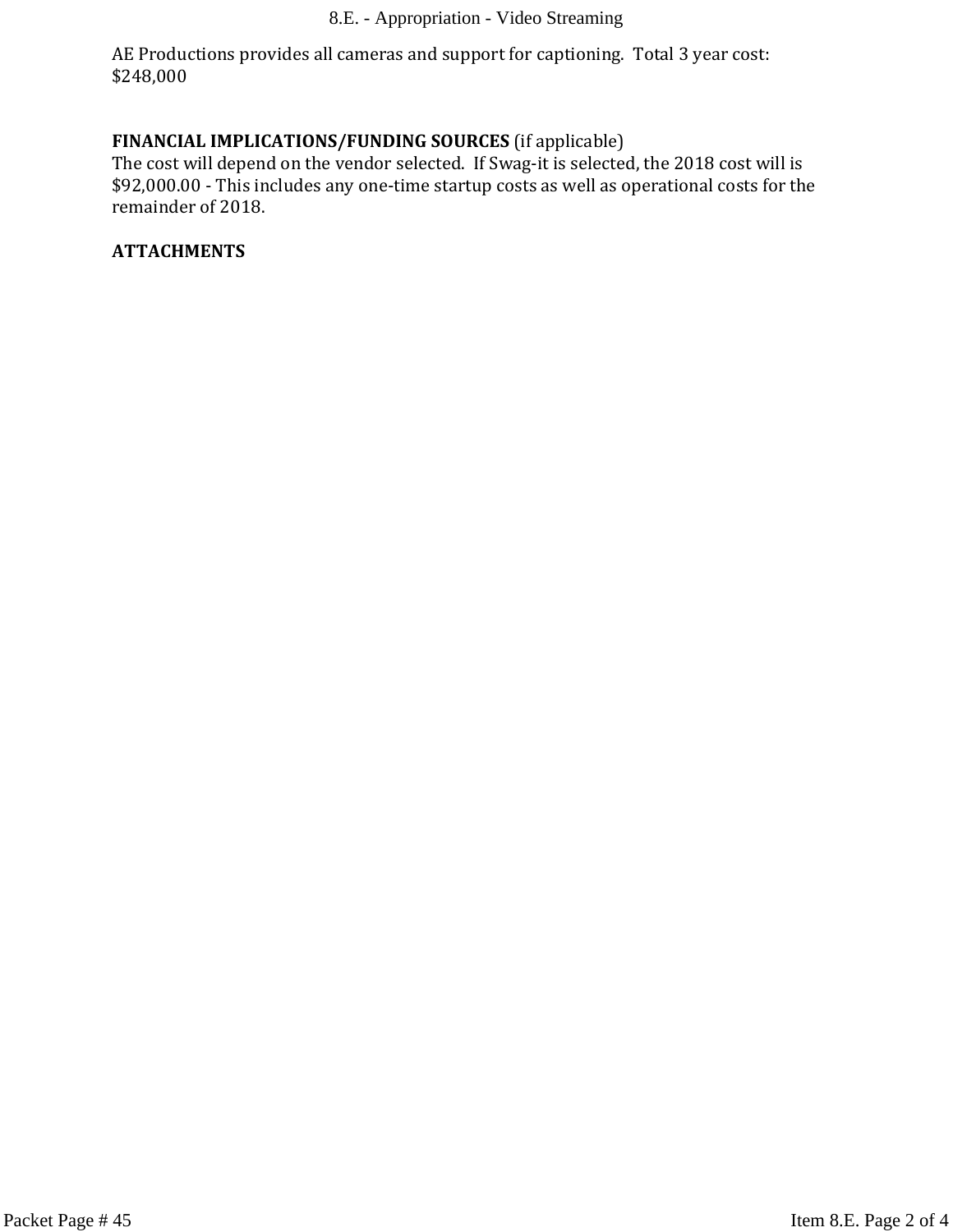#### ORDINANCE NO. 08-2018

Amending Ordinance No. 41-2017 (As Amended) to Adjust the Annual Budget by Providing for an Appropriation from the Community Technology Fund and General Fund Unappropriated Balances to Provide Funds for City Council Video Streaming and all Related Expenses and Determining to Proceed with said Project.

WHEREAS, the Charter of the City of Worthington, Ohio, provides that City Council may at any time amend or revise the Budget by Ordinance, providing that such amendment does not authorize the expenditure of more revenue than will be available;

NOW, THEREFORE, BE IT ORDAINED by the Council of the Municipality of Worthington, County of Franklin, State of Ohio:

SECTION 1. That there be and hereby is appropriated from the Community Technology Fund Unappropriated Balance to Account No. 217.1010.533004 an amount not to exceed eighty thousand dollars (\$80,000) to pay the cost of the City Council Video Streaming Project and all related expenses.

SECTION 2. That there be and hereby is appropriated from the General Fund Unappropriated Balance to Account No. 101.1010.533004 \_\_\_\_\_\_\_\_\_\_\_\_\_\_\_\_\_\_\_\_\_ to pay the cost of the City Council Video Streaming Project and all related expenses.

SECTION 3. That the City Manager be and hereby is authorized and directed to enter into an agreement with the firm of \_\_\_\_\_\_\_\_\_\_\_\_\_ for the provision of the aforementioned services.

SECTION 4. For the purposes of Section 2.21 of the Charter of the City, this ordinance shall be considered an "Ordinance Determining to Proceed" with the Project, notwithstanding future actions of this Council, which may be necessary or appropriate in order to comply with other requirements of law.

SECTION 5. That notice of passage of this Ordinance shall be posted in the Municipal Administration Building, the Worthington Library, the Griswold Center and the Worthington Community Center and shall set forth the title and effective date of the Ordinance and a statement that the Ordinance is on file in the office of the Clerk of Council. This Ordinance shall take effect and be in force from and after the earliest period allowed by law and by the Charter of the City of Worthington, Ohio.

Passed  $\Box$ 

\_\_\_\_\_\_\_\_\_\_\_\_\_\_\_\_\_\_\_\_\_\_\_\_\_\_\_\_\_\_\_

President of Council

\_\_\_\_\_\_\_\_\_\_\_\_\_\_\_\_\_\_\_\_\_\_\_\_\_\_\_\_\_

Attest:

Clerk of Council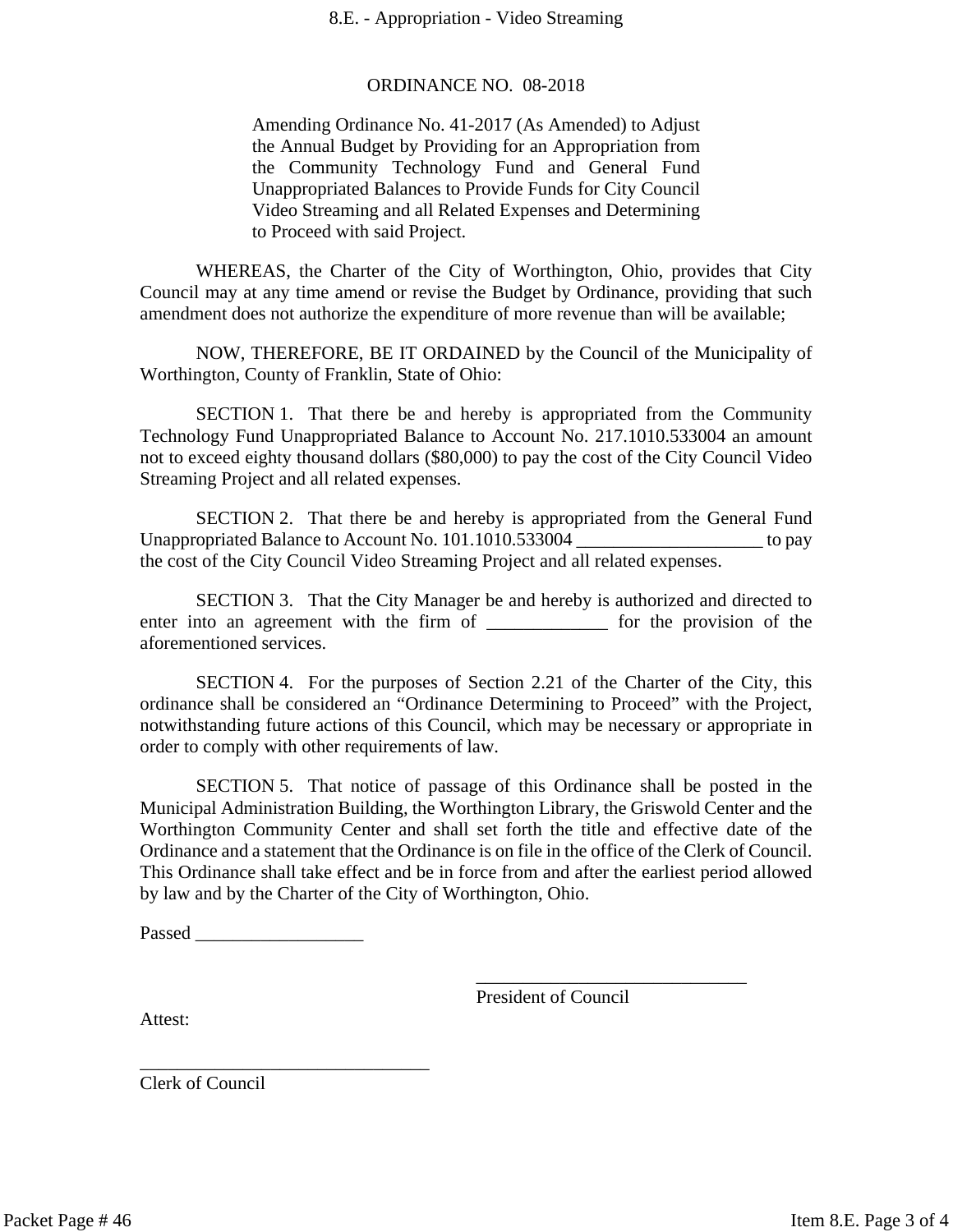#### ORDINANCE NO. 08-2018

Amending Ordinance No. 41-2017 (As Amended) to Adjust the Annual Budget by Providing for an Appropriation from the Community Technology Fund and General Fund Unappropriated Balances to Provide Funds for City Council Video Streaming and all Related Expenses and Determining to Proceed with said Project.

WHEREAS, the Charter of the City of Worthington, Ohio, provides that City Council may at any time amend or revise the Budget by Ordinance, providing that such amendment does not authorize the expenditure of more revenue than will be available;

NOW, THEREFORE, BE IT ORDAINED by the Council of the Municipality of Worthington, County of Franklin, State of Ohio:

SECTION 1. That there be and hereby is appropriated from the Community Technology Fund Unappropriated Balance to Account No. 217.1010.533004 an amount not to exceed eighty thousand dollars (\$80,000) to pay the cost of the City Council Video Streaming Project and all related expenses.

SECTION 2. That there be and hereby is appropriated from the General Fund Unappropriated Balance to Account No. 101.1010.533004 \_\_\_\_\_\_\_\_\_\_\_\_\_\_\_\_\_\_\_\_\_ to pay the cost of the City Council Video Streaming Project and all related expenses.

SECTION 3. That the City Manager be and hereby is authorized and directed to enter into an agreement with the firm of \_\_\_\_\_\_\_\_\_\_\_\_\_ for the provision of the aforementioned services.

SECTION 4. For the purposes of Section 2.21 of the Charter of the City, this ordinance shall be considered an "Ordinance Determining to Proceed" with the Project, notwithstanding future actions of this Council, which may be necessary or appropriate in order to comply with other requirements of law.

SECTION 5. That notice of passage of this Ordinance shall be posted in the Municipal Administration Building, the Worthington Library, the Griswold Center and the Worthington Community Center and shall set forth the title and effective date of the Ordinance and a statement that the Ordinance is on file in the office of the Clerk of Council. This Ordinance shall take effect and be in force from and after the earliest period allowed by law and by the Charter of the City of Worthington, Ohio.

Passed  $\Box$ 

\_\_\_\_\_\_\_\_\_\_\_\_\_\_\_\_\_\_\_\_\_\_\_\_\_\_\_\_\_\_\_

President of Council

\_\_\_\_\_\_\_\_\_\_\_\_\_\_\_\_\_\_\_\_\_\_\_\_\_\_\_\_\_

Attest:

Clerk of Council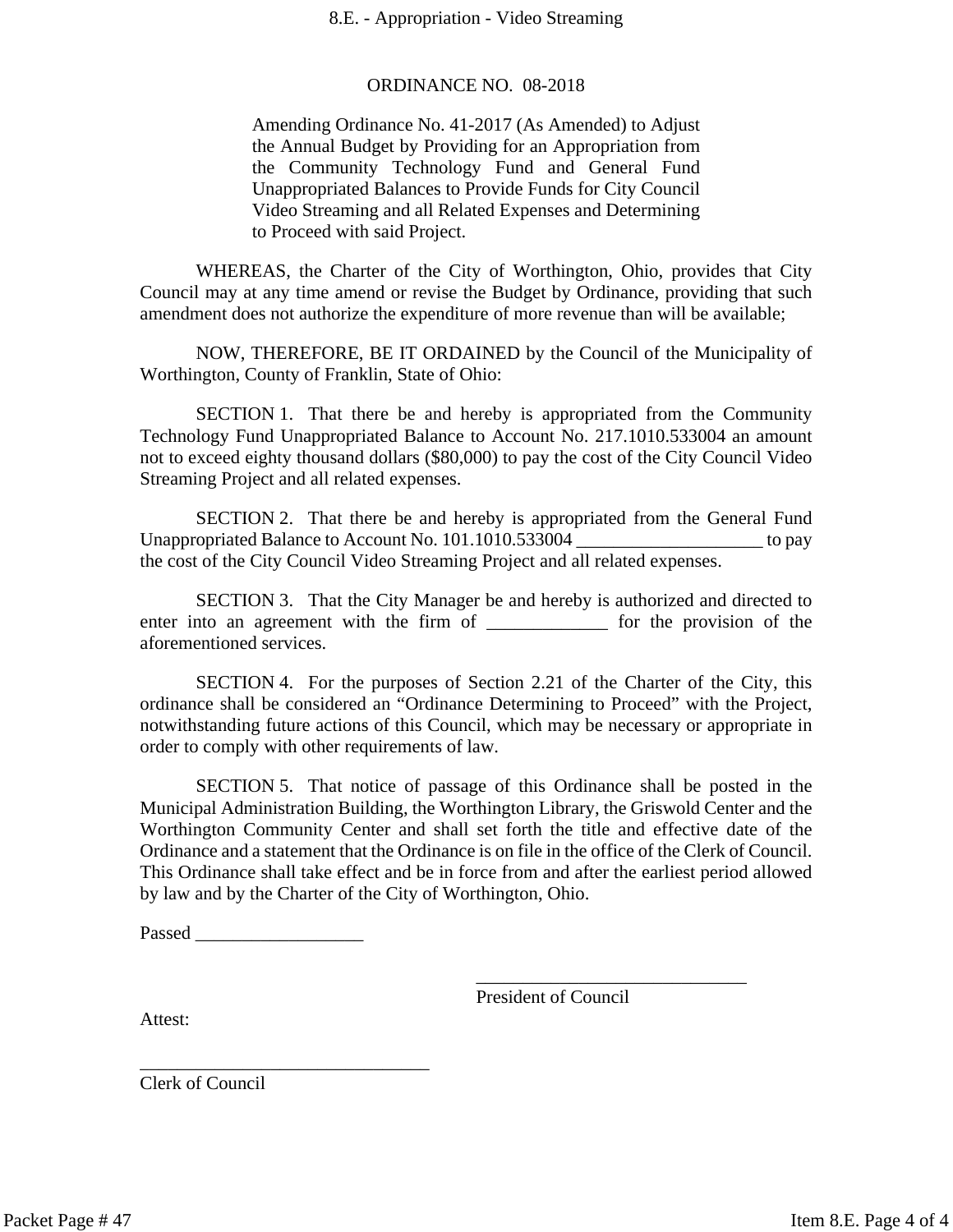

# **STAFF MEMORANDUM City Council Meeting – March 5, 2018**

Date: March 2, 2018

To: Matthew H. Greeson

From: Robyn Stewart, Assistant City Manager

Subject: **Ordinance No. 09-2018 - Establish Compensation - Executive Assistant to the City Manager/City Clerk**

# **EXECUTIVE SUMMARY**

This Ordinance establishes the compensation for the proposed Executive Assistant to the City Manager/City Clerk position.

# **RECOMMENDATION**

Introduce for Public Hearing on March 19, 2018

# **BACKGROUND/DESCRIPTION**

As was described in the agenda item for the resolution approving the job description and staffing chart amendment for the Executive Assistant to the City Manager/City Clerk position, staff is recommending the current position of Executive Assistant to the City Manager and the position of City Clerk be merged into one position. The Executive Assistant position is an unclassified position and the City Clerk position is a classified one. The proposed new position would be unclassified so must be added to the unclassified compensation ordinance. The proposed compensation amount is equal to the current compensation for the City Clerk.

# **ATTACHMENTS**

Ordinance No. 09-2018